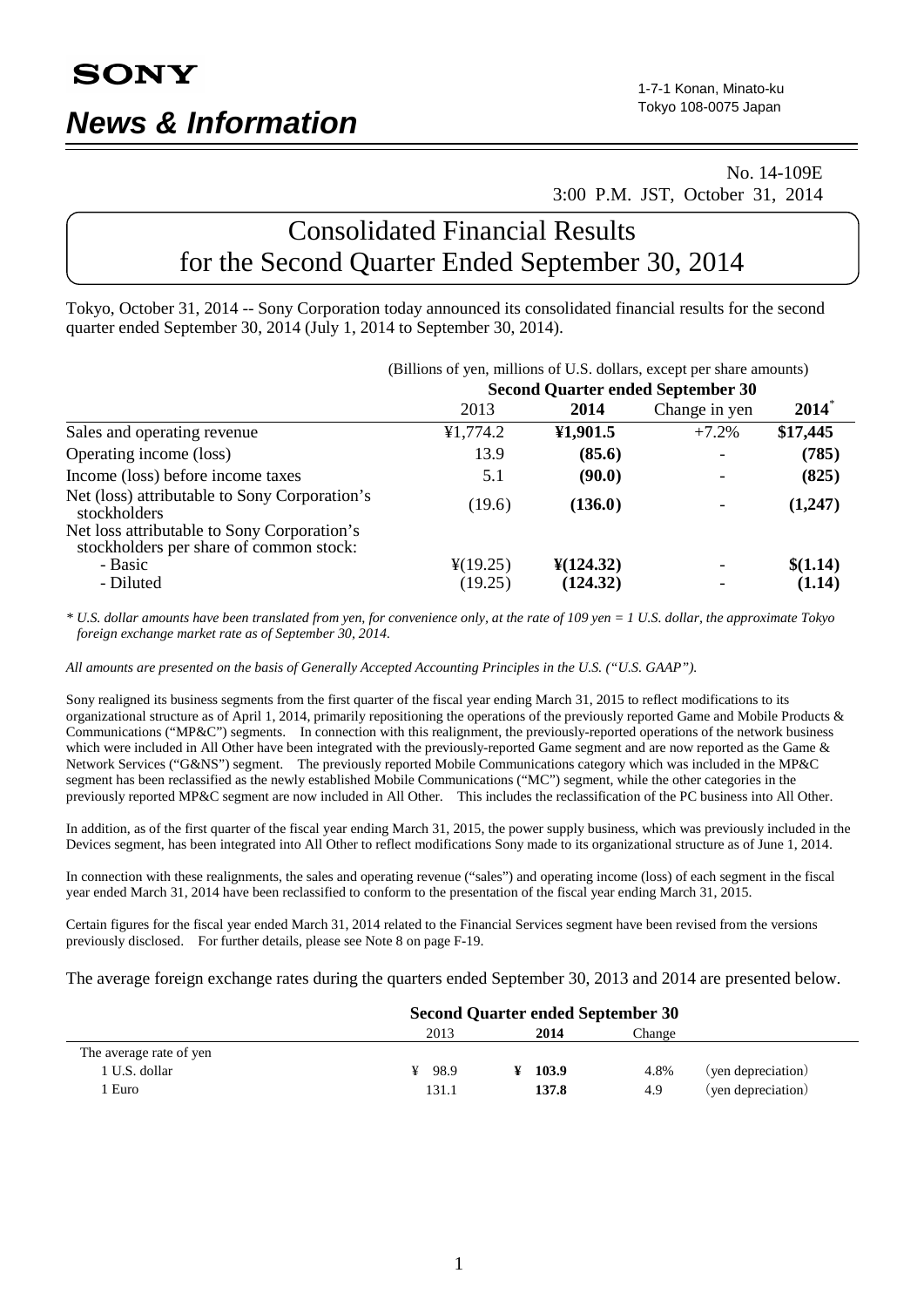# **Consolidated Results for the Second Quarter Ended September 30, 2014**

**Sales** were 1,901.5 billion yen (17,445 million U.S. dollars), an increase of 7.2% compared to the same quarter of the previous fiscal year ("year-on-year"). This increase was primarily due to a significant increase in G&NS segment sales, reflecting the contribution of the PlayStation 4 ("PS4"), a significant increase in Devices segment sales primarily due to the strong performance of image sensors, as well as the favorable impact of foreign exchange rates. This increase was partially offset by a significant decrease in sales in All Other, primarily related to Sony's exit from the PC business. On a constant currency basis, sales increased 3% year-on-year. For further details about sales on a constant currency basis, see Note on page 11.

An **operating loss** of 85.6 billion yen (785 million U.S. dollars) was recorded, compared to operating income of 13.9 billion yen in the same quarter of the previous fiscal year. This significant detrioration was primarily due to the 176.0 billion yen (1,615 million U.S. dollars) impairment of goodwill recorded in the MC segment. As announced on September 17, 2014, Sony performed its interim goodwill impairment test during the current quarter and concluded that the fair value of the MC business has decreased. As a result, an impairment of goodwill of 176.0 billion yen was recorded. This deterioration in the current quarter's operating results was partially offset by a significant improvement in the operating results of the G&NS, Imaging Products & Solutions ("IP&S"), Home Entertainment & Sound ("HE&S"), Devices and Pictures segments.

Operating loss in the current quarter includes a net benefit of 4.2 billion yen (39 million U.S. dollars) from insurance recoveries related to damages and losses incurred from the floods in Thailand in the fiscal year ended March 31, 2012 (the "Floods"). In the same quarter of the previous fiscal year, a gain of 12.8 billion yen from the sale of certain shares of M3, Inc. ("M3") and a net benefit of 4.8 billion yen from the above-mentioned insurance recoveries were recorded.

During the current quarter, restructuring charges, net, increased 1.6 billion yen year-on-year to 9.4 billion yen (86 million U.S. dollars). PC exit costs of 7.7 billion yen (70 million U.S. dollars) were recorded in the current quarter, which includes 4.1 billion yen (38 million U.S. dollars) of restructuring charges. For further details about PC exit costs, see page 7.

**Equity in net income of affiliated companies**, recorded within operating loss, was 0.6 billion yen (6 million U.S. dollars), compared to a loss of 2.0 billion yen in the same quarter of the previous fiscal year. This improvement was mainly due to the improvement of equity in net income (loss) for EMI Music Publishing.

The net effect of **other income and expenses** was an expense of 4.4 billion yen (40 million U.S. dollars), an improvement of 4.4 billion yen year-on-year. This was primarily due to a decrease in net foreign exchange losses.

**A loss before income taxes** of 90.0 billion yen (825 million U.S. dollars) was recorded, compared to income of 5.1 billion yen in the same quarter of the previous fiscal year.

**Income taxes**: During the current quarter, Sony recorded 30.1 billion yen (276 million U.S. dollars) of income tax expense. Income tax expense was recorded despite the net loss before income taxes primarily due to the nondeductible goodwill impairment recorded during the current quarter.

**Net loss attributable to Sony Corporation's stockholders**, which excludes net income attributable to noncontrolling interests, increased 116.3 billion yen year-on-year to 136.0 billion yen (1,247 million U.S. dollars).

# **Operating Performance Highlights by Business Segment**

*"Sales and operating revenue" in each business segment represents sales and operating revenue recorded before intersegment transactions are eliminated. "Operating income (loss)" in each business segment represents operating income (loss) reported before intersegment transactions are eliminated and excludes unallocated corporate expenses.*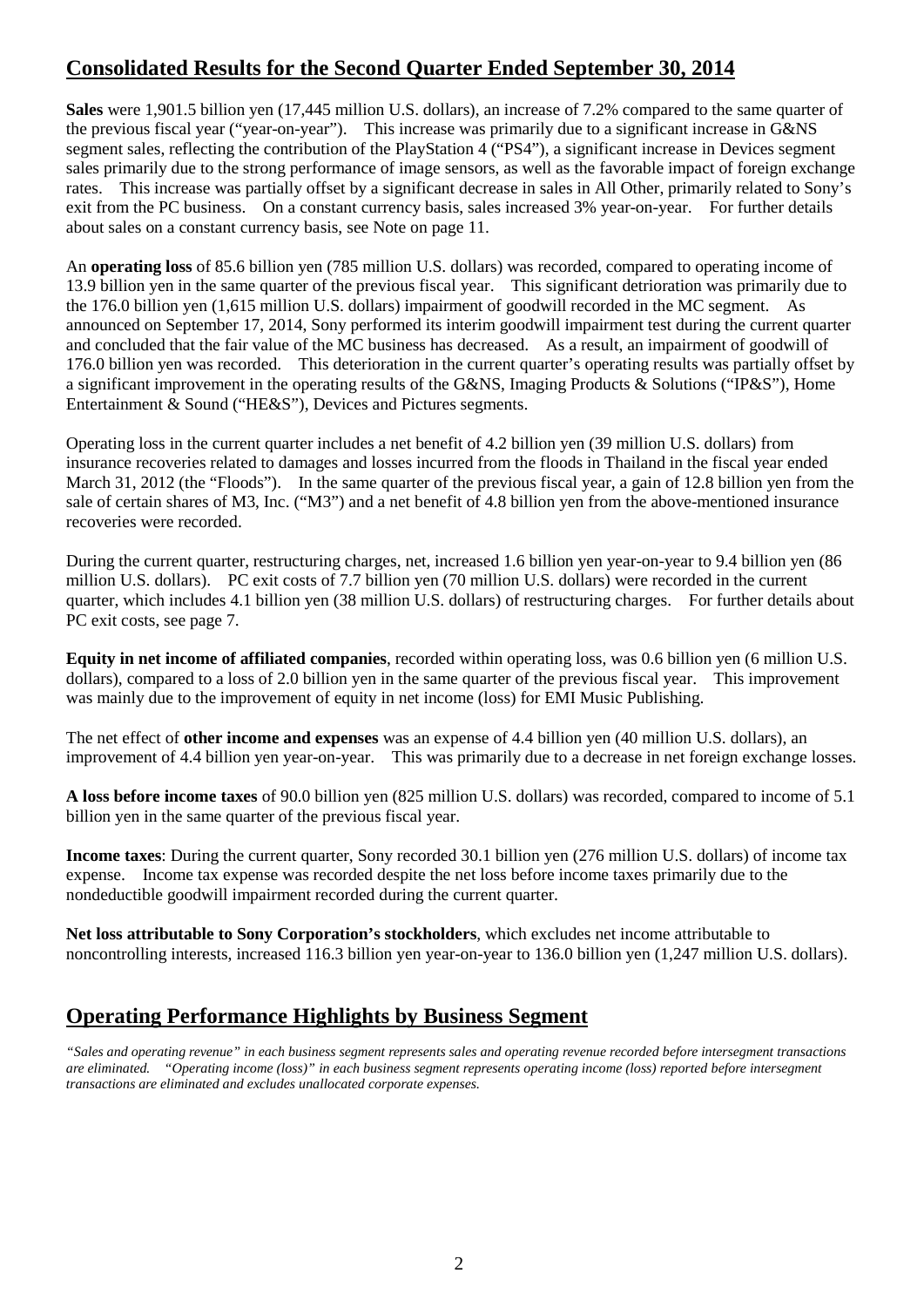# *Mobile Communications (MC)*

(Billions of yen, millions of U.S. dollars) **Second Quarter ended [September](#page-0-0) 30** 2013 **2014** Change in yen **2014** Sales and operating revenue ¥304.6 **¥308.4** +1.2% **\$2,829** Operating income (loss) 8.8 **(172.0)** - **(1,578)**

**Sales** increased 1.2% year-on-year (a 4% decrease on a constant currency basis) to 308.4 billion yen (2,829 million U.S. dollars), primarily due to the favorable impact of foreign exchange rates, partially offset by a decrease in sales mainly in Japan.

**Operating loss** of 172.0 billion yen (1,578 million U.S. dollars) was recorded, compared to operating income of 8.8 billion yen in the same quarter of the previous fiscal year. This deterioration was primarily due to the above-mentioned 176.0 billion yen impairment charge of goodwill recorded in this segment. In the current quarter, marketing expenses and research and development expenses increased year-on-year in order to expand sales channels.

# *Game & Network Services (G&NS)*

|                             | (Billions of yen, millions of U.S. dollars) |        |               |            |  |
|-----------------------------|---------------------------------------------|--------|---------------|------------|--|
|                             | <b>Second Quarter ended September 30</b>    |        |               |            |  |
|                             | 2013                                        | 2014   | Change in yen | 2014       |  |
| Sales and operating revenue | ¥169.0                                      | ¥309.5 | $+83.2\%$     | \$2,839    |  |
| Operating income (loss)     | (4.2)                                       | 21.8   | -             | <b>200</b> |  |

**Sales** increased 83.2% year-on-year (a 74% increase on a constant currency basis) to 309.5 billion yen (2,839 million U.S. dollars). This significant increase was primarily due to the contribution from PS4 hardware sales, a significant increase in network services revenue related to the introduction of the PS4 and the contribution from PS4 software sales, partially offset by a decrease in PlayStation®3 ("PS3") hardware and PS3 software sales. Sales to external customers increased 97.0% year-on-year.

**Operating income** of 21.8 billion yen (200 million U.S. dollars) was recorded, compared to an operating loss of 4.2 billion yen in the same quarter of the previous fiscal year. This significant improvement was primarily due to the impact of the above-mentioned increase in sales related to the introduction of the PS4, partially offset by the impact of the above-mentioned decrease in PS3 software sales.

# *Imaging Products & Solutions (IP&S)*

(Billions of yen, millions of U.S. dollars)

|                             | <b>Second Quarter ended September 30</b> |        |                          |         |
|-----------------------------|------------------------------------------|--------|--------------------------|---------|
|                             | 2013                                     | 2014   | Change in yen            | 2014    |
| Sales and operating revenue | ¥175.5                                   | ¥178.6 | $+1.8%$                  | \$1,639 |
| Operating income (loss)     | (2.3)                                    | 20.1   | $\overline{\phantom{0}}$ | 184     |

*The IP&S segment includes the Digital Imaging Products and Professional Solutions categories. Digital Imaging Products includes compact digital cameras, interchangeable single-lens cameras and video cameras; Professional Solutions includes broadcast- and professional-use products. Due to certain changes in Sony's organizational structure, sales and operating revenue and operating income of the IP&S segment of the comparable prior period have been reclassified to conform to the current presentation.*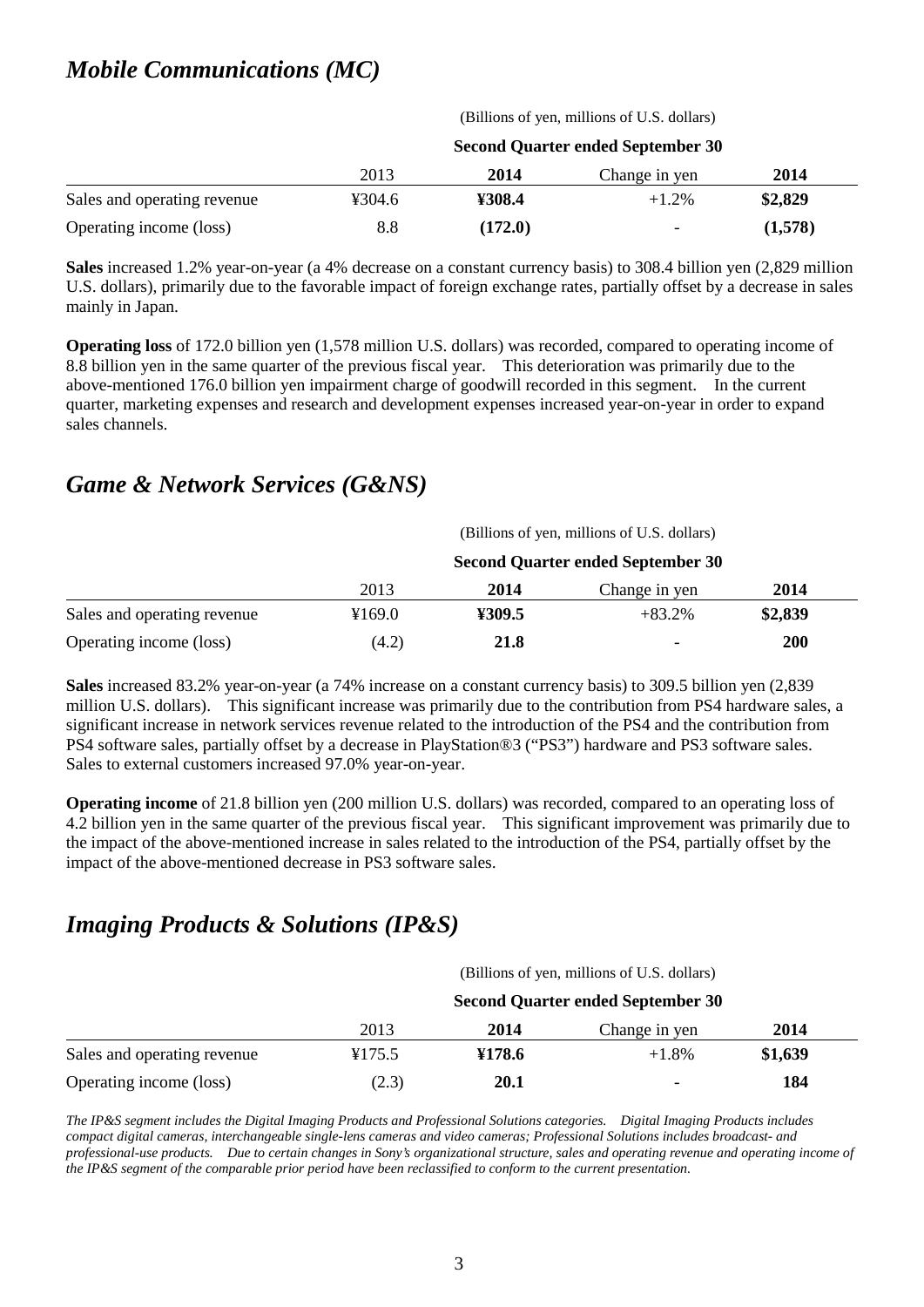**Sales** increased 1.8% year-on-year (a 2% decrease on a constant currency basis) to 178.6 billion yen (1,639 million U.S. dollars). Sales were essentially flat year-on-year primarily due to the favorable impact of foreign exchange rates and an improvement in the product mix of digital cameras*\** reflecting a shift to high value-added models, partially offset by a significant decrease in unit sales of digital cameras.

**Operating income** of 20.1 billion yen (184 million U.S. dollars) was recorded, compared to an operating loss of 2.3 billion yen in the same quarter of the previous fiscal year. This significant improvement was mainly due to a reduction in selling, general and administrative expenses, the above-mentioned improvement in product mix reflecting a shift to high value-added models and the favorable impact of exchange rates.

*\* Digital cameras includes compact digital cameras and interchangeable single-lens cameras.*

# *Home Entertainment & Sound (HE&S)*

(Billions of yen, millions of U.S. dollars)

|                             | <b>Second Quarter ended September 30</b> |        |                          |         |
|-----------------------------|------------------------------------------|--------|--------------------------|---------|
|                             | 2013                                     | 2014   | Change in yen            | 2014    |
| Sales and operating revenue | 4263.8                                   | ¥282.4 | $+7.0\%$                 | \$2,590 |
| Operating income (loss)     | (12.1)                                   | 8.0    | $\overline{\phantom{0}}$ | 73      |

*The HE&S segment includes the Televisions and Audio and Video categories. Televisions includes LCD televisions; Audio and Video includes Blu-ray DiscTM players and recorders, home audio, headphones and memory-based portable audio devices.*

**Sales** increased 7.0% year-on-year (a 2% increase on a constant currency basis) to 282.4 billion yen (2,590 million U.S. dollars). This increase was primarily due to a significant increase in sales of televisions and the favorable impact of foreign exchange rates. Unit sales of LCD televisions increased significantly in Europe, North America, and Asia-Pacific, partially offset by a significant decrease in unit sales in Latin America. Audio and Video category sales decreased mainly due to a decrease in sales in Latin America reflecting adverse market conditions.

**Operating income** of 8.0 billion yen (73 million U.S. dollars) was recorded, compared to an operating loss of 12.1 billion yen in the same quarter of the previous fiscal year. This improvement was primarily due to cost reductions and an improvement in the product mix reflecting the shift to high value-added models, partially offset by a decrease in the average selling price of LCD televisions.

In Televisions, sales increased 14.7% year-on-year to 199.7 billion yen (1,832 million U.S. dollars). This significant increase was primarily due to the above-mentioned significant increase in unit sales of LCD televisions, and the favorable impact of foreign exchange rates. Operating income\* of 4.9 billion yen (45 million U.S. dollars) was recorded, compared to an operating loss of 9.3 billion yen in the same quarter of the previous fiscal year. This improvement was primarily due to cost reductions and an improvement in the product mix of LCD televisions reflecting a shift to high value-added models, partially offset by a decrease in the average selling price.

*\* The operating income (loss) in Televisions excludes restructuring charges, which are included in the overall segment results and are not allocated to product categories.*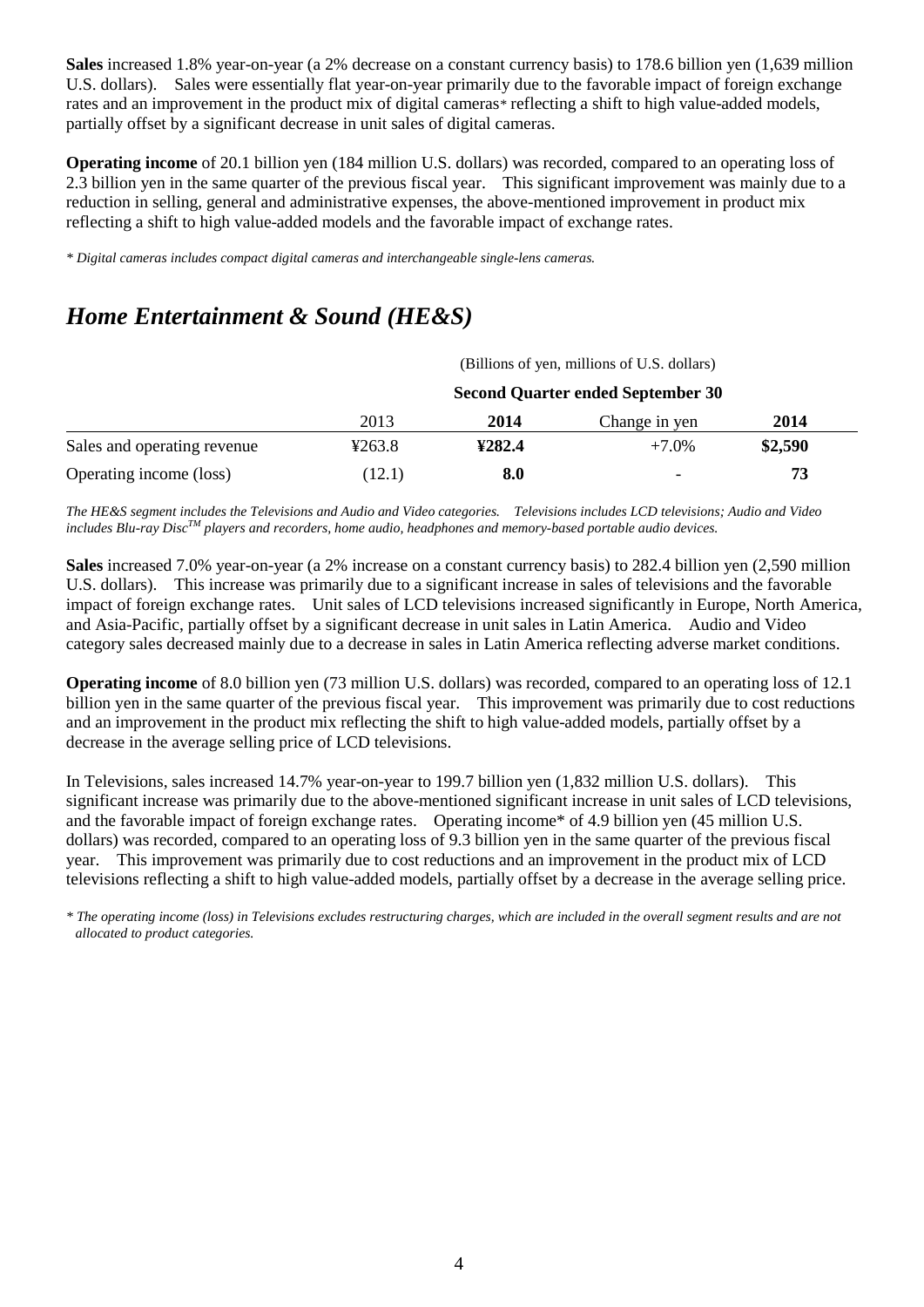# *Devices*

| (Billions of yen, millions of U.S. dollars) |  |  |  |
|---------------------------------------------|--|--|--|
|---------------------------------------------|--|--|--|

|                             | <b>Second Quarter ended September 30</b> |        |               |         |
|-----------------------------|------------------------------------------|--------|---------------|---------|
|                             | 2013                                     | 2014   | Change in yen | 2014    |
| Sales and operating revenue | ¥201.3                                   | ¥247.7 | $+23.1%$      | \$2,273 |
| Operating income            | 11.9                                     | 29.6   | $+149.0$      | 271     |

*The Devices segment includes the Semiconductors and Components categories. Semiconductors includes image sensors; Components includes batteries, recording media and data recording systems. Due to certain changes in Sony's organizational structure, sales and operating revenue and operating income of the Devices segment of the comparable prior period have been reclassified to conform to the current presentation.*

**Sales** increased 23.1% year-on-year (an 18% increase on a constant currency basis) to 247.7 billion yen (2,273 million U.S. dollars). This significant increase was primarily due to a significant increase in sales of image sensors reflecting higher demand for mobile products, a significant increase in sales of camera modules, as well as the favorable impact of foreign exchange rates. Sales to external customers increased 25.1% year-on-year.

**Operating income** increased 17.7 billion yen year-on-year to 29.6 billion yen (271 million U.S. dollars). This significant increase was primarily due to the above-mentioned increase in sales of image sensors, the favorable impact of foreign exchange rates and an improvement in the results of the battery business.

\* \* \* \* \*

**Total inventory** of the five Electronics\* segments above as of September 30, 2014 was 823.0 billion yen (7,550 million U.S. dollars), an increase of 8.8 billion yen, or 1.1% year-on-year. Inventory increased by 141.6 billion yen, or 21.0% compared with the level as of June 30, 2014.

*\* The term "Electronics" refers to the sum of the MC, G&NS, IP&S, HE&S and Devices segments.*

*In connection with the realignment made from the first quarter of the fiscal year ending March 31, 2015, total inventory of the five Electronics segments as of September 30, 2013 has been reclassified to conform to the presentation for the fiscal year ending March 31, 2015. For further details, please see page 1.*

\* \* \* \* \*

# *Pictures*

(Billions of yen, millions of U.S. dollars)

|                             | <b>Second Quarter ended September 30</b> |        |                          |         |  |
|-----------------------------|------------------------------------------|--------|--------------------------|---------|--|
|                             | 2013                                     | 2014   | Change in yen            | 2014    |  |
| Sales and operating revenue | ¥177.8                                   | ¥182.2 | $+2.4%$                  | \$1,671 |  |
| <b>Operating loss</b>       | (17.8)                                   | (1.0)  | $\overline{\phantom{0}}$ | (10)    |  |

*The Pictures segment is comprised of the Motion Pictures, Television Productions, and Media Networks categories. Motion Pictures includes the production, acquisition and distribution of motion pictures; Television Productions includes the production, acquisition and distribution of television programming; Media Networks includes the operation of television and digital networks.*

*The results presented in Pictures are a yen-translation of the results of Sony Pictures Entertainment ("SPE"), a U.S.-based operation that aggregates the results of its worldwide subsidiaries on a U.S. dollar basis. Management analyzes the results of SPE in U.S. dollars, so discussion of certain portions of its results is specified as being on "a U.S. dollar basis."*

**Sales** increased 2.4% year-on-year (a 3% decrease on a constant currency (U.S. dollar) basis) to 182.2 billion yen (1,671 million U.S. dollars) primarily due to the favorable impact of the depreciation of the yen against the U.S. dollar. The decrease on a U.S. dollar basis was primarily due to a decrease in sales for Motion Pictures, reflecting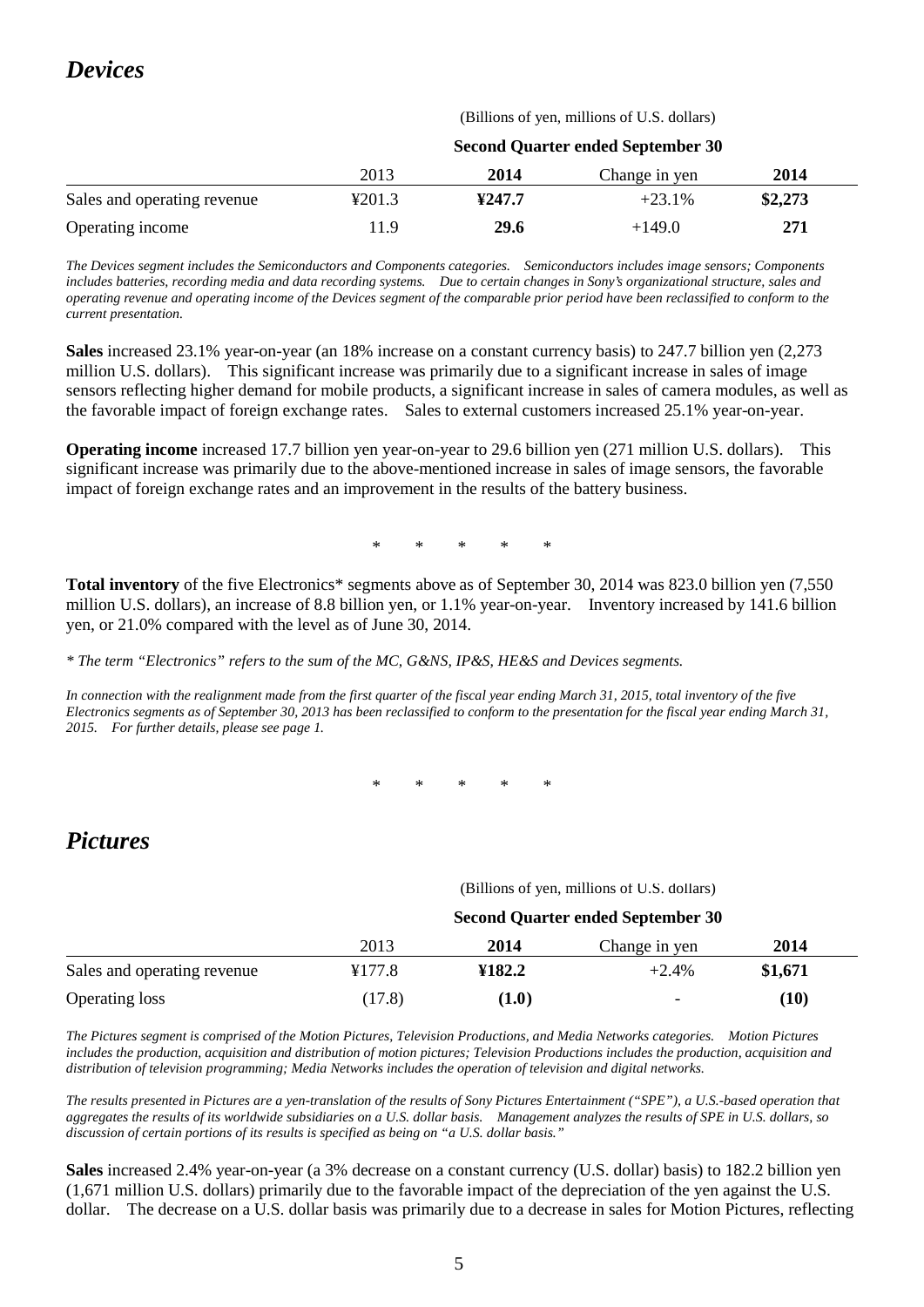lower theatrical revenues, partially offset by higher home entertainment and television licensing revenues. Theatrical revenues decreased as the same quarter of the previous fiscal year benefited from a higher number of theatrical releases. Home entertainment and television licensing revenues were higher as the current year benefited from the home entertainment releases of *The Amazing Spider-Man 2* and *Heaven is for Real* and from the television licensing sales of *Men In Black 3* and *The Amazing Spider-Man*.

**Operating loss** decreased 16.7 billion yen year-on-year to 1.0 billion yen (10 million U.S. dollars) as the same quarter of the previous fiscal year included higher marketing expenses as a result of a higher number of theatrical releases as well as the underperformance of *White House Down*.

# *Music*

|                             | (Billions of yen, millions of U.S. dollars) |        |               |         |  |
|-----------------------------|---------------------------------------------|--------|---------------|---------|--|
|                             | <b>Second Quarter ended September 30</b>    |        |               |         |  |
|                             | 2013                                        | 2014   | Change in yen | 2014    |  |
| Sales and operating revenue | ¥115.0                                      | ¥116.8 | $+1.5%$       | \$1,071 |  |
| Operating income            | 9.7                                         | 11.8   | $+21.9$       | 108     |  |

*The Music segment is comprised of the Recorded Music, Music Publishing and Visual Media and Platform categories. Recorded Music includes the distribution of physical and digital recorded music and revenue derived from artists' live performances; Music Publishing includes the management and licensing of the words and music of songs; Visual Media and Platform includes various service offerings for music and visual products and the production and distribution of animation titles.*

*The results presented in Music include the yen-translated results of Sony Music Entertainment ("SME"), a U.S.-based operation which aggregates the results of its worldwide subsidiaries on a U.S. dollar basis, the results of Sony Music Entertainment (Japan) Inc., a Japan-based music company which aggregates its results in yen, and the yen-translated consolidated results of Sony/ATV Music Publishing LLC ("Sony/ATV"), a 50% owned U.S.-based joint venture in the music publishing business which aggregates the results of its worldwide subsidiaries on a U.S. dollar basis.*

**Sales** increased 1.5 % year-on-year (a 2% decrease on a constant currency basis) to 116.8 billion yen (1,071 million U.S. dollars). The decrease in sales on a constant currency basis is primarily due to lower Music Publishing and Recorded Music sales, partially offset by higher Visual Media and Platform sales. On a constant currency basis, sales of Music Publishing decreased primarily due to a decrease in revenue outside of the U.S. Recorded Music sales decreased slightly as the worldwide decline in physical and digital download sales were partially offset by higher digital streaming revenues. Visual Media and Platform sales increased mainly due to higher sales of animation products. Best-selling titles included Barbra Streisand's *Partners*, Chris Brown's *X* and Sia's *1000 Forms of Fear*.

**Operating income** increased 2.1 billion yen year-on-year to 11.8 billion yen (108 million U.S. dollars). This increase was primarily due to an improvement in equity in net income (loss) from EMI Music Publishing and a reduction in selling, general and administrative expenses.

# *Financial Services*

(Billions of yen, millions of U.S. dollars)

|                            | Second quarter ended September 30 |        |               |         |
|----------------------------|-----------------------------------|--------|---------------|---------|
|                            | 2013                              | 2014   | Change in yen | 2014    |
| Financial services revenue | 4243.7                            | 4269.6 | $+10.6\%$     | \$2,473 |
| Operating income           | 38.4                              | 47.7   | $+24.2$       | 437     |

*The Financial Services segment results include Sony Financial Holdings Inc. ("SFH") and SFH's consolidated subsidiaries such as Sony Life Insurance Co., Ltd. ("Sony Life"), Sony Assurance Inc. and Sony Bank Inc. ("Sony Bank"). The results of Sony Life discussed in the Financial Services segment differ from the results that SFH and Sony Life disclose separately on a Japanese statutory basis.*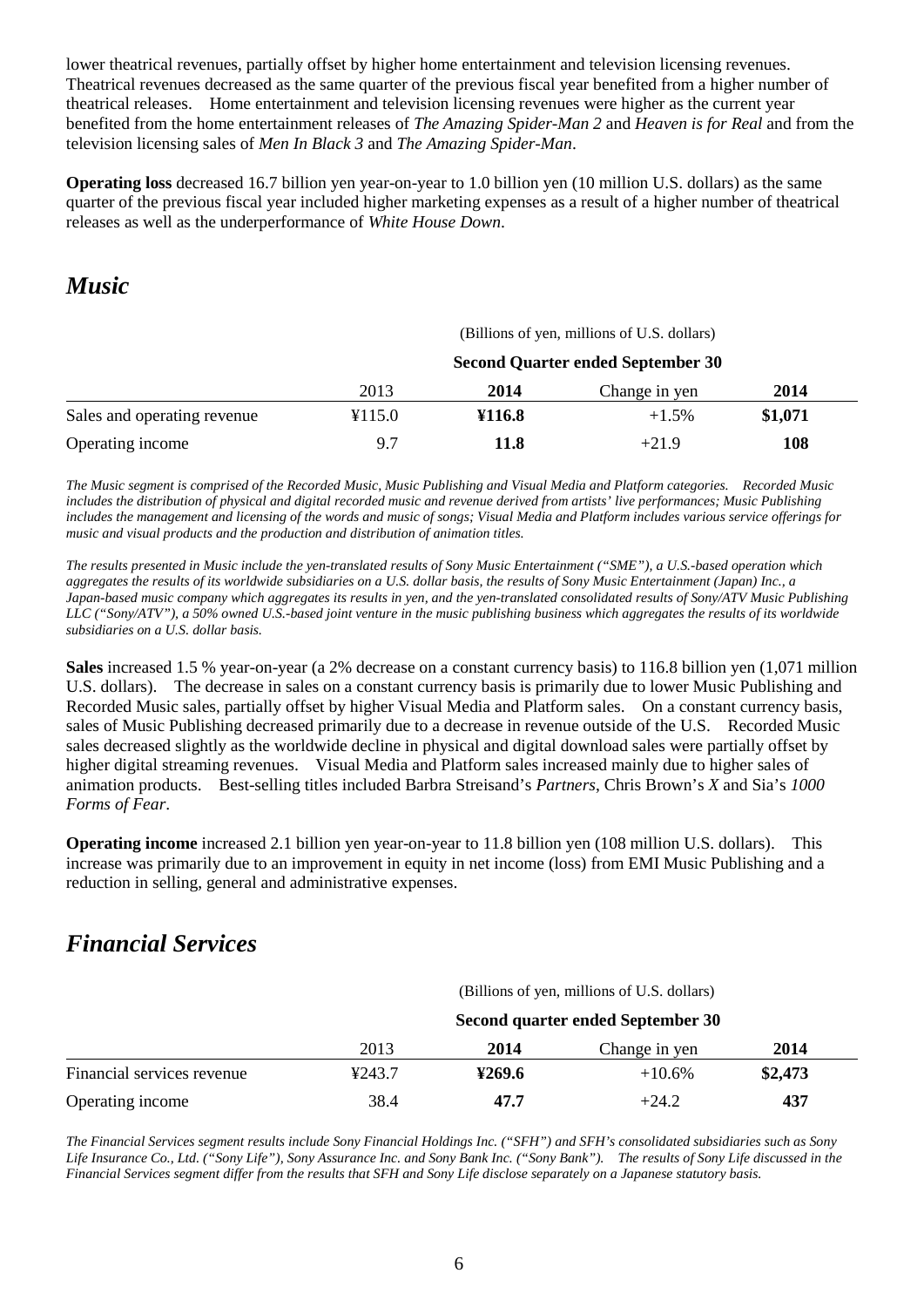*Certain figures for the fiscal year ended March 31, 2014 have been revised from the versions previously disclosed. For details, please see Note 8 on page F-19.*

**Financial services revenue** increased 10.6% year-on-year to 269.6 billion yen (2,473 million U.S. dollars) primarily due to an increase in revenue at Sony Life. Revenue at Sony Life increased 12.1% year-on-year to 242.5 billion yen (2,225 million U.S. dollars), mainly due to an improvement in investment performance in the separate account resulting from a larger rise in the Japanese stock market compared to the same quarter of the previous fiscal year, as well as an increase in insurance premium revenue reflecting an increase in policy amount in force.

**Operating income** increased 9.3 billion yen year-on-year to 47.7 billion yen (437 million U.S. dollars). This increase was mainly due to an increase in operating income at Sony Life. Operating income at Sony Life increased 9.3 billion yen year-on-year to 45.7 billion yen (419 million U.S. dollars) primarily due to an improvement in investment performance in the general account.

# *All Other*

|                             | (Billions of yen, millions of U.S. dollars) |        |                          |       |  |
|-----------------------------|---------------------------------------------|--------|--------------------------|-------|--|
|                             | Second quarter ended September 30           |        |                          |       |  |
|                             | 2013                                        | 2014   | Change in yen            | 2014  |  |
| Sales and operating revenue | 4212.0                                      | ¥108.6 | -48.8%                   | \$997 |  |
| <b>Operating loss</b>       | (2.5)                                       | (18.2) | $\overline{\phantom{0}}$ | (165) |  |

*All Other includes the PC business. Due to certain changes in Sony's organizational structure, sales and operating revenue and operating loss of All Other of the comparable prior period have been reclassified to conform to the current presentation.*

**Sales** decreased 48.8% year-on-year (a 51% decrease on a constant currency basis) to 108.6 billion yen (997 million U.S. dollars). This decrease was primarily due to a significant decrease year-on-year in unit sales of PCs reflecting Sony's exit from the PC business.

**Operating loss** increased 15.7 billion yen year-on-year to 18.2 billion yen (165 million U.S. dollars). This deterioration was primarily due to a gain of 12.8 billion yen from the sale of certain shares of M3 recorded in the same quarter of the previous fiscal year and the recording of PC exit costs in the current quarter. The following table provides PC exit costs and the total PC operating loss.

|                                        | (Billions of yen, millions of U.S. dollars) |             |                                   |                 |                           |
|----------------------------------------|---------------------------------------------|-------------|-----------------------------------|-----------------|---------------------------|
|                                        | Second quarter ended September 30, 2014     |             |                                   |                 |                           |
|                                        |                                             |             | Corporate and <b>Consolidated</b> |                 | Year-on-year Consolidated |
|                                        | All Other                                   | Elimination | <b>Total</b>                      | change          | <b>Total</b>              |
| (I) Restructuring charges              | ¥3.3                                        | $\yen 0.9$  | ¥4.1                              | $4+4.1$         | \$38                      |
| (II) After-sales service expenses etc. | 3.5                                         |             | 3.5                               | $+3.5$          | 33                        |
| $PC$ exit costs $(I+II)$               | 6.8                                         | 0.9         | 7.7                               | $+7.7$          | 70                        |
| Operating loss excluding exit costs    | (5.1)                                       |             | (5.1)                             | $+2.3$          | (47)                      |
| Total PC operating loss                | $\frac{1}{2}(11.9)$                         | $*(0.9)$    | $\frac{\text{Y}(12.8)}{1}$        | $\frac{4}{5.4}$ | \$(117)                   |

\* \* \* \* \*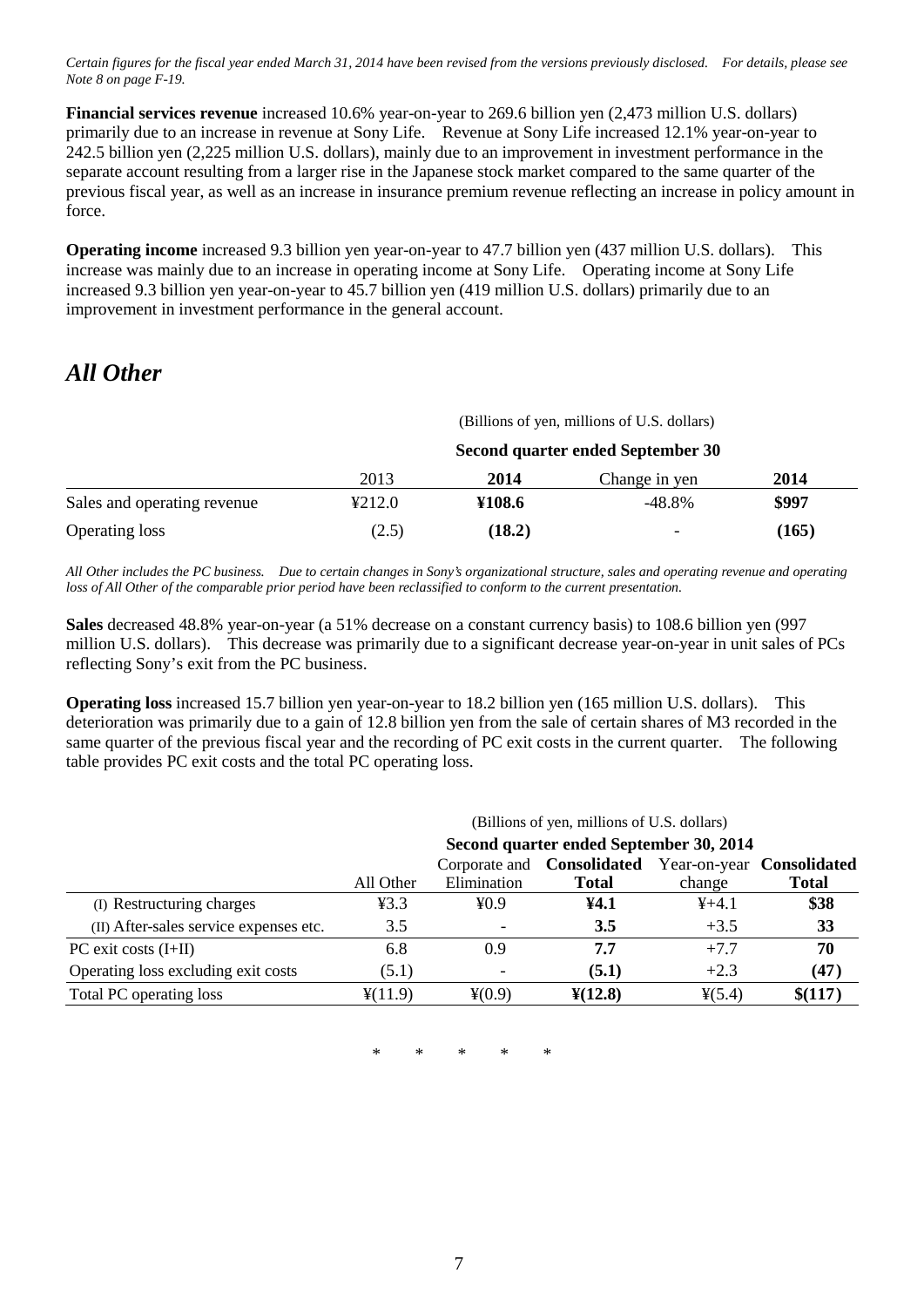# **Consolidated Results for the Six Months ended September 30, 2014**

*For Consolidated Statements of Income and Business Segment Information for the six months ended September 30, 2014 and 2013, please refer to pages F-3 and F-7 respectively.*

**Sales** for the six months ended September 30, 2014 ("the current six months") increased 6.5% year-on-year to 3,711.4 billion yen (34,050 million U.S. dollars). This increase was primarily due to the significant increase in sales in the G&NS segment and the favorable impact of foreign exchange rates, partially offset by a significant decrease in sales in All Other, primarily related to Sony's exit from the PC business.

During the current six months, the average rates of the yen were 103.1 yen against the U.S. dollar and 139.0 yen against the euro, which were 4.1% lower and 6.5% lower, respectively, as compared with the same period in the previous fiscal year. On a constant currency basis, consolidated sales increased 3%. For further detail about sales on a constant currency basis, see Note on page 11.

In the MC segment, sales increased primarily due to the favorable impact of foreign exchange rates. In the G&NS segment, sales increased significantly primarily due to the contribution of PS4 hardware sales, as well as a significant increase in network services revenues accompanying the launch of the PS4. In the IP&S segment, sales decreased primarily due to lower sales of video cameras and digital cameras. In the HE&S segment, sales increased primarily due to a significant increase in sales of televisions and the favorable impact of foreign exchange rates. In the Devices segment, sales increased significantly mainly due to an increase in sales of image sensors for mobile devices and the favorable impact of foreign exchange rates. In the Pictures segment, sales increased significantly due to higher home entertainment and television licensing revenues for Motion Pictures as well as the favorable impact of the depreciation of the yen against the U.S. dollar. In the Music segment, sales increased primarily due to the favorable impact of the depreciation of the yen against the U.S. dollar and an increase in Visual Media and Platform sales, partially offset by a decrease in Recorded Music sales. In the Financial Services segment, revenue increased primarily due to higher insurance premiums revenue and an improvement in investment performance in the general account at Sony Life.

**Operating loss** of 15.8 billion yen (145 million U.S. dollars) was recorded, compared to operating income of 49.4 billion yen in the same period of the previous fiscal year. This deterioration was primarily due to the impairment of goodwill of 176.0 billion yen (1,615 million U.S. dollars) recorded in the MC segment, partially offset by a significant improvement in the operating results of the G&NS, IP&S, HE&S, Devices, Pictures and Financial Services segments.

Operating loss during the current six months includes a net benefit of 5.1 billion yen (47 million U.S. dollars) from insurance recoveries related to damages and losses incurred from the Floods. The same period of the previous fiscal year included a gain of 12.8 billion yen from the sale of certain shares of M3, a net benefit of 7.1 billion yen from insurance recoveries related to damages and losses incurred from the Floods and a benefit of 7.0 billion yen from the reversal of a patent royalty accrual.

In the MC segment, operating results significantly detriorated year-on-year mainly due to the above-mentioned impairment charge recorded in this segment as well as an increase in marketing expenses. In the G&NS segment, operating results improved significantly year-on-year primarily due to the contribution of PS4 hardware and software. In the IP&S segment, operating income increased significantly year-on-year primarily due to a reduction in costs and an improvement in product mix reflecting a shift to high value-added models. In the HE&S segment, operating income was recorded compared to a loss in the same period of the previous fiscal year primarily due to cost reductions and an improvement in product mix reflecting a shift to high value-added models. In the Devices segment, operating income increased significantly mainly due to the increase in sales of image sensors. In the Pictures segment, operating results improved significantly primarily due to the stronger performance of the current fiscal year's film release slate as the previous fiscal year reflected the underperformance of *White House Down* and *After Earth*, partially offset by the gain recognized on the sale of SPE's music publishing catalog in the same period of the previous fiscal year. In the Music segment, operating income increased primarily due to the impact of an increase in Visual Media and Platform sales and a reduction in selling, general and administrative expenses. In the Financial Services segment, operating income increased primarily due to an improvement in investment performance in the general account at Sony Life.

Restructuring charges, recorded as operating expenses, amounted to 24.7 billion yen (226 million U.S. dollars) for the current six months compared to 12.5 billion yen for the same period of the previous fiscal year.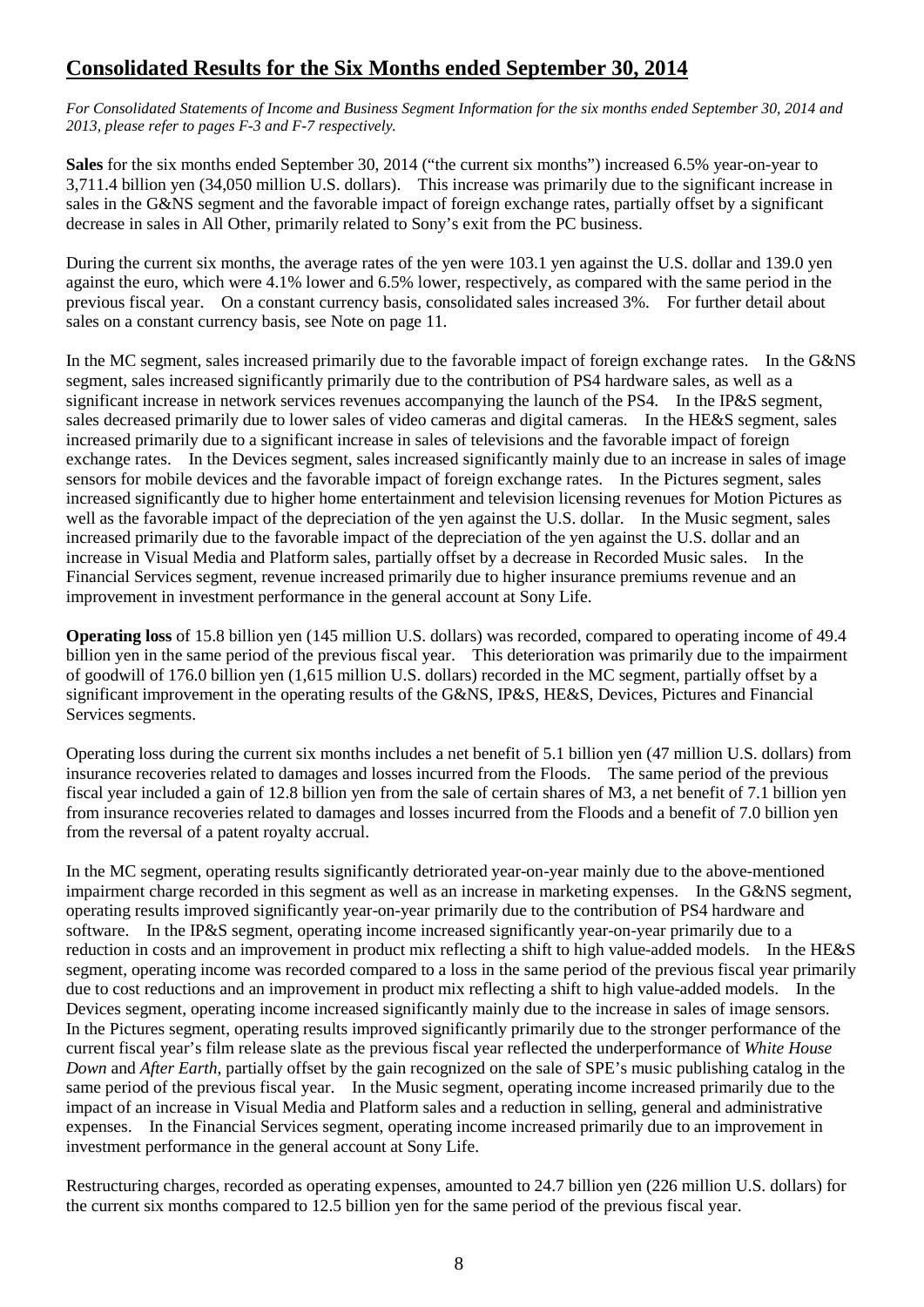**Equity in net income of affiliated companies,** recorded within operating loss was 3.8 billion yen (35 million U.S. dollars), compared to a loss of 2.5 billion yen in the same period of the previous fiscal year. This improvement was mainly due to the improvement of equity in net income for Intertrust Technologies Corporation.

The net effect of **other income and expenses** was an expense of 5.8 billion yen (53 million U.S. dollars), compared to income of 1.1 billion yen in the same period of the previous fiscal year. This was primarily due to a decrease in other non-operating income.

**Loss before income taxes** was 21.6 billion yen (198 million U.S. dollars) compared to income of 50.5 billion yen in the same period of the previous fiscal year.

**Income taxes:** During the current six months, Sony recorded 56.1 billion yen (515 million U.S. dollars) of income tax expense. Income tax expense was recorded despite the net loss before income taxes primarily due to nondeductible goodwill impairments recorded during the current six months.

**Net loss attributable to Sony Corporation's stockholders** for the current six months increased 92.7 billion yen year-on-year to 109.2 billion yen (1,001 million U.S. dollars).

\* \* \* \* \*

# **Cash Flows**

*For Consolidated Statements of Cash Flows, charts showing Sony's cash flow information for all segments, all segments excluding the Financial Services segment and the Financial Services segment alone, please refer to pages F-5 and F-17.*

*In the Financial Services segment, certain figures for the fiscal year ended March 31, 2014 have been revised from the versions previously disclosed. For further details, please see Note 8 on page F-19.*

**Operating Activities:** During the current six months, there was a net cash inflow of 104.1 billion yen (955 million U.S. dollars) from operating activities, compared to a net cash outflow of 12.8 billion yen in the same period of the previous fiscal year.

For all segments excluding the Financial Services segment, there was a net cash outflow of 110.2 billion yen (1,011 million U.S. dollars) for the current six months, a decrease of outflow of 104.1 billion yen, or 48.6% year-on-year. This decrease of outflow was primarily due to the positive impact of an improvement in net income (loss) after taking into account non-cash adjustments (including depreciation and amortization, other operating (income) expenses, net, deferred income taxes and equity in net income (loss) of affiliated companies), a smaller increase in inventories, and a smaller increase in other receivables from component assembly companies, included in other current assets. This decrease of outflow was partially offset by the negative impact of a smaller year-on-year increase in notes and accounts payable, trade.

The Financial Services segment had a net cash inflow of 222.1 billion yen (2,038 million U.S. dollars), an increase of 13.9 billion yen, or 6.7% year-on-year. This increase was primarily due to an increase of insurance premiums revenue in line with a growing policy amount in force at Sony Life.

**Investing Activities:** During the current six months, Sony used 282.9 billion yen (2,595 million U.S. dollars) of net cash in investing activities, an increase of 58.7 billion yen, or 26.2% year-on-year.

For all segments excluding the Financial Services segment, there was a 0.1 billion yen (1 million U.S. dollars) net cash outflow, compared to a 7.7 billion yen net cash inflow in the same period of the previous fiscal year. This was primarily due to a year-on-year decrease in proceeds from the sales of fixed assets and investment securities. Sales of fixed assets and investment securities in the current six months included the intersegment sale of Sony Corporation's headquarters' land to Sony Life, the sale of certain buildings and premises at the Gotenyama Technology Center in Japan and the sale of Sony's shares in SQUARE ENIX HOLDINGS CO., LTD.

The Financial Services segment used 282.8 billion yen (2,594 million U.S. dollars) of net cash, an increase of 51.0 billion yen, or 22.0% year-on-year. This increase was mainly due to the intersegment purchase of Sony Corporation's headquarters' land by Sony Life, which is eliminated in the consolidated financial statements.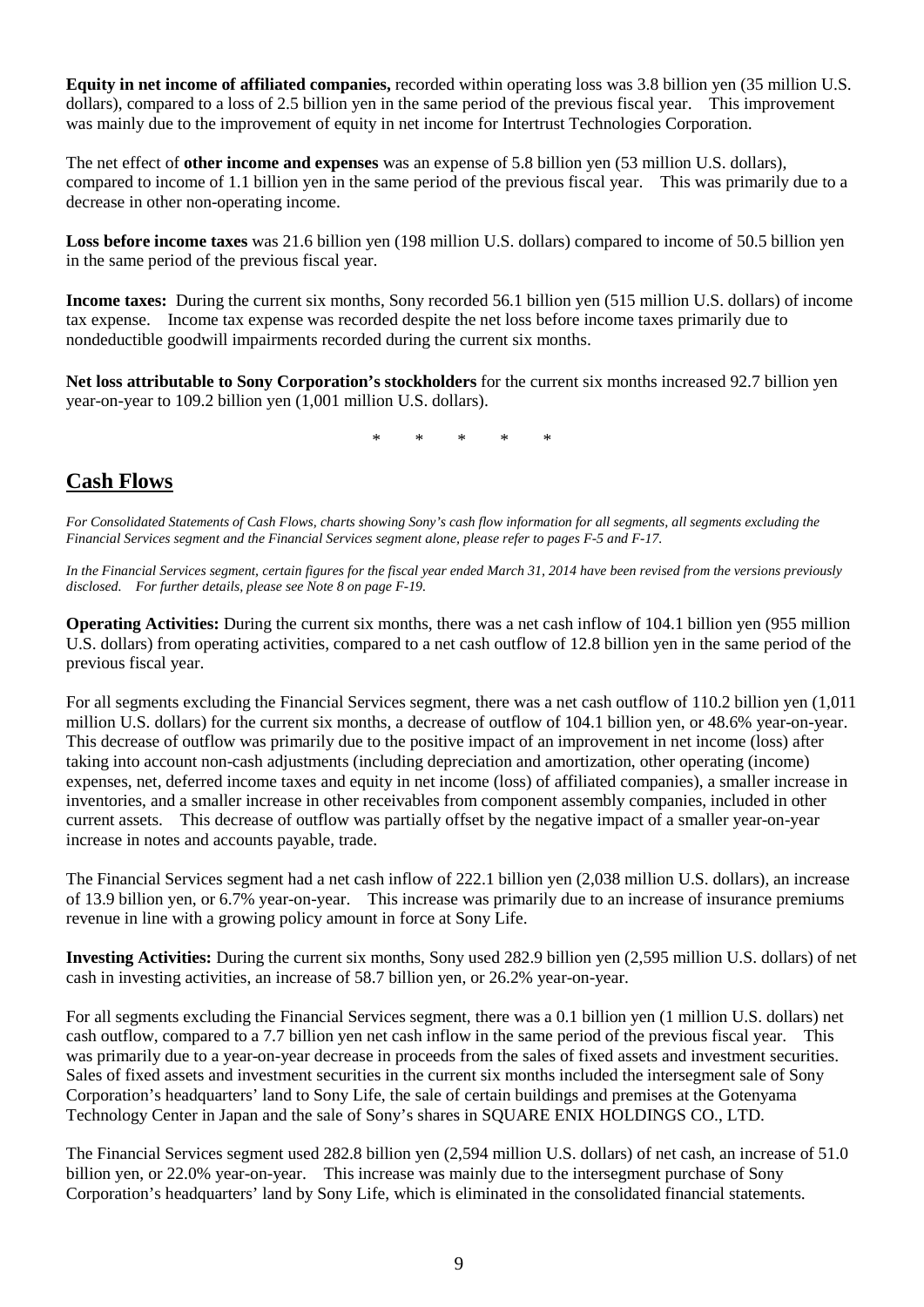In all segments excluding the Financial Services segment, net cash used in operating and investing activities combined*\*<sup>1</sup>* for the current six months was 110.3 billion yen (1,012 million U.S. dollars), a decrease of 96.3 billion yen, or 46.6% year-on-year.

**Financing Activities:** During the current six months, 273.0 billion yen (2,505 million U.S. dollars) of net cash and cash equivalents was used in financing activities, compared to 111.2 billion yen of net cash and cash equivalents provided in the same period of the previous fiscal year.

For all segments excluding the Financial Services segment, there was a 255.4 billion yen (2,343 million U.S. dollars) net cash outflow, compared to a 84.8 billion yen net cash inflow in the same period of the previous fiscal year. This was primarily due to an issuance of straight bonds for Japanese retail investors in the same period of the previous fiscal year and the redemption of straight bonds and the repayment of a syndicated loan in the current six months.

In the Financial Services segment, financing activities used 25.5 billion yen (234 million U.S. dollars) of net cash, compared to 19.7 billion yen of net cash provided in the same period of the previous fiscal year. This was mainly due to a larger decrease in customer deposits at Sony Bank, compared to the figure in the same period of the previous fiscal year.

**Total Cash and Cash Equivalents:** Accounting for the above factors and the effect of fluctuations in foreign exchange rates, the total outstanding balance of cash and cash equivalents at September 30, 2014 was 610.5 billion yen (5,601 million U.S. dollars). Cash and cash equivalents of all segments excluding the Financial Services segment was 456.3 billion yen (4,186 million U.S. dollars) at September 30, 2014, a decrease of 71.7 billion yen, or 13.6% compared with the balance as of September 30, 2013, and a decrease of 349.8 billion yen, or 43.4% compared with the balance as of March 31, 2014. Sony believes that it continues to maintain sufficient liquidity through access to a total, translated into yen, of 749.7 billion yen (6,878 million U.S. dollars) of unused committed lines of credit with financial institutions in addition to the cash and cash equivalents balance at September 30, 2014. Within the Financial Services segment, the outstanding balance of cash and cash equivalents was 154.2 billion yen (1,415 million U.S. dollars) at September 30, 2014, a decrease of 43.4 billion yen, or 22.0% compared with the balance as of September 30, 2013, and a decrease of 86.1 billion yen, or 35.8% compared with the balance as of March 31, 2014.

*\*1 Sony has included the information for cash flow from operating and investing activities combined, excluding the Financial Services segment's activities, as Sony's management frequently monitors this financial measure, and believes this non-U.S. GAAP measurement is important for use in evaluating Sony's ability to generate cash to maintain liquidity and fund debt principal and dividend payments from business activities other than its Financial Services segment. This information is derived from the reconciliations prepared in the Condensed Statements of Cash Flows on page F-17. This information and the separate condensed presentations shown below are not required or prepared in accordance with U.S. GAAP. The Financial Services segment's cash flow is excluded from the measure because SFH, which constitutes a majority of the Financial Services segment, is a separate publicly traded entity in Japan with a significant minority interest and it, as well as its subsidiaries, secure liquidity on their own. This measure may not be comparable to those of other companies. This measure has limitations because it does not represent residual cash flows available for discretionary expenditures principally due to the fact that the measure does not deduct the principal payments required for debt service. Therefore, Sony believes it is important to view this measure as supplemental to its entire statement of cash flows and together with Sony's disclosures regarding investments, available credit facilities and overall liquidity.*

*A reconciliation of the differences between the Consolidated Statement of Cash Flows reported and cash flows from operating and investing activities combined excluding the Financial Services segment's activities is as follows:*

|                                                                                                                        |                      | (Billions of yen, millions of U.S. dollars) |           |
|------------------------------------------------------------------------------------------------------------------------|----------------------|---------------------------------------------|-----------|
|                                                                                                                        |                      | Six months ended September 30               |           |
|                                                                                                                        | 2013                 | 2014                                        | 2014      |
| Net cash provided (used in) operating activities reported in the consolidated statements of<br>cash flows              | $\frac{1}{2}$ (12.8) | ¥<br>104.1                                  | 955<br>\$ |
| Net cash used in investing activities reported in the consolidated statements of cash flows                            | (224.1)              | (282.9)                                     | (2,595)   |
|                                                                                                                        | (236.9)              | (178.8)                                     | (1,640)   |
| Less: Net cash provided by operating activities within the Financial Services segment                                  | 208.2                | 222.1                                       | 2,038     |
| Less: Net cash used in investing activities within the Financial Services segment                                      | (231.8)              | (282.8)                                     | (2,594)   |
| Eliminations $*$ <sup>2</sup>                                                                                          | 6.7                  | 7.8                                         | 72        |
| Cash flow used in operating and investing activities combined excluding the Financial<br>Services segment's activities | ¥(206.6)             | ¥ $(110.3)$                                 | \$(1,012) |

*\*2 Eliminations primarily consist of intersegment dividend payments.*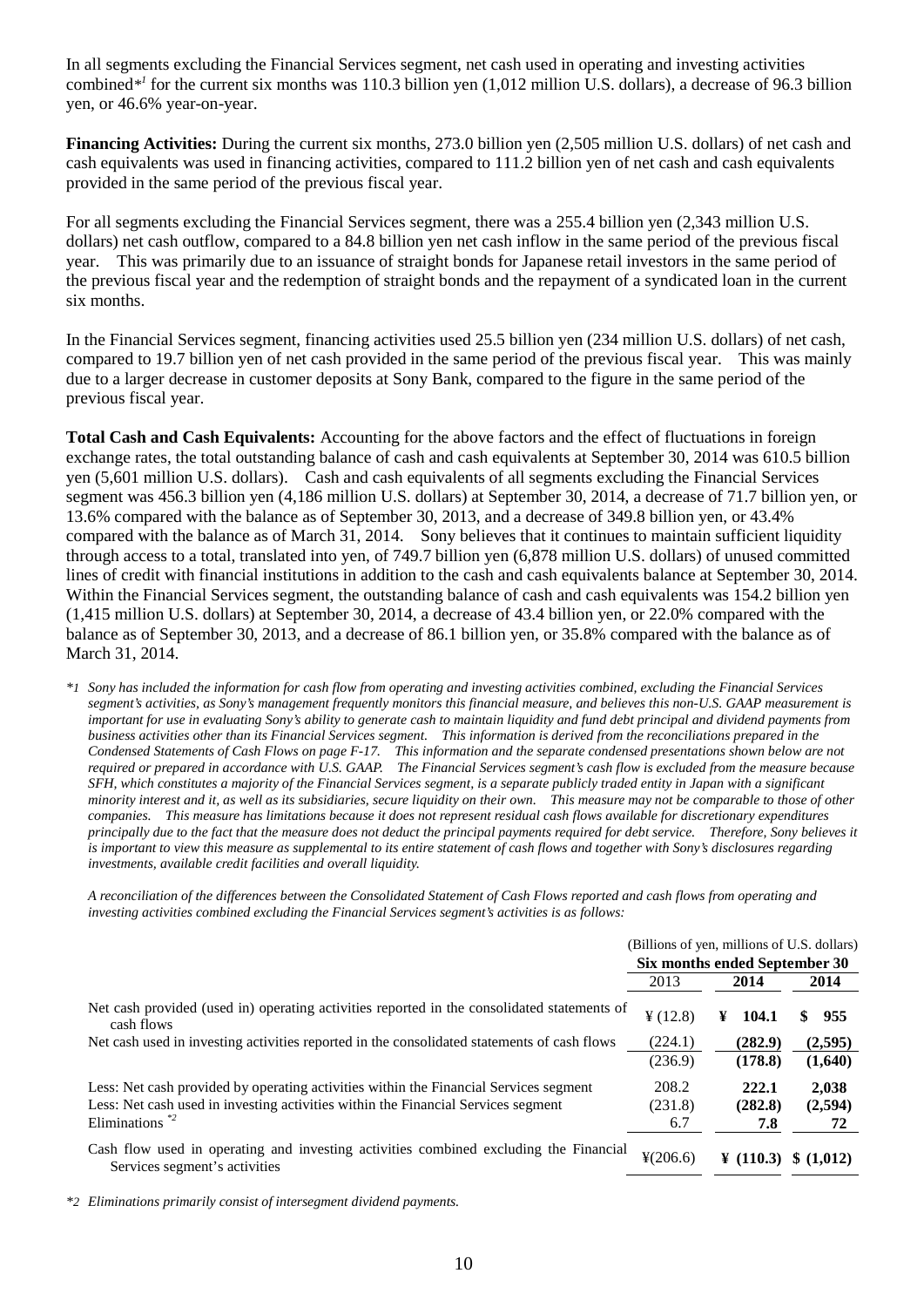### \* \* \* \* \*

# **Note**

The descriptions of sales on a constant currency basis reflect sales obtained by applying the yen's monthly average exchange rates from the same quarter of the previous fiscal year to local currency-denominated monthly sales in the current quarter. In certain cases, most significantly in the Pictures segment and SME and Sony/ATV in the Music segment, the constant currency amounts are after aggregation on a U.S. dollar basis. Sales on a constant currency basis are not reflected in Sony's consolidated financial statements and are not measures in accordance with U.S. GAAP. Sony does not believe that these measures are a substitute for U.S. GAAP measures. However, Sony believes that disclosing sales information on a constant currency basis provides additional useful analytical information to investors regarding the operating performance of Sony.

\* \* \* \* \*

# **Outlook for the Fiscal Year ending March 31, 2015**

The forecast for consolidated results for the fiscal year ending March 31, 2015, as announced on September 17, 2014, remains unchanged, as per the table below:

The forecasts for consolidated operating income (loss), income (loss) before income taxes and net loss attributable to Sony Corporation's stockholders were updated on September 17, 2014 solely to reflect the approximately 180 billion yen impairment of goodwill in the MC segment. No other factors were incorporated into the revisions in the forecast announced on September 17, 2014.

|                                                             |                 |           | (Billions of yen) | Change - October Forecast vs. |                          |                |  |
|-------------------------------------------------------------|-----------------|-----------|-------------------|-------------------------------|--------------------------|----------------|--|
|                                                             | <b>October</b>  | September | July              | March 31, 2014                | September                | March 31, 2014 |  |
|                                                             | <b>Forecast</b> | Forecast  | Forecast          | Results                       | Forecast                 | Results        |  |
| Sales and operating revenue                                 | ¥7,800          | 47,800    | 47,800            | 47,767.3                      | $-9/0$                   | $+0.4\%$       |  |
| Operating income (loss)                                     | (40)            | (40)      | 140               | 26.5                          | $\overline{\phantom{a}}$ | -¥66.5 bil     |  |
| Income (loss) before<br>income taxes                        | (50)            | (50)      | 130               | 25.7                          |                          | $-$ ¥75.7 bil  |  |
| Net loss attributable to Sony<br>Corporation's stockholders | (230)           | (230)     | (50)              | (128.4)                       |                          | $-$ ¥101.6 bil |  |

Assumed foreign currency exchange rates for the remainder of the fiscal year ending March 31, 2015: approximately 110 yen to the U.S. dollar and approximately 138 yen to the euro. (Assumed foreign currency exchange rates for the remainder of the fiscal year ending March 31, 2015 at the time of the July and September forecasts: approximately 103 yen to the U.S. dollar and approximately 137 yen to the euro.)

The consolidated sales forecast for the current fiscal year remains unchanged from the September forecast as the favorable impact of the depreciation of the yen is expected to be offset by a downward revision in the sales forecasts for the HE&S, Pictures and MC segments. The consolidated operating loss forecast remains unchanged from the September forecast.

Costs related to the exit from the PC business and other strategic management initiatives are expected to be approximately 311 billion yen for Sony Group, an increase of 176 billion yen above the July forecast, primarily due to the recording of goodwill impairment charges in the MC segment. Such costs in the previous fiscal year were 177.4 billion yen. The above costs have been incorporated into the consolidated operating loss forecast as an operating expense. Of the above costs, approximately 85 billion yen is expected to be recorded as restructuring charges, an increase of 5 billion yen compared to the July forecast, due to an increase in restructuring charges primarily in the MC segment (restructuring charges in the previous fiscal year were 80.6 billion yen).

The forecast for each business segment has been revised as follows: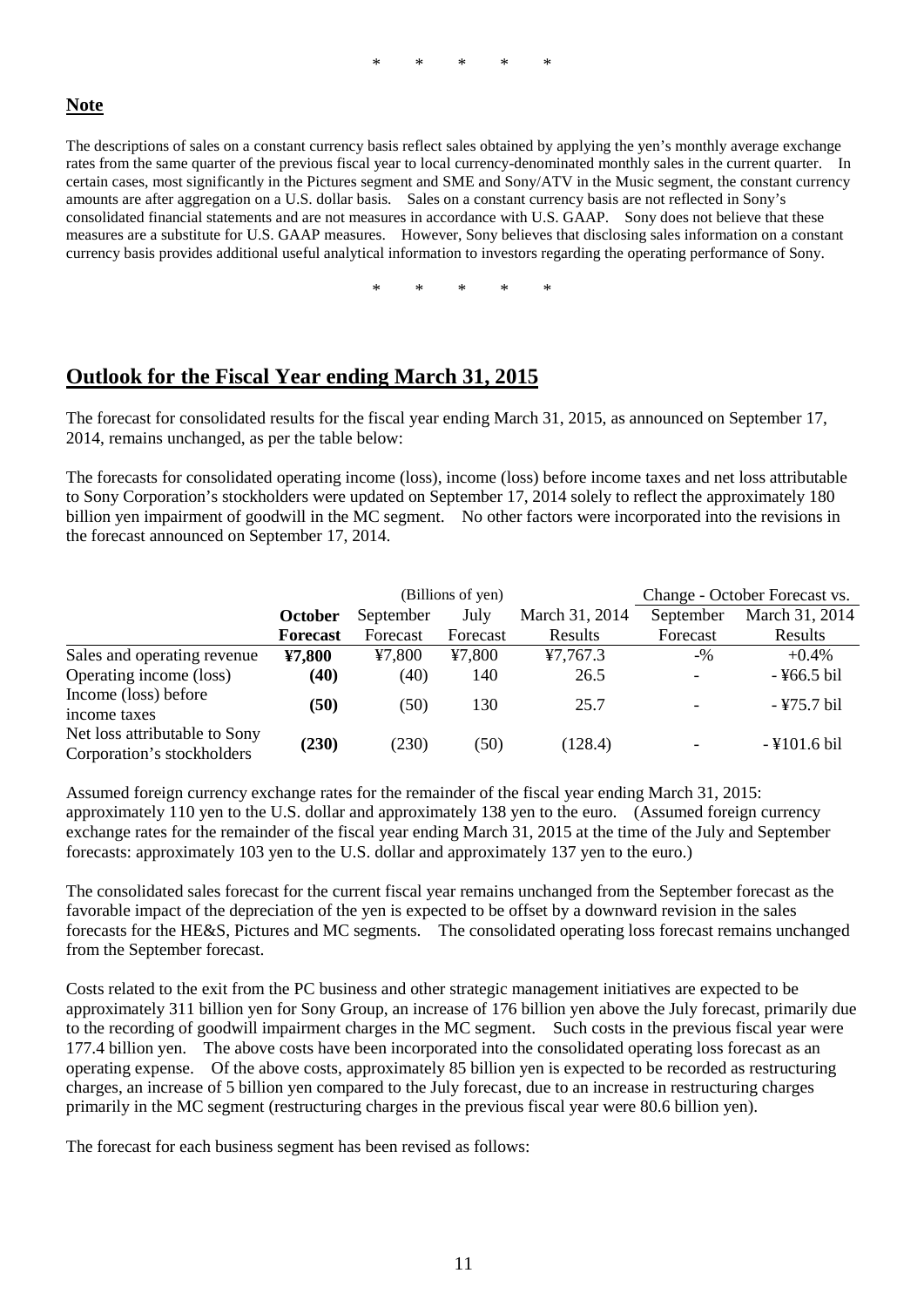|                                      |                 | (Billions of yen) |                | Change - October Forecast vs. |                |  |
|--------------------------------------|-----------------|-------------------|----------------|-------------------------------|----------------|--|
|                                      | October         | July              | March 31, 2014 | July                          | March 31, 2014 |  |
|                                      | <b>Forecast</b> | Forecast*         | Results        | Forecast                      | Results        |  |
| <b>Mobile Communications</b>         |                 |                   |                |                               |                |  |
| Sales and operating revenue          | 41,350          | ¥1,360            | ¥1,191.8       | $-0.7%$                       | $+13.3%$       |  |
| Operating income (loss)              | (204)           | $(180)*$          | 12.6           | -¥24 bil                      | -¥216.6 bil    |  |
| Game & Network Services              |                 |                   |                |                               |                |  |
| Sales and operating revenue          | 1,290           | 1,240             | 1,043.9        | $+4.0%$                       | $+23.6%$       |  |
| Operating income (loss)              | 35              | 25                | (18.8)         | $+$ ¥10 bil                   | $+$ ¥53.8 bil  |  |
| Imaging Products & Solutions         |                 |                   |                |                               |                |  |
| Sales and operating revenue          | 710             | 700               | 741.2          | $+1.4%$                       | $-4.2%$        |  |
| Operating income                     | 52              | 38                | 26.3           | $+$ ¥14 bil                   | $+$ ¥25.7 bil  |  |
| Home Entertainment & Sound           |                 |                   |                |                               |                |  |
| Sales and operating revenue          | 1,200           | 1,230             | 1,168.6        | $-2.4%$                       | $+2.7%$        |  |
| Operating income (loss)              | 10              | 10                | (25.5)         |                               | $+$ ¥35.5 bil  |  |
| Devices                              |                 |                   |                |                               |                |  |
| Sales and operating revenue          | 890             | 870               | 773.0          | $+2.3%$                       | $+15.1%$       |  |
| Operating income (loss)              | 67              | 51                | (12.4)         | $+$ ¥16 bil                   | $+$ ¥79.4 bil  |  |
| $\overline{P}$ ictures               |                 |                   |                |                               |                |  |
| Sales and operating revenue          | 860             | 880               | 829.6          | $-2.3%$                       | $+3.7%$        |  |
| Operating income                     | 58              | 65                | 51.6           | $-$ ¥7 bil                    | $+$ ¥6.4 bil   |  |
| Music                                |                 |                   |                |                               |                |  |
| Sales and operating revenue          | 510             | 500               | 503.3          | $+2.0%$                       | $+1.3%$        |  |
| Operating income                     | 50              | 48                | 50.2           | $+$ ¥2 bil                    | -¥0.2 bil      |  |
| <b>Financial Services</b>            |                 |                   |                |                               |                |  |
| Financial services revenue           | 1,000           | 1,000             | 993.8          |                               | $+0.6%$        |  |
| Operating income                     | 164             | 164               | 170.3          |                               | -¥6.3 bil      |  |
| All Other, Corporate and Elimination |                 |                   |                |                               |                |  |
| <b>Operating loss</b>                | (272)           | (261)             | (227.8)        | $-$ ¥11 bil                   | -¥44.2 bil     |  |
| Consolidated                         |                 |                   |                |                               |                |  |
| Sales and operating revenue          | 7,800           | 7,800             | 7,767.3        |                               | $+0.4%$        |  |
| Operating income (loss)              | (40)            | $(40)^{*}$        | 26.5           |                               | -¥66.5 bil     |  |

*\* Operating income (loss) for the July forecast has been adjusted to reflect the approximately 180 billion yen impairment of goodwill for the MC segment that was announced on September 17, 2014. The July forecasts for the other segments are those initially announced.*

# Mobile Communications

Sales are expected to be below the July forecast primarily due to an expected decrease in the annual unit sales of smartphones mainly in China, partially offset by the favorable impact of foreign exchange rates. Operating loss is expected to be larger than the July forecast primarily due to the unfavorable impact of the appreciation of the U.S. dollar, reflecting the high ratio of U.S. dollar-denominated hardware costs in the segment, the impact of a decrease in sales and the expected recording of restructuring charges mainly related to initiatives to reduce headcount in this segment as announced on September 17, 2014. The October forecast for operating loss also includes the 176 billion yen impairment charge recorded in the current quarter.

### Game & Network Services

Sales are expected to be higher than the July forecast primarily due to the favorable impact of foreign exchange rates and the strong performance of the PS4. Operating income is expected to be above the July forecast primarily due to the above-mentioned increase in sales, partially offset by the unfavorable impact of the appreciation of the U.S. dollar, reflecting the high ratio of U.S. dollar-denominated costs in the segment.

### Imaging Products & Solutions

Sales are expected to be above the July forecast primarily due to the favorable impact of foreign exchange rates and an upward revision in the annual unit sales forecast for digital cameras. Operating income is expected to be above the July forecast primarily due to cost reductions and the favorable impact of foreign exchange rates.

#### Home Entertainment & Sound

Sales are expected to be below the July forecast mainly due to a downward revision in the annual unit sales forecast for LCD televisions, partially offset by the favorable impact of foreign exchange rates. Operating income is expected to remain unchanged from the July forecast mainly due to cost reductions being offset primarily by the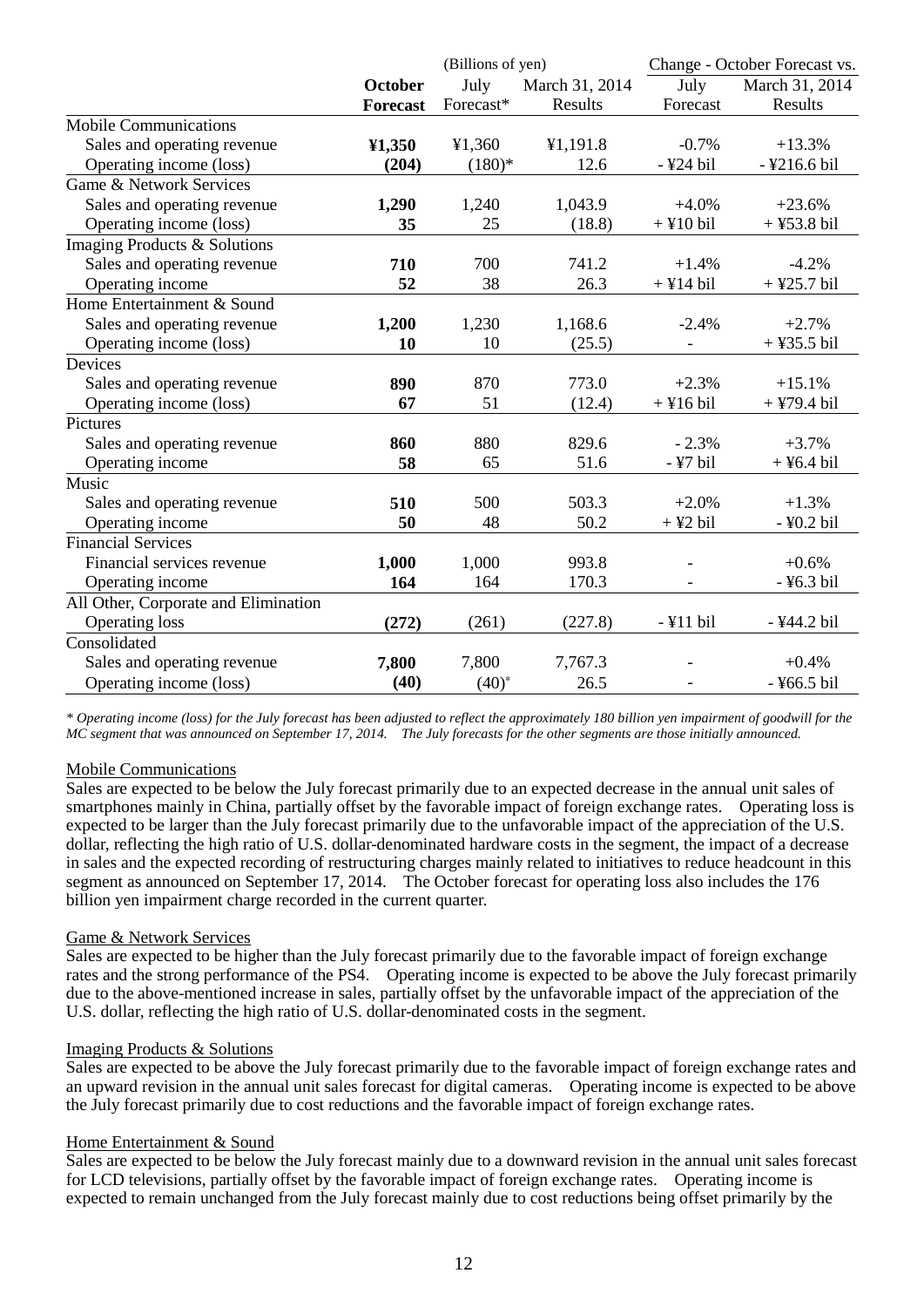unfavorable impact of the appreciation of the U.S. dollar, reflecting the high ratio of U.S. dollar-denominated costs in the segment and the above-mentioned decrease in sales.

# Devices

Sales are expected to be higher than the July forecast primarily due to the favorable impact of foreign exchange rates and an anticipated increase in sales of image sensors. Operating income is expected to be higher than the July forecast primarily due to the favorable impact of foreign exchange rates and the above-mentioned increase in sales.

# Pictures

Sales are expected to be lower than the July forecast primarily due to an expected decrease in Motion Pictures and Media Networks revenues, partially offset by the favorable impact of the depreciation of the yen against the U.S. dollars. Operating income is expected to be lower than the July forecast primarily due to the above-mentioned decrease in Motion Pictures and Media Networks revenues.

# Music

Sales and operating income are expected to be higher than the July forecast primarily due to the favorable impact of foreign exchange rates.

The forecasts for the Financial Services segment remains unchanged from the July forecast.

The effects of future gains and losses on investments held by the Financial Services segment due to market fluctuations have not been incorporated within the above forecast as it is difficult for Sony to predict market trends in the future. Accordingly, future market fluctuations could further impact the current forecast.

Sony's forecast for capital expenditures, depreciation and amortization, as well as research and development expenses for the current fiscal year, announced on July 31, 2014, has been changed as per the table below.

# **Consolidated**

|                                                                 |                 | (Billions of yen) |                | Change - October Forecast vs. |                |  |
|-----------------------------------------------------------------|-----------------|-------------------|----------------|-------------------------------|----------------|--|
|                                                                 | <b>October</b>  | July              | March 31, 2014 | July                          | March 31, 2014 |  |
|                                                                 | <b>Forecast</b> | Forecast          | <b>Results</b> | Forecast                      | Results        |  |
| Capital expenditures*                                           | ¥295            | ¥295              | 4261.0         | $-9/0$                        | $+13.0\%$      |  |
| [additions to property, plant and<br>equipment (included above) | 195             | 195               | ¥164.6         |                               | $+18.5$ ]      |  |
| [additions to intangible assets]<br>(included above) *          | 100             | 100               | 496.4          |                               | $+3.7$ ]       |  |
| Depreciation and amortization**                                 | 355             | 365               | 376.7          | $-2.7$                        | $-5.8$         |  |
| [for property, plant and equipment<br>(included above)          | 170             | 175               | 195.8          | $-2.9$                        | $-13.2$ ]      |  |
| [for intangible assets (included above)                         | 185             | 190               | 135.7          | $-2.6$                        | $+36.4$ ]      |  |
| Research and development expenses                               | 485             | 485               | 466.0          |                               | $+4.1$         |  |

*\* Does not include the increase in intangible assets resulting from business acquisitions.*

*\*\* The forecast for depreciation and amortization includes amortization expenses for deferred insurance acquisition costs.*

# **Sony without Financial Services**

|                                                                 |                 | (Billions of yen) |                | Change - October Forecast vs. |                |  |
|-----------------------------------------------------------------|-----------------|-------------------|----------------|-------------------------------|----------------|--|
|                                                                 | <b>October</b>  | July              | March 31, 2014 | July                          | March 31, 2014 |  |
|                                                                 | <b>Forecast</b> | Forecast          | Results        | Forecast                      | Results        |  |
| Capital expenditures*                                           | ¥284            | ¥284              | 4250.8         | $-9/0$                        | $+13.3%$       |  |
| [additions to property, plant and<br>equipment (included above) | 193             | 193               | 161.4          |                               | $+19.6$ ]      |  |
| [additions to intangible assets]<br>(included above) $*$        | 91              | 91                | 89.4           |                               | $+1.8$ ]       |  |
| Depreciation and amortization                                   | 293             | 299               | 322.3          | $-2.0$                        | $-9.1$         |  |
| [for property, plant and equipment]<br>(included above)         | 169             | 174               | 194.9          | $-2.9$                        | $-13.3$ ]      |  |
| [for intangible assets (included above)                         | 124             | 125               | 127.4          | $-0.8$                        | $-2.7$ ]       |  |

*\* Does not include the increase in intangible assets resulting from business acquisitions.*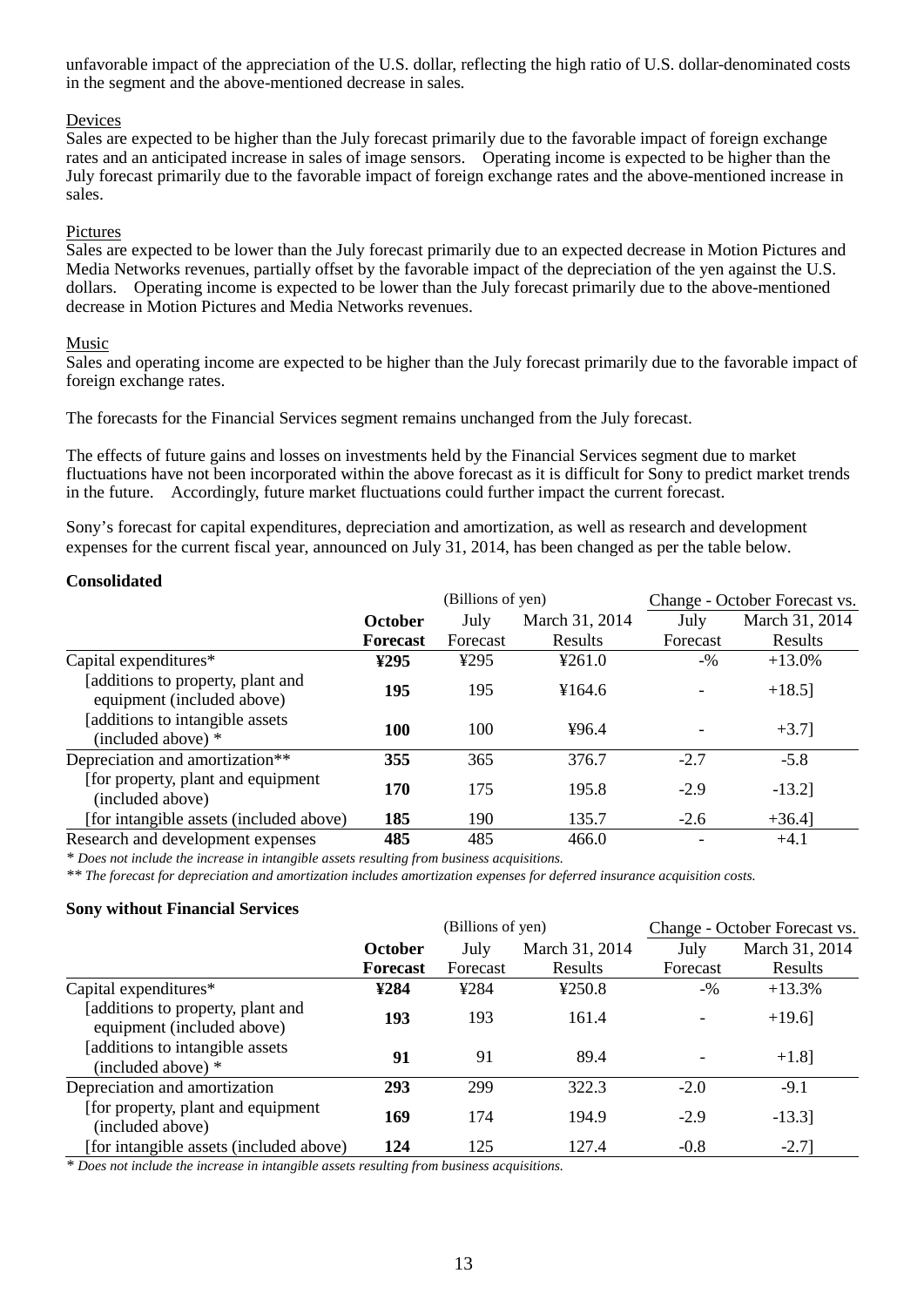This forecast is based on management's current expectations and is subject to uncertainties and changes in circumstances. Actual results may differ materially from those included in this forecast due to a variety of factors. See "Cautionary Statement" below.

### **Cautionary Statement**

Statements made in this release with respect to Sony's current plans, estimates, strategies and beliefs and other statements that are not historical facts are forward-looking statements about the future performance of Sony. Forward-looking statements include, but are not limited to, those statements using words such as "believe," "expect," "plans," "strategy," "prospects," "forecast," "estimate," "project," "anticipate," "aim," "intend," "seek," "may," "might," "could" or "should," and words of similar meaning in connection with a discussion of future operations, financial performance, events or conditions. From time to time, oral or written forward-looking statements may also be included in other materials released to the public. These statements are based on management's assumptions, judgments and beliefs in light of the information currently available to it. Sony cautions investors that a number of important risks and uncertainties could cause actual results to differ materially from those discussed in the forward-looking statements, and therefore investors should not place undue reliance on them. Investors also should not rely on any obligation of Sony to update or revise any forward-looking statements, whether as a result of new information, future events or otherwise. Sony disclaims any such obligation. Risks and uncertainties that might affect Sony include, but are not limited to:

- (i) the global economic environment in which Sony operates and the economic conditions in Sony's markets, particularly levels of consumer spending;
- (ii) foreign exchange rates, particularly between the yen and the U.S. dollar, the euro and other currencies in which Sony makes significant sales and incurs production costs, or in which Sony's assets and liabilities are denominated;
- (iii) Sony's ability to continue to design and develop and win acceptance of, as well as achieve sufficient cost reductions for, its products and services, including televisions, game platforms and smartphones, which are offered in highly competitive markets characterized by severe price competition and continual new product and service introductions, rapid development in technology and subjective and changing consumer preferences;
- (iv) Sony's ability and timing to recoup large-scale investments required for technology development and production capacity;
- (v) Sony's ability to implement successful business restructuring and transformation efforts under changing market conditions; (vi) Sony's ability to implement successful hardware, software, and content integration strategies for all segments excluding the Financial Services segment, and to develop and implement successful sales and distribution strategies in light of the Internet and other
- technological developments; (vii) Sony's continued ability to devote sufficient resources to research and development and, with respect to capital expenditures, to prioritize investments correctly (particularly in the electronics businesses);
- (viii) Sony's ability to maintain product quality;
- (ix) the effectiveness of Sony's strategies and their execution, including but not limited to the success of Sony's acquisitions, joint ventures and other strategic investments;
- (x) significant volatility and disruption in the global financial markets or a ratings downgrade;
- (xi) Sony's ability to forecast demands, manage timely procurement and control inventories;
- (xii) the outcome of pending and/or future legal and/or regulatory proceedings;
- (xiii) shifts in customer demand for financial services such as life insurance and Sony's ability to conduct successful asset liability management in the Financial Services segment;
- (xiv) the impact of unfavorable conditions or developments (including market fluctuations or volatility) in the Japanese equity markets on the revenue and operating income of the Financial Services segment; and
- (xv) risks related to catastrophic disasters or similar events.
- Risks and uncertainties also include the impact of any future events with material adverse impact.

#### Investor Relations Contacts:

| Tokyo                | New York                | London              |
|----------------------|-------------------------|---------------------|
| Atsuko Murakami      | Justin Hill             | Haruna Nagai        |
| $+81-(0)3-6748-2111$ | $+1 - 212 - 833 - 6722$ | +44-(0)20-7426-8696 |

IR home page: http://www.sony.net/IR/

Presentation slides: http://www.sony.net/SonyInfo/IR/financial/fr/14q2\_sonypre.pdf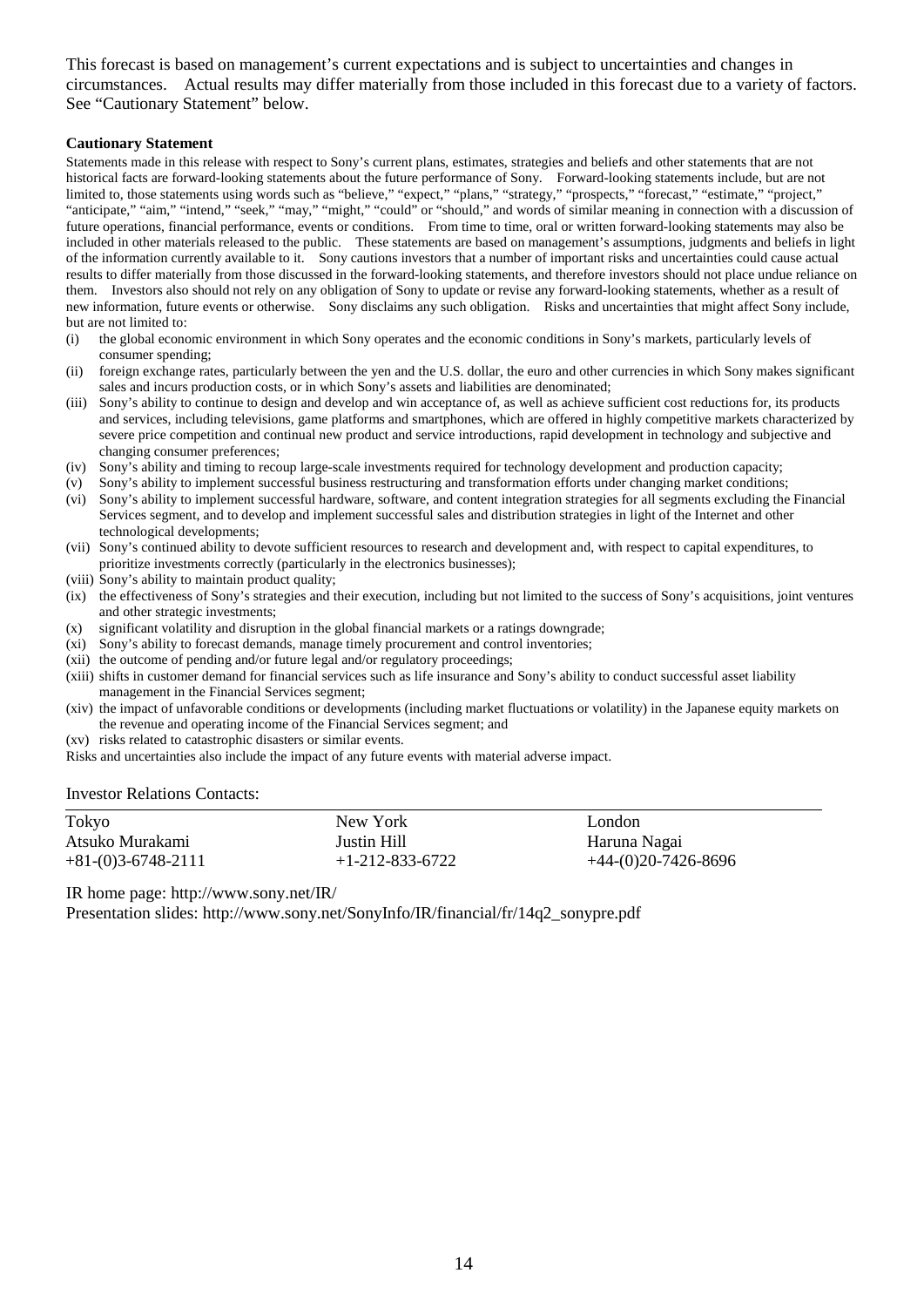#### (Unaudited) **Consolidated Financial Statements Consolidated Balance Sheets**

| Consonuateu Dalance Succes                            | (Millions of yen, millions of U.S. dollars) |                         |   |                       |   |                               |                 |                      |
|-------------------------------------------------------|---------------------------------------------|-------------------------|---|-----------------------|---|-------------------------------|-----------------|----------------------|
| <b>ASSETS</b>                                         |                                             | March 31<br>2014        |   | September 30<br>2014  |   | Change from<br>March 31, 2014 |                 | September 30<br>2014 |
| Current assets:                                       |                                             |                         |   |                       |   |                               |                 |                      |
| Cash and cash equivalents                             | ¥                                           | 1,046,466               | ¥ | 610,509               | ¥ | $-435,957$                    | \$              | 5,601                |
| Marketable securities                                 |                                             | 832.566                 |   | 936,729               |   | $+104,163$                    |                 | 8,594                |
| Notes and accounts receivable, trade                  |                                             | 946,553                 |   | 1,075,558             |   | $+129,005$                    |                 | 9,868                |
| Allowance for doubtful accounts and sales returns     |                                             | (75,513)                |   | (73, 238)             |   | $+2,275$                      |                 | (672)                |
| Inventories                                           |                                             | 733,943                 |   | 946,812               |   | $+212,869$                    |                 | 8,686                |
| Other receivables                                     |                                             | 224,630                 |   | 326,274               |   | $+101,644$                    |                 | 2,993                |
| Deferred income taxes                                 |                                             | 53,068                  |   | 54,064                |   | $+996$                        |                 | 496                  |
| Prepaid expenses and other current assets             |                                             | 443,173                 |   | 475,773               |   | $+32,600$                     |                 | 4,365                |
| Total current assets                                  |                                             | 4,204,886               |   | 4,352,481             |   | $+147,595$                    |                 | 39,931               |
| Film costs                                            |                                             | 275,799                 |   | 295,121               |   | $+19,322$                     |                 | 2,708                |
| Investments and advances:                             |                                             |                         |   |                       |   |                               |                 |                      |
| Affiliated companies                                  |                                             | 181,263                 |   | 179,542               |   | $-1,721$                      |                 | 1,647                |
| Securities investments and other                      |                                             | 7,737,748               |   | 7,958,170             |   | $+220,422$                    |                 | 73,011               |
|                                                       |                                             | 7,919,011               |   | 8,137,712             |   | $+218,701$                    |                 | 74,658               |
| Property, plant and equipment:                        |                                             |                         |   |                       |   |                               |                 |                      |
| Land                                                  |                                             | 125,890                 |   | 125,995               |   | $+105$                        |                 | 1,156                |
| <b>Buildings</b>                                      |                                             | 674,841                 |   | 685,467               |   | $+10,626$                     |                 | 6,289                |
| Machinery and equipment                               |                                             | 1,705,774               |   | 1,732,751             |   | $+26,977$                     |                 | 15,896               |
| Construction in progress                              |                                             | 39,771                  |   | 41,975                |   | $+2,204$                      |                 | 385                  |
|                                                       |                                             | 2,546,276               |   | 2,586,188             |   | $+39,912$                     |                 | 23,726               |
| Less-Accumulated depreciation                         |                                             | 1,796,266               |   | 1,835,048             |   | $+38,782$                     |                 | 16,835               |
|                                                       |                                             | 750,010                 |   | 751,140               |   | $+1,130$                      |                 | 6,891                |
| Other assets:                                         |                                             |                         |   |                       |   |                               |                 |                      |
| Intangibles, net                                      |                                             | 675,663                 |   | 663,842               |   | $-11,821$                     |                 | 6,090                |
| Goodwill                                              |                                             | 691,803                 |   | 538,131               |   | $-153,672$                    |                 | 4,937                |
| Deferred insurance acquisition costs                  |                                             | 497,772                 |   | 512,015               |   | $+14,243$                     |                 | 4,697                |
| Deferred income taxes                                 |                                             | 105,442                 |   | 96,171                |   | $-9,271$                      |                 | 882                  |
| Other                                                 |                                             | 213,334                 |   | 222,391               |   | $+9,057$                      |                 | 2,041                |
|                                                       |                                             | 2,184,014               |   | 2,032,550             |   | $-151,464$                    |                 | 18,647               |
| Total assets                                          |                                             | 15,333,720              | ¥ | 15,569,004            | ¥ | $+235,284$                    | \$              | 142,835              |
| <b>LIABILITIES AND EQUITY</b>                         |                                             |                         |   |                       |   |                               |                 |                      |
| Current liabilities:                                  |                                             |                         |   |                       |   |                               |                 |                      |
| Short-term borrowings                                 | ¥                                           | 111,836                 | ¥ | 112,143               | ¥ | $+307$                        | \$              | 1,029                |
| Current portion of long-term debt                     |                                             | 265,918                 |   | 136,551               |   | $-129,367$                    |                 | 1,253                |
| Notes and accounts payable, trade                     |                                             | 712,829                 |   | 889,973               |   | $+177,144$                    |                 | 8,165                |
| Accounts payable, other and accrued expenses          |                                             | 1,175,413               |   | 1,216,547             |   | $+41,134$                     |                 | 11,161               |
| Accrued income and other taxes                        |                                             | 81,842                  |   | 125,250               |   | $+43,408$                     |                 | 1,149                |
| Deposits from customers in the banking business       |                                             | 1,890,023               |   | 1,824,665             |   | $-65,358$                     |                 | 16,740               |
| Other                                                 |                                             | 545,753                 |   | 553,970               |   | $+8,217$                      |                 | 5,082                |
| Total current liabilities                             |                                             | 4,783,614               |   | 4,859,099             |   | $+75,485$                     |                 | 44,579               |
| Long-term debt                                        |                                             | 916,648                 |   | 745,832               |   | $-170,816$                    |                 | 6,842                |
| Accrued pension and severance costs                   |                                             | 284,963                 |   | 281,644               |   | $-3,319$                      |                 | 2,584                |
| Deferred income taxes                                 |                                             | 410,896                 |   | 421,663               |   | $+10,767$                     |                 | 3,868                |
| Future insurance policy benefits and other            |                                             | 3,824,572               |   | 3,982,461             |   | $+157,889$                    |                 | 36,536               |
| Policyholders' account in the life insurance business |                                             | 2,023,472               |   | 2,130,408             |   | $+106,936$                    |                 | 19,545               |
| Other                                                 |                                             | 302,299                 |   | 304,439               |   | $+2,140$                      |                 | 2,794                |
| <b>Total liabilities</b>                              |                                             | 12,546,464              |   | 12,725,546            |   | $+179,082$                    |                 | 116,748              |
| Redeemable noncontrolling interest                    |                                             | 4,115                   |   | 4,277                 |   | $+162$                        |                 | 39                   |
| Equity:                                               |                                             |                         |   |                       |   |                               |                 |                      |
| Sony Corporation's stockholders' equity:              |                                             |                         |   |                       |   |                               |                 |                      |
| Common stock                                          |                                             | 646,654                 |   | 696,908               |   | $+50,254$                     |                 | 6,394                |
| Additional paid-in capital                            |                                             | 1,127,090               |   | 1,175,267             |   | $+48,177$                     |                 | 10,782               |
| Retained earnings                                     |                                             | 940,262                 |   |                       |   | $-109,533$                    |                 |                      |
| Accumulated other comprehensive income                |                                             | (451, 585)              |   | 830,729<br>(411, 975) |   | $+39,610$                     |                 | 7,621<br>(3,779)     |
| Treasury stock, at cost                               |                                             | (4,284)                 |   | (4,160)               |   | $+124$                        |                 | (38)                 |
|                                                       |                                             | 2,258,137               |   | 2,286,769             |   | $+28,632$                     |                 | 20,980               |
|                                                       |                                             |                         |   |                       |   |                               |                 |                      |
| Noncontrolling interests                              |                                             | 525,004                 |   | 552,412               |   | $+27,408$                     |                 | 5,068                |
| Total equity                                          | ¥                                           | 2,783,141<br>15,333,720 | ¥ | 2,839,181             | ¥ | $+56,040$<br>$+235,284$       | $\overline{\$}$ | 26,048               |
| Total liabilities and equity                          |                                             |                         |   | 15,569,004            |   |                               |                 | 142,835              |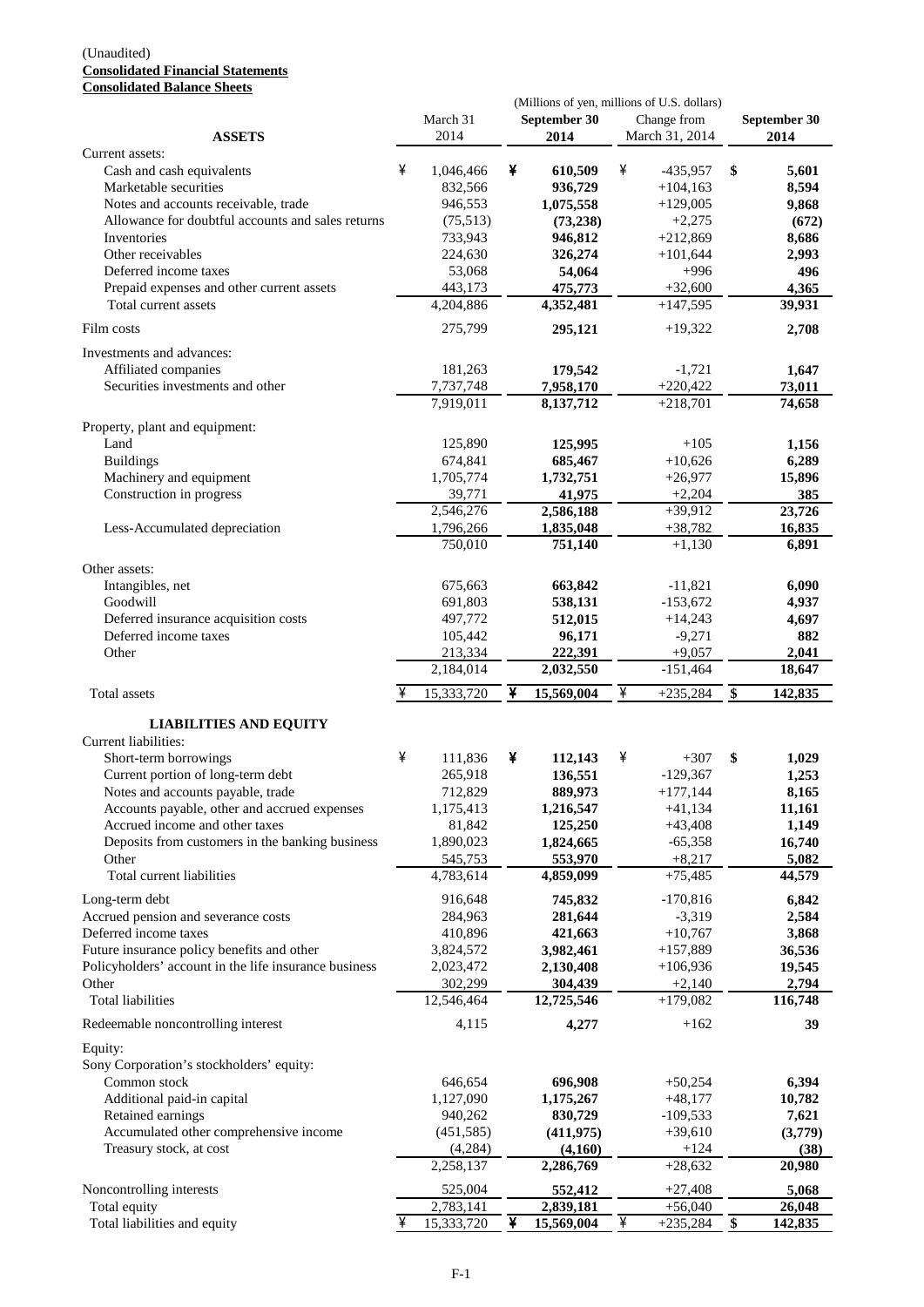# **Consolidated Statements of Income**

|                                                            |   |           |   |            | (Millions of yen, millions of U.S. dollars, except per share amounts) |                 |
|------------------------------------------------------------|---|-----------|---|------------|-----------------------------------------------------------------------|-----------------|
|                                                            |   |           |   |            | Three months ended September 30                                       |                 |
|                                                            |   | 2013      |   | 2014       | Change from 2013                                                      | 2014            |
| Sales and operating revenue:                               |   |           |   |            |                                                                       |                 |
| Net sales                                                  | ¥ | 1,511,040 | ¥ | 1,606,159  | \$                                                                    | 14,736          |
| Financial services revenue                                 |   | 242,495   |   | 268,192    |                                                                       | 2,460           |
| Other operating revenue                                    |   | 20,700    |   | 27,160     |                                                                       | 249             |
|                                                            |   | 1,774,235 |   | 1,901,511  | $+7.2%$                                                               | 17,445          |
| Costs and expenses:                                        |   |           |   |            |                                                                       |                 |
| Cost of sales                                              |   | 1,155,115 |   | 1,168,883  |                                                                       | 10,724          |
| Selling, general and administrative                        |   | 412,378   |   | 419,203    |                                                                       | 3,846           |
| Financial services expenses                                |   | 203,596   |   | 220,831    |                                                                       | 2,026           |
| Other operating (income) expense, net                      |   | (12,808)  |   | 178,811    |                                                                       | 1,640           |
|                                                            |   | 1,758,281 |   | 1,987,728  | $+13.0$                                                               | 18,236          |
| Equity in net income (loss) of affiliated companies        |   | (2,025)   |   | 629        |                                                                       | 6               |
| <b>Operating income (loss)</b>                             |   | 13,929    |   | (85,588)   |                                                                       | (785)           |
| Other income:                                              |   |           |   |            |                                                                       |                 |
| Interest and dividends                                     |   | 5,557     |   | 2,337      |                                                                       | 21              |
| Gain on sale of securities investments, net                |   | 116       |   | 2,386      |                                                                       | 22              |
| Other                                                      |   | 908       |   | 1,465      |                                                                       | 14              |
|                                                            |   | 6,581     |   | 6,188      | $-6.0$                                                                | $\overline{57}$ |
| Other expenses:                                            |   |           |   |            |                                                                       |                 |
| Interest                                                   |   | 7,092     |   | 6,047      |                                                                       | 55              |
| Foreign exchange loss, net                                 |   | 5,744     |   | 2,592      |                                                                       | 24              |
| Other                                                      |   | 2,545     |   | 1,916      |                                                                       | 18              |
|                                                            |   | 15,381    |   | 10,555     | $-31.4$                                                               | 97              |
| Income (loss) before income taxes                          |   | 5,129     |   | (89,955)   |                                                                       | (825)           |
| Income taxes                                               |   | 11,339    |   | 30,078     |                                                                       | 276             |
| <b>Net loss</b>                                            |   | (6,210)   |   | (120, 033) |                                                                       | (1,101)         |
| Less - Net income attributable to noncontrolling interests |   | 13,421    |   | 15,936     |                                                                       | 146             |
| Net loss attributable to Sony Corporation's                |   |           |   |            |                                                                       |                 |
| stockholders                                               | ¥ | (19,631)  | ¥ | (135,969)  | %<br>-S                                                               | (1,247)         |
| Per share data:                                            |   |           |   |            |                                                                       |                 |
| Net loss attributable to Sony Corporation's                |   |           |   |            |                                                                       |                 |
| stockholders                                               |   |           |   |            |                                                                       |                 |
| — Basic                                                    | ¥ | (19.25)   | ¥ | (124.32)   | %\$                                                                   | (1.14)          |
| - Diluted                                                  |   | (19.25)   |   | (124.32)   |                                                                       | (1.14)          |

## **Consolidated Statements of Comprehensive Income**

| Consonance statements of Comprenensive income                                                                                                                                                          | (Millions of yen, millions of U.S. dollars)<br>Three months ended September 30<br>Change from 2013<br>2013<br>2014<br>2014 |                              |   |                         |           |                 |  |  |  |
|--------------------------------------------------------------------------------------------------------------------------------------------------------------------------------------------------------|----------------------------------------------------------------------------------------------------------------------------|------------------------------|---|-------------------------|-----------|-----------------|--|--|--|
| Net loss                                                                                                                                                                                               | ¥                                                                                                                          | (6,210)                      | ¥ | (120, 033)              | $-$ % \$  | (1,101)         |  |  |  |
| Other comprehensive income, net of tax $-$<br>Unrealized gains on securities<br>Unrealized gains on derivative instruments<br>Pension liability adjustment<br>Foreign currency translation adjustments |                                                                                                                            | 17,440<br>402<br>63<br>1,423 |   | 13,191<br>414<br>51,557 |           | 121<br>4<br>473 |  |  |  |
| Total comprehensive income (loss)                                                                                                                                                                      |                                                                                                                            | 13,118                       |   | (54, 871)               |           | (503)           |  |  |  |
| Less - Comprehensive income attributable<br>to noncontrolling interests                                                                                                                                |                                                                                                                            | 19,389                       |   | 19,655                  |           | 180             |  |  |  |
| Comprehensive loss attributable<br>to Sony Corporation's stockholders                                                                                                                                  |                                                                                                                            | (6,271)                      |   | (74, 526)               | %<br>- \$ | (683)           |  |  |  |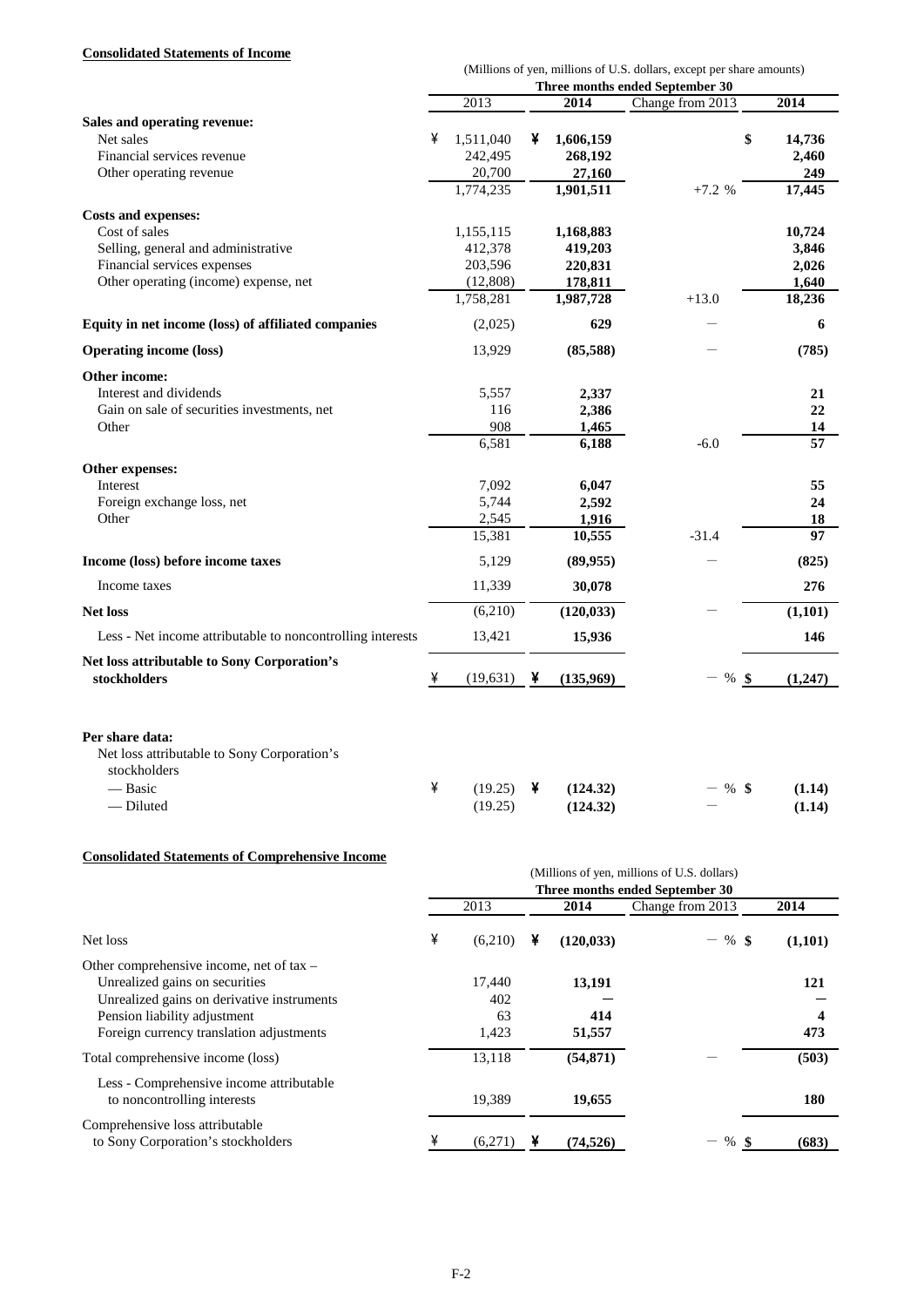## **Consolidated Statements of Income**

| Consonuateu statements of filcome                                                         |   |           |   |            |                                                                                                        |         |
|-------------------------------------------------------------------------------------------|---|-----------|---|------------|--------------------------------------------------------------------------------------------------------|---------|
|                                                                                           |   |           |   |            | (Millions of yen, millions of U.S. dollars, except per share amounts)<br>Six months ended September 30 |         |
|                                                                                           |   | 2013      |   | 2014       | Change from 2013                                                                                       | 2014    |
| Sales and operating revenue:                                                              |   |           |   |            |                                                                                                        |         |
| Net sales                                                                                 | ¥ | 2,949,976 | ¥ | 3,145,965  | \$                                                                                                     | 28,862  |
| Financial services revenue                                                                |   | 492,665   |   | 513,942    |                                                                                                        | 4,715   |
| Other operating revenue                                                                   |   | 43,013    |   | 51,512     |                                                                                                        | 473     |
|                                                                                           |   | 3,485,654 |   | 3,711,419  | $+6.5%$                                                                                                | 34,050  |
|                                                                                           |   |           |   |            |                                                                                                        |         |
| <b>Costs and expenses:</b>                                                                |   |           |   |            |                                                                                                        |         |
| Cost of sales                                                                             |   | 2,253,995 |   | 2,319,722  |                                                                                                        | 21,283  |
| Selling, general and administrative                                                       |   | 797,371   |   | 829,650    |                                                                                                        | 7,611   |
| Financial services expenses                                                               |   | 407,893   |   | 422,509    |                                                                                                        | 3,876   |
| Other operating (income) expense, net                                                     |   | (25, 481) |   | 159,142    |                                                                                                        | 1,460   |
|                                                                                           |   | 3,433,778 |   | 3,731,023  | $+8.7$                                                                                                 | 34,230  |
| Equity in net income (loss) of affiliated companies                                       |   | (2,450)   |   | 3,830      |                                                                                                        | 35      |
| <b>Operating income (loss)</b>                                                            |   | 49,426    |   | (15,774)   |                                                                                                        | (145)   |
| Other income:                                                                             |   |           |   |            |                                                                                                        |         |
| Interest and dividends                                                                    |   | 9,444     |   | 5,752      |                                                                                                        | 53      |
| Gain on sale of securities investments, net                                               |   | 616       |   | 7,586      |                                                                                                        | 70      |
| Foreign exchange gain, net                                                                |   | 447       |   |            |                                                                                                        | —       |
| Other                                                                                     |   | 9,370     |   | 2,082      |                                                                                                        | 19      |
|                                                                                           |   | 19,877    |   | 15,420     | $-22.4$                                                                                                | 142     |
| Other expenses:                                                                           |   |           |   |            |                                                                                                        |         |
| Interest                                                                                  |   | 14,048    |   | 12,459     |                                                                                                        | 114     |
| Foreign exchange loss, net                                                                |   |           |   | 4,568      |                                                                                                        | 42      |
| Other                                                                                     |   | 4,733     |   | 4,197      |                                                                                                        | 39      |
|                                                                                           |   | 18,781    |   | 21,224     | $+13.0$                                                                                                | 195     |
| Income (loss) before income taxes                                                         |   | 50,522    |   | (21,578)   |                                                                                                        | (198)   |
| Income taxes                                                                              |   | 37,807    |   | 56,124     |                                                                                                        | 515     |
| Net income (loss)                                                                         |   | 12,715    |   | (77, 702)  |                                                                                                        | (713)   |
| Less - Net income attributable to noncontrolling interests                                |   | 29,219    |   | 31,459     |                                                                                                        | 288     |
| Net loss attributable to Sony Corporation's                                               |   |           |   |            |                                                                                                        |         |
| stockholders                                                                              | ¥ | (16,504)  | ¥ | (109, 161) | $-$ %<br>-\$                                                                                           | (1,001) |
| Per share data:<br>Net loss attributable to Sony Corporation's<br>stockholders<br>— Basic | ¥ | (16.25)   | ¥ | (102.14)   | -%\$                                                                                                   | (0.94)  |

## **Consolidated Statements of Comprehensive Income**

|                                                                                                                                                                                                      |   |                                   |   |                         | (Millions of yen, millions of U.S. dollars)<br>Six months ended September 30 |                 |
|------------------------------------------------------------------------------------------------------------------------------------------------------------------------------------------------------|---|-----------------------------------|---|-------------------------|------------------------------------------------------------------------------|-----------------|
|                                                                                                                                                                                                      |   | 2013                              |   | 2014                    | Change from 2013                                                             | 2014            |
| Net income (loss)                                                                                                                                                                                    | ¥ | 12,715                            | ¥ | (77,702)                | $-$ % \$                                                                     | (713)           |
| Other comprehensive income, net of tax –<br>Unrealized gains on securities<br>Unrealized gains on derivative instruments<br>Pension liability adjustment<br>Foreign currency translation adjustments |   | 2,546<br>595<br>(3,184)<br>63,795 |   | 15,066<br>750<br>30,717 |                                                                              | 138<br>7<br>282 |
| Total comprehensive income (loss)                                                                                                                                                                    |   | 76,467                            |   | (31,169)                |                                                                              | (286)           |
| Less - Comprehensive income attributable<br>to noncontrolling interests                                                                                                                              |   | 25,599                            |   | 38,382                  |                                                                              | 352             |
| Comprehensive income (loss) attributable<br>to Sony Corporation's stockholders                                                                                                                       |   | 50.868                            |   | (69, 551)               | %                                                                            | (638)           |

— Diluted (16.25) **(102.14)** - **(0.94)**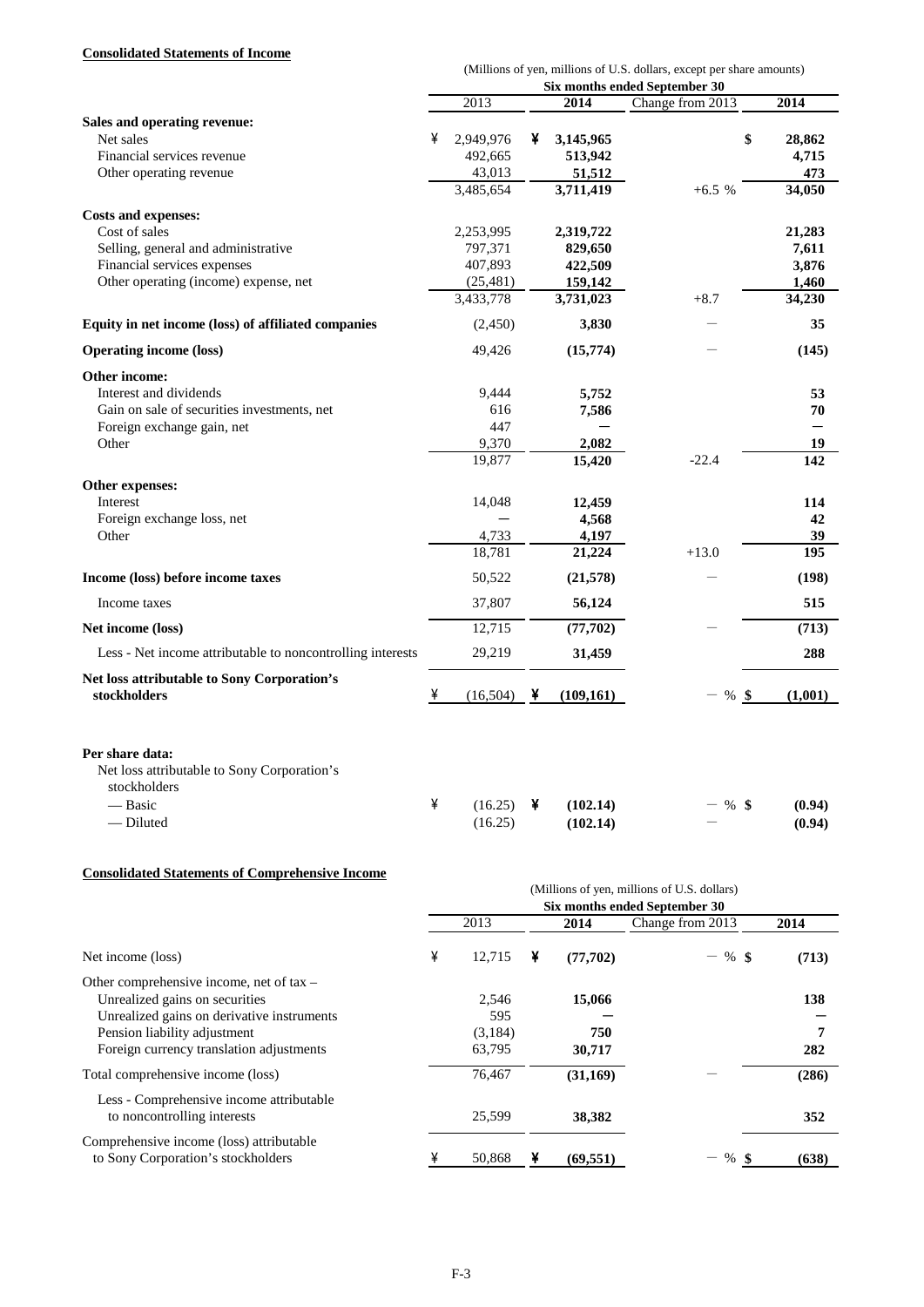|  |  | Supplemental equity and comprehensive income information |  |
|--|--|----------------------------------------------------------|--|
|  |  |                                                          |  |

|                                                                   | (Millions of yen, millions of U.S. dollars) |                      |   |                |   |              |  |  |  |  |
|-------------------------------------------------------------------|---------------------------------------------|----------------------|---|----------------|---|--------------|--|--|--|--|
|                                                                   |                                             | Sony Corporation's   |   | Noncontrolling |   | Total equity |  |  |  |  |
|                                                                   |                                             | stockholders' equity |   | interests      |   |              |  |  |  |  |
| Balance at March 31, 2013                                         | ¥                                           | 2,192,262            | ¥ | 479,742        | ¥ | 2,672,004    |  |  |  |  |
| Exercise of stock acquisition rights                              |                                             | 38                   |   |                |   | 38           |  |  |  |  |
| Conversion of zero coupon convertible bonds                       |                                             | 25,520               |   |                |   | 25,520       |  |  |  |  |
| Stock based compensation                                          |                                             | 471                  |   |                |   | 471          |  |  |  |  |
| Comprehensive income:                                             |                                             |                      |   |                |   |              |  |  |  |  |
| Net income (loss)                                                 |                                             | (16,504)             |   | 29,219         |   | 12,715       |  |  |  |  |
| Other comprehensive income, net of tax -                          |                                             |                      |   |                |   |              |  |  |  |  |
| Unrealized gains (losses) on securities                           |                                             | 6,312                |   | (3,766)        |   | 2,546        |  |  |  |  |
| Unrealized gains on derivative instruments                        |                                             | 595                  |   |                |   | 595          |  |  |  |  |
| Pension liability adjustment                                      |                                             | (3,191)              |   | 7              |   | (3,184)      |  |  |  |  |
| Foreign currency translation adjustments                          |                                             | 63,656               |   | 139            |   | 63,795       |  |  |  |  |
| Total comprehensive income                                        |                                             | 50,868               |   | 25,599         |   | 76,467       |  |  |  |  |
| Dividends declared                                                |                                             | (12,970)             |   | (6,878)        |   | (19, 848)    |  |  |  |  |
| Transactions with noncontrolling interests shareholders and other |                                             | 101                  |   | 227            |   | 328          |  |  |  |  |
| Balance at September 30, 2013                                     | ¥                                           | 2,256,290            | ¥ | 498,690        | ¥ | 2,754,980    |  |  |  |  |
| Balance at March 31, 2014                                         | ¥                                           |                      | ¥ |                | ¥ |              |  |  |  |  |
|                                                                   |                                             | 2,258,137            |   | 525,004        |   | 2,783,141    |  |  |  |  |
| Exercise of stock acquisition rights                              |                                             | 91                   |   |                |   | 91           |  |  |  |  |
| Conversion of zero coupon convertible bonds                       |                                             | 100,400              |   |                |   | 100,400      |  |  |  |  |
| Stock based compensation                                          |                                             | 529                  |   |                |   | 529          |  |  |  |  |
| Comprehensive income:                                             |                                             |                      |   |                |   |              |  |  |  |  |
| Net income (loss)                                                 |                                             | (109, 161)           |   | 31,459         |   | (77,702)     |  |  |  |  |
| Other comprehensive income, net of tax -                          |                                             |                      |   |                |   |              |  |  |  |  |
| Unrealized gains on securities                                    |                                             | 10,427               |   | 4,639          |   | 15,066       |  |  |  |  |
| Pension liability adjustment                                      |                                             | 788                  |   | (38)           |   | 750          |  |  |  |  |
| Foreign currency translation adjustments                          |                                             | 28,395               |   | 2,322          |   | 30,717       |  |  |  |  |
| Total comprehensive income (loss)                                 |                                             | (69, 551)            |   | 38,382         |   | (31, 169)    |  |  |  |  |
| Dividends declared                                                |                                             |                      |   | (12,270)       |   | (12,270)     |  |  |  |  |
| Transactions with noncontrolling interests shareholders and other |                                             | (2, 837)             |   | 1,296          |   | (1,541)      |  |  |  |  |
| Balance at September 30, 2014                                     | ¥                                           | 2,286,769            | ¥ | 552,412        | ¥ | 2,839,181    |  |  |  |  |

|                                                                   | Sony Corporation's<br>stockholders' equity | Noncontrolling<br>interests | Total equity |
|-------------------------------------------------------------------|--------------------------------------------|-----------------------------|--------------|
| Balance at March 31, 2014                                         | 20,717                                     | \$<br>4,817                 | 25,534       |
| Exercise of stock acquisition rights                              |                                            |                             |              |
| Conversion of zero coupon convertible bonds                       | 921                                        |                             | 921          |
| Stock based compensation                                          | 5                                          |                             |              |
| Comprehensive income:                                             |                                            |                             |              |
| Net income (loss)                                                 | (1,001)                                    | 288                         | (713)        |
| Other comprehensive income, net of $tax -$                        |                                            |                             |              |
| Unrealized gains on securities                                    | 95                                         | 43                          | 138          |
| Pension liability adjustment                                      |                                            |                             |              |
| Foreign currency translation adjustments                          | 261                                        | 21                          | 282          |
| Total comprehensive income (loss)                                 | (638)                                      | 352                         | (286)        |
| Dividends declared                                                |                                            | (113)                       | (113)        |
| Transactions with noncontrolling interests shareholders and other | (26)                                       | 12                          | (14)         |
| Balance at September 30, 2014                                     | 20.980                                     | \$<br>5,068                 | 26,048       |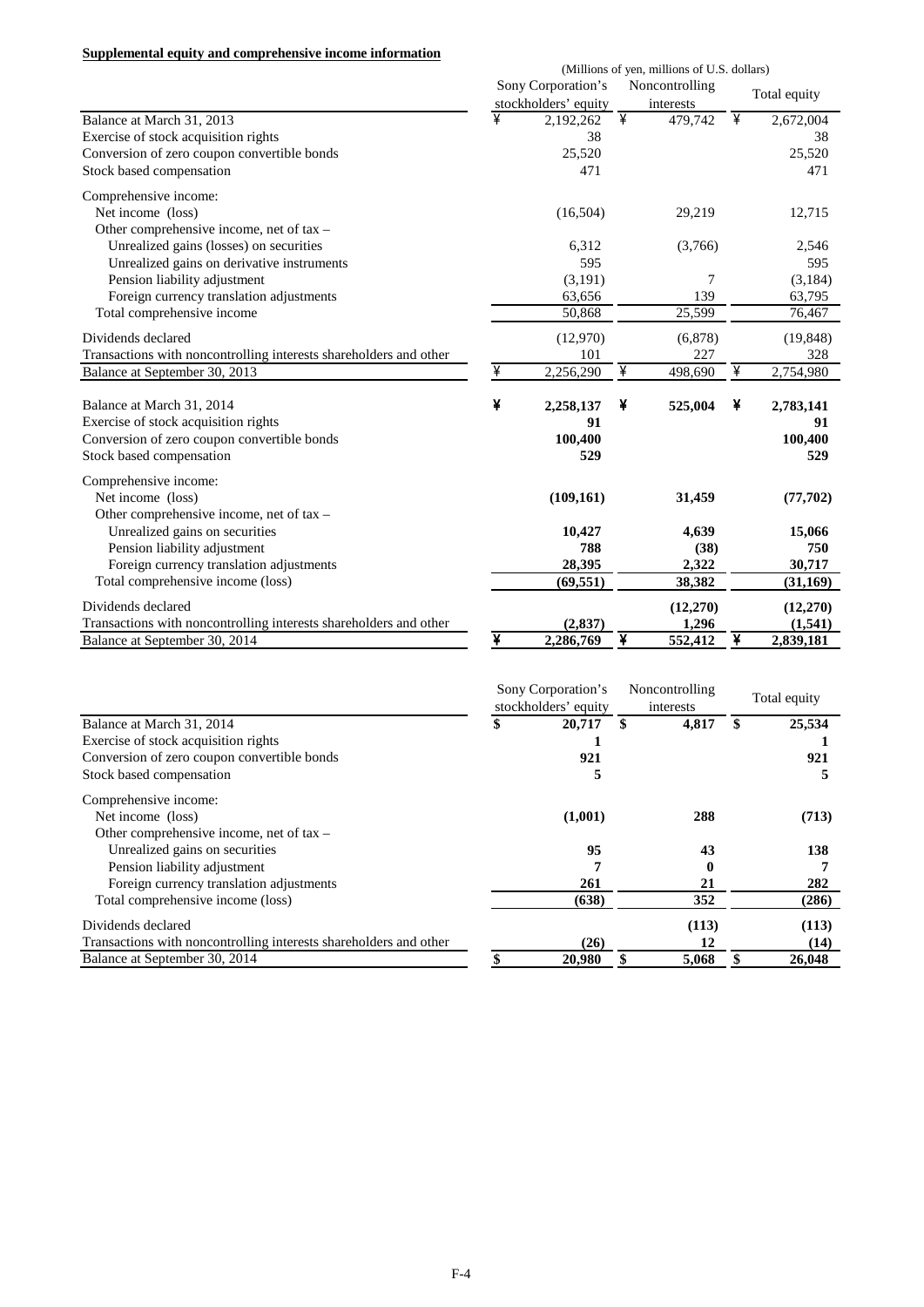# **Consolidated Statements of Cash Flows**

|                                                                          | (Millions of yen, millions of U.S. dollars) |            |   |                               |    |          |  |  |
|--------------------------------------------------------------------------|---------------------------------------------|------------|---|-------------------------------|----|----------|--|--|
|                                                                          |                                             |            |   | Six months ended September 30 |    |          |  |  |
|                                                                          |                                             | 2013       |   | 2014                          |    | 2014     |  |  |
| Cash flows from operating activities:<br>Net income (loss)               | ¥                                           | 12,715     | ¥ | (77, 702)                     | \$ | (713)    |  |  |
| Adjustments to reconcile net income (loss) to net cash                   |                                             |            |   |                               |    |          |  |  |
| provided by (used in) operating activities:                              |                                             |            |   |                               |    |          |  |  |
| Depreciation and amortization, including amortization of deferred        |                                             |            |   |                               |    |          |  |  |
| insurance acquisition costs                                              |                                             | 188,956    |   | 166,747                       |    | 1,530    |  |  |
| Amortization of film costs                                               |                                             | 116,847    |   | 127,868                       |    | 1,173    |  |  |
| Stock-based compensation expense                                         |                                             | 612        |   | 592                           |    | 5        |  |  |
| Accrual for pension and severance costs, less payments                   |                                             | (3,672)    |   | (5,754)                       |    | (53)     |  |  |
| Other operating (income) expense, net                                    |                                             | (25, 481)  |   | 159,142                       |    | 1,460    |  |  |
| Gain on sale or devaluation of securities investments, net               |                                             | (531)      |   | (7, 582)                      |    | (70)     |  |  |
| Gain on revaluation of marketable securities held in the financial       |                                             |            |   |                               |    |          |  |  |
| services business for trading purposes, net                              |                                             | (35,062)   |   | (37, 019)                     |    | (340)    |  |  |
| Gain on revaluation or impairment of securities investments held         |                                             |            |   |                               |    |          |  |  |
| in the financial services business, net                                  |                                             | (2,778)    |   | (1,251)                       |    | (11)     |  |  |
| Deferred income taxes                                                    |                                             | (11, 131)  |   | (1,783)                       |    | (16)     |  |  |
| Equity in net loss of affiliated companies, net of dividends             |                                             | 4,145      |   | 681                           |    | 6        |  |  |
| Changes in assets and liabilities:                                       |                                             |            |   |                               |    |          |  |  |
| Increase in notes and accounts receivable, trade                         |                                             | (70, 549)  |   | (102, 544)                    |    | (941)    |  |  |
| Increase in inventories                                                  |                                             | (240, 382) |   | (190, 425)                    |    | (1,747)  |  |  |
| Increase in film costs                                                   |                                             | (148, 661) |   | (129,316)                     |    | (1, 186) |  |  |
| Increase in notes and accounts payable, trade                            |                                             | 260,074    |   | 163,389                       |    | 1,499    |  |  |
| Increase in accrued income and other taxes                               |                                             | 16,022     |   | 19,036                        |    | 175      |  |  |
| Increase in future insurance policy benefits and other                   |                                             | 205,663    |   | 223,669                       |    | 2,052    |  |  |
| Increase in deferred insurance acquisition costs                         |                                             | (37,982)   |   | (38, 560)                     |    | (354)    |  |  |
| Increase in marketable securities held in the financial services         |                                             |            |   |                               |    |          |  |  |
| business for trading purposes                                            |                                             | (14, 469)  |   | (30, 631)                     |    | (281)    |  |  |
| Increase in other current assets                                         |                                             | (151, 311) |   | (100, 128)                    |    | (919)    |  |  |
| Increase (decrease) in other current liabilities                         |                                             | (39,003)   |   | 1,836                         |    | 17       |  |  |
| Other                                                                    |                                             | (36, 782)  |   | (36, 190)                     |    | (331)    |  |  |
| Net cash provided by (used in) operating activities                      |                                             | (12,760)   |   | 104,075                       |    | 955      |  |  |
|                                                                          |                                             |            |   |                               |    |          |  |  |
| Cash flows from investing activities:                                    |                                             |            |   |                               |    |          |  |  |
| Payments for purchases of fixed assets                                   |                                             | (135, 857) |   | (95, 778)                     |    | (879)    |  |  |
| Proceeds from sales of fixed assets                                      |                                             | 85,088     |   | 30,407                        |    | 279      |  |  |
| Payments for investments and advances by financial services business     |                                             | (470, 121) |   | (459, 625)                    |    | (4,217)  |  |  |
| Payments for investments and advances                                    |                                             |            |   |                               |    |          |  |  |
| (other than financial services business)                                 |                                             | (4,059)    |   | (9,408)                       |    | (86)     |  |  |
| Proceeds from sales or return of investments and collections of advances |                                             |            |   |                               |    |          |  |  |
| by financial services business                                           |                                             | 242,294    |   | 232,550                       |    | 2,133    |  |  |
| Proceeds from sales or return of investments and collections of advances |                                             |            |   |                               |    |          |  |  |
| (other than financial services business)                                 |                                             | 42,260     |   | 32,916                        |    | 302      |  |  |
| Other                                                                    |                                             | 16,284     |   | (13, 921)                     |    | (127)    |  |  |
| Net cash used in investing activities                                    |                                             | (224, 111) |   | (282, 859)                    |    | (2, 595) |  |  |
|                                                                          |                                             |            |   |                               |    |          |  |  |
| Cash flows from financing activities:                                    |                                             |            |   |                               |    |          |  |  |
| Proceeds from issuance of long-term debt                                 |                                             | 167,961    |   | 12,471                        |    | 114      |  |  |
| Payments of long-term debt                                               |                                             | (44,106)   |   | (231, 652)                    |    | (2, 125) |  |  |
| Increase (decrease) in short-term borrowings, net                        |                                             | 10,508     |   | (926)                         |    | (8)      |  |  |
| Increase (decrease) in deposits from customers in the financial services |                                             |            |   |                               |    |          |  |  |
| business, net                                                            |                                             | 16,660     |   | (22,750)                      |    | (209)    |  |  |
| Dividends paid                                                           |                                             | (12, 588)  |   | (13,060)                      |    | (120)    |  |  |
| Other                                                                    |                                             | (27, 248)  |   | (17,100)                      |    | (157)    |  |  |
| Net cash provided by (used in) financing activities                      |                                             | 111,187    |   | (273, 017)                    |    | (2,505)  |  |  |
|                                                                          |                                             |            |   |                               |    |          |  |  |
| Effect of exchange rate changes on cash and cash equivalents             |                                             | 24,991     |   | 15,844                        |    | 145      |  |  |
|                                                                          |                                             |            |   |                               |    |          |  |  |
| Net decrease in cash and cash equivalents                                |                                             | (100, 693) |   | (435, 957)                    |    | (4,000)  |  |  |
| Cash and cash equivalents at beginning of the fiscal year                |                                             | 826,361    |   | 1,046,466                     |    | 9,601    |  |  |
| Cash and cash equivalents at end of the period                           | ¥                                           | 725,668    | ¥ | 610,509                       | \$ | 5,601    |  |  |
|                                                                          |                                             |            |   |                               |    |          |  |  |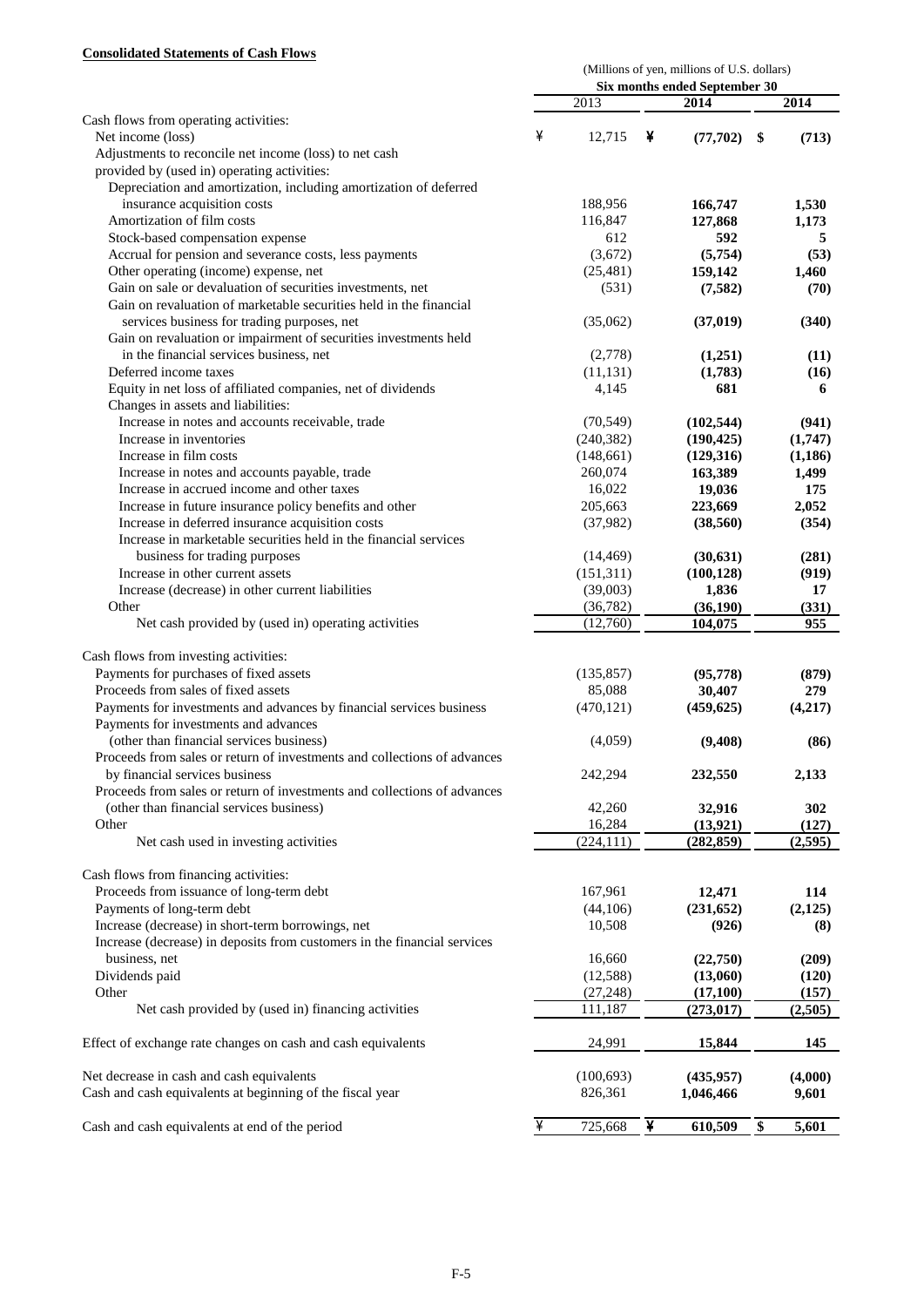#### **Business Segment Information**

|                                    |   | (Millions of yen, millions of U.S. dollars) |   |                                 |          |                 |        |  |  |  |  |
|------------------------------------|---|---------------------------------------------|---|---------------------------------|----------|-----------------|--------|--|--|--|--|
|                                    |   |                                             |   | Three months ended September 30 |          |                 |        |  |  |  |  |
| <b>Sales and operating revenue</b> |   | 2013                                        |   | 2014                            | Change   |                 | 2014   |  |  |  |  |
| <b>Mobile Communications</b>       |   |                                             |   |                                 |          |                 |        |  |  |  |  |
| Customers                          | ¥ | 304,536                                     | ¥ | 308,339                         | $+1.2 %$ | \$              | 2,829  |  |  |  |  |
| Intersegment                       |   | 52                                          |   | 24                              |          |                 | 0      |  |  |  |  |
| Total                              |   | 304,588                                     |   | 308,363                         | $+1.2$   |                 | 2,829  |  |  |  |  |
| Game & Network Services            |   |                                             |   |                                 |          |                 |        |  |  |  |  |
| Customers                          |   | 145,073                                     |   | 285,754                         | $+97.0$  |                 | 2,622  |  |  |  |  |
| Intersegment                       |   | 23,881                                      |   | 23,725                          |          |                 | 217    |  |  |  |  |
| Total                              |   | 168,954                                     |   | 309,479                         | $+83.2$  |                 | 2,839  |  |  |  |  |
| Imaging Products & Solutions       |   |                                             |   |                                 |          |                 |        |  |  |  |  |
| Customers                          |   | 174,624                                     |   | 177,152                         | $+1.4$   |                 | 1,625  |  |  |  |  |
| Intersegment                       |   | 882                                         |   | 1,458                           |          |                 | 14     |  |  |  |  |
| Total                              |   | 175,506                                     |   | 178,610                         | $+1.8$   |                 | 1,639  |  |  |  |  |
| Home Entertainment & Sound         |   |                                             |   |                                 |          |                 |        |  |  |  |  |
| Customers                          |   | 263,383                                     |   | 281,559                         | $+6.9$   |                 | 2,583  |  |  |  |  |
| Intersegment                       |   | 397                                         |   | 795                             |          |                 | 7      |  |  |  |  |
| Total                              |   | 263,780                                     |   | 282,354                         | $+7.0$   |                 | 2,590  |  |  |  |  |
| Devices                            |   |                                             |   |                                 |          |                 |        |  |  |  |  |
| Customers                          |   | 144,752                                     |   | 181,143                         | $+25.1$  |                 | 1,662  |  |  |  |  |
| Intersegment                       |   | 56,537                                      |   | 66,569                          |          |                 | 611    |  |  |  |  |
| Total                              |   | 201,289                                     |   | 247,712                         | $+23.1$  |                 | 2,273  |  |  |  |  |
| Pictures                           |   |                                             |   |                                 |          |                 |        |  |  |  |  |
| Customers                          |   | 177,720                                     |   | 181,907                         | $+2.4$   |                 | 1,669  |  |  |  |  |
| Intersegment                       |   | 120                                         |   | 276                             |          |                 | 2      |  |  |  |  |
| Total                              |   | 177,840                                     |   | 182,183                         | $+2.4$   |                 | 1,671  |  |  |  |  |
| Music                              |   |                                             |   |                                 |          |                 |        |  |  |  |  |
| Customers                          |   | 112,731                                     |   | 114,671                         | $+1.7$   |                 | 1.052  |  |  |  |  |
| Intersegment                       |   | 2,240                                       |   | 2,081                           |          |                 | 19     |  |  |  |  |
| Total                              |   | 114,971                                     |   | 116,752                         | $+1.5$   |                 | 1,071  |  |  |  |  |
| <b>Financial Services</b>          |   |                                             |   |                                 |          |                 |        |  |  |  |  |
| Customers                          |   | 242,495                                     |   | 268,192                         | $+10.6$  |                 | 2,460  |  |  |  |  |
| Intersegment                       |   | 1,219                                       |   | 1,384                           |          |                 | 13     |  |  |  |  |
| Total                              |   | 243,714                                     |   | 269,576                         | $+10.6$  |                 | 2,473  |  |  |  |  |
| All Other                          |   |                                             |   |                                 |          |                 |        |  |  |  |  |
| Customers                          |   | 193,306                                     |   | 87,797                          | $-54.6$  |                 | 805    |  |  |  |  |
| Intersegment                       |   | 18,712                                      |   | 20,847                          |          |                 | 192    |  |  |  |  |
| Total                              |   | 212,018                                     |   | 108,644                         | $-48.8$  |                 | 997    |  |  |  |  |
| Corporate and elimination          |   | (88, 425)                                   |   | (102, 162)                      |          |                 | (937)  |  |  |  |  |
| Consolidated total                 | ¥ | 1,774,235                                   | ¥ | 1,901,511                       | $+7.2 %$ | $\overline{\$}$ | 17,445 |  |  |  |  |

Game & Network Services ("G&NS") intersegment amounts primarily consist of transactions with All Other.

Devices intersegment amounts primarily consist of transactions with the Mobile Communications segment, the G&NS segment and the Imaging Products & Solutions ("IP&S") segment.

All Other intersegment amounts primarily consist of transactions with the Pictures segment, the Music segment and the G&NS segment. Corporate and elimination includes certain brand and patent royalty income.

|                                | (Millions of yen, millions of U.S. dollars) |                                 |   |           |           |      |         |  |  |  |  |
|--------------------------------|---------------------------------------------|---------------------------------|---|-----------|-----------|------|---------|--|--|--|--|
|                                |                                             | Three months ended September 30 |   |           |           |      |         |  |  |  |  |
| <b>Operating income (loss)</b> |                                             | 2013                            |   | 2014      | Change    |      | 2014    |  |  |  |  |
| Mobile Communications          | ¥                                           | 8,802                           | ¥ | (171,998) | $-$ %     | - \$ | (1,578) |  |  |  |  |
| Game & Network Services        |                                             | (4.164)                         |   | 21,790    |           |      | 200     |  |  |  |  |
| Imaging Products & Solutions   |                                             | (2,308)                         |   | 20.098    |           |      | 184     |  |  |  |  |
| Home Entertainment & Sound     |                                             | (12,094)                        |   | 7.966     |           |      | 73      |  |  |  |  |
| Devices                        |                                             | 11.879                          |   | 29,573    | $+149.0$  |      | 271     |  |  |  |  |
| Pictures                       |                                             | (17,756)                        |   | (1,041)   |           |      | (10)    |  |  |  |  |
| Music                          |                                             | 9.696                           |   | 11,815    | $+21.9$   |      | 108     |  |  |  |  |
| <b>Financial Services</b>      |                                             | 38,388                          |   | 47.686    | $+24.2$   |      | 437     |  |  |  |  |
| All Other                      |                                             | (2, 473)                        |   | (18, 163) |           |      | (165)   |  |  |  |  |
| Total                          |                                             | 29,970                          |   | (52, 274) |           |      | (480)   |  |  |  |  |
| Corporate and elimination      |                                             | (16.041)                        |   | (33.314)  |           |      | (305)   |  |  |  |  |
| Consolidated total             | ¥                                           | 13,929                          |   | (85,588)  | $\%$<br>— |      | (785)   |  |  |  |  |

The 2013 segment disclosure above has been reclassified to reflect the change in the business segment classification discussed in Note 5. Operating income (loss) is sales and operating revenue less costs and expenses, and includes equity in net income (loss) of affiliated companies. Corporate and elimination includes headquarters restructuring costs and certain other corporate expenses, including the amortization of certain intellectual property assets such as the cross-licensing of intangible assets acquired from Ericsson at the time of the Sony Mobile Communications acquisition, which are not allocated to segments.

Within the Home Entertainment & Sound ("HE&S") segment, the operating income (loss) of Televisions, which primarily consists of LCD televisions, for the three months ended September 30, 2013 and 2014 was (9,262) million yen and 4,922 million yen, respectively. The operating income (loss) of Televisions excludes restructuring charges which are included in the overall segment results and are not allocated to product categories.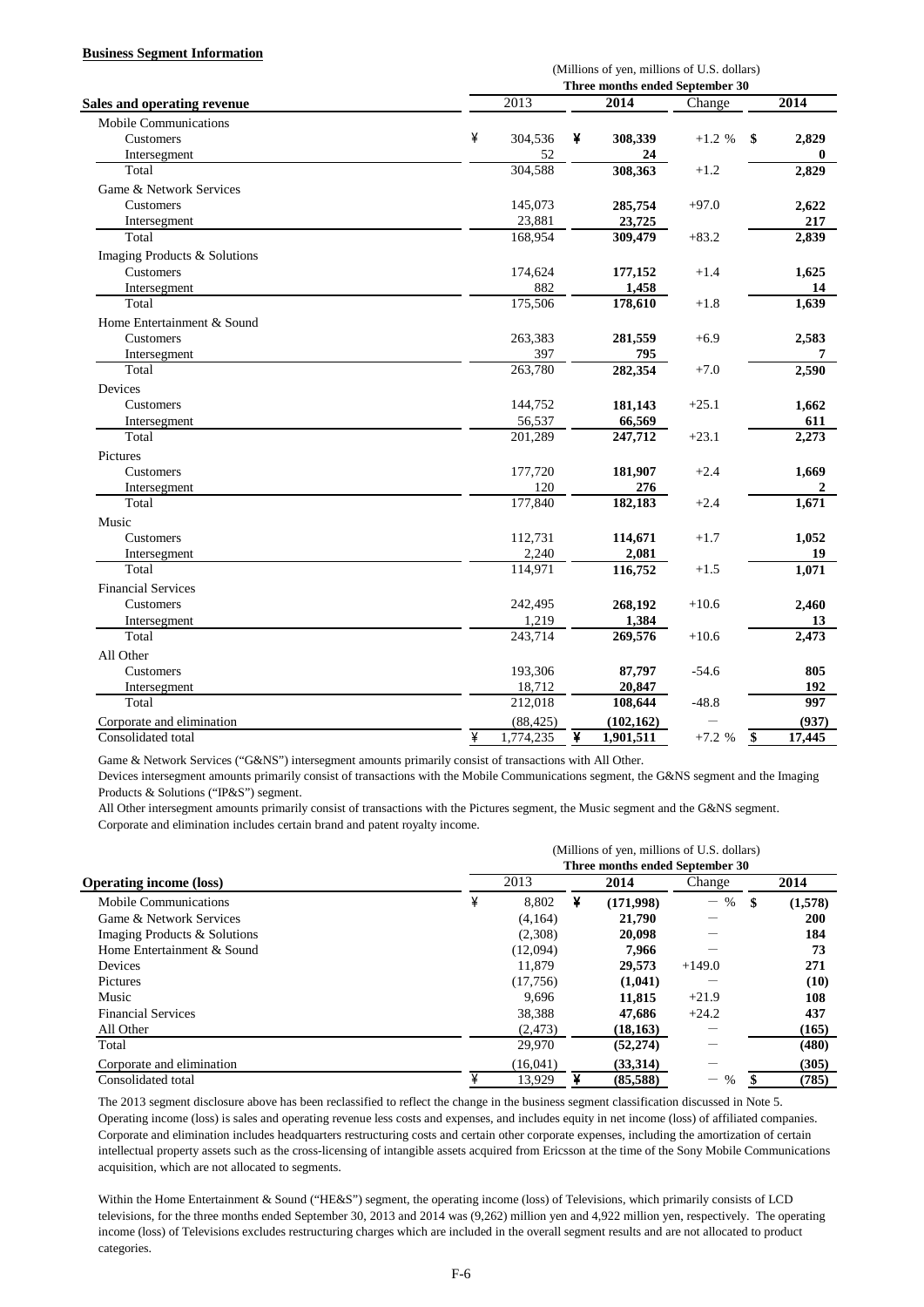#### **Business Segment Information**

|                                    | (Millions of yen, millions of U.S. dollars) |                      |   |                               |         |                 |         |  |  |  |
|------------------------------------|---------------------------------------------|----------------------|---|-------------------------------|---------|-----------------|---------|--|--|--|
|                                    |                                             |                      |   | Six months ended September 30 |         |                 |         |  |  |  |
| <b>Sales and operating revenue</b> |                                             | 2013                 |   | 2014                          | Change  |                 | 2014    |  |  |  |
| <b>Mobile Communications</b>       |                                             |                      |   |                               |         |                 |         |  |  |  |
| Customers                          | ¥                                           | 589,993              | ¥ | 622,649                       | $+5.5%$ | \$              | 5,712   |  |  |  |
| Intersegment                       |                                             | 61                   |   | 32                            |         |                 | 1       |  |  |  |
| Total                              |                                             | 590.054              |   | 622,681                       | $+5.5$  |                 | 5,713   |  |  |  |
| Game & Network Services            |                                             |                      |   |                               |         |                 |         |  |  |  |
| Customers                          |                                             | 260,167              |   | 517,122                       | $+98.8$ |                 | 4,744   |  |  |  |
| Intersegment                       |                                             | 40,374               |   | 49,887                        |         |                 | 458     |  |  |  |
| Total                              |                                             | 300,541              |   | $\overline{567,009}$          | $+88.7$ |                 | 5,202   |  |  |  |
| Imaging Products & Solutions       |                                             |                      |   |                               |         |                 |         |  |  |  |
| Customers                          |                                             | 354,449              |   | 341,288                       | $-3.7$  |                 | 3,131   |  |  |  |
| Intersegment                       |                                             | 1,945                |   | 1,922                         |         |                 | 18      |  |  |  |
| Total                              |                                             | 356,394              |   | 343,210                       | $-3.7$  |                 | 3,149   |  |  |  |
| Home Entertainment & Sound         |                                             |                      |   |                               |         |                 |         |  |  |  |
| <b>Customers</b>                   |                                             | 537,497              |   | 566,612                       | $+5.4$  |                 | 5,198   |  |  |  |
| Intersegment                       |                                             | 1,459                |   | 1,490                         |         |                 | 14      |  |  |  |
| Total                              |                                             | 538,956              |   | 568,102                       | $+5.4$  |                 | 5,212   |  |  |  |
| Devices                            |                                             |                      |   |                               |         |                 |         |  |  |  |
| Customers                          |                                             | 290,429              |   | 325,881                       | $+12.2$ |                 | 2,990   |  |  |  |
| Intersegment                       |                                             | 101,236              |   | 105,919                       |         |                 | 971     |  |  |  |
| Total                              |                                             | 391,665              |   | 431,800                       | $+10.2$ |                 | 3,961   |  |  |  |
| Pictures                           |                                             |                      |   |                               |         |                 |         |  |  |  |
| <b>Customers</b>                   |                                             | 336,522              |   | 376,573                       | $+11.9$ |                 | 3,455   |  |  |  |
| Intersegment                       |                                             | 233                  |   | 380                           |         |                 | 3       |  |  |  |
| Total                              |                                             | 336,755              |   | 376,953                       | $+11.9$ |                 | 3,458   |  |  |  |
| Music                              |                                             |                      |   |                               |         |                 |         |  |  |  |
| Customers                          |                                             | 221,906              |   | 228,147                       | $+2.8$  |                 | 2,093   |  |  |  |
| Intersegment                       |                                             | 5,024                |   | 5,468                         |         |                 | 50      |  |  |  |
| Total                              |                                             | 226,930              |   | 233,615                       | $+2.9$  |                 | 2,143   |  |  |  |
| <b>Financial Services</b>          |                                             |                      |   |                               |         |                 |         |  |  |  |
| Customers                          |                                             | 492,665              |   | 513,942                       | $+4.3$  |                 | 4,715   |  |  |  |
| Intersegment                       |                                             | 2,454                |   | 2,601                         |         |                 | 24      |  |  |  |
| Total                              |                                             | $\overline{495,}119$ |   | 516,543                       | $+4.3$  |                 | 4,739   |  |  |  |
| All Other                          |                                             |                      |   |                               |         |                 |         |  |  |  |
| Customers                          |                                             | 370,990              |   | 192,429                       | $-48.1$ |                 | 1,765   |  |  |  |
| Intersegment                       |                                             | 35,512               |   | 44,987                        |         |                 | 413     |  |  |  |
| Total                              |                                             | 406,502              |   | 237,416                       | $-41.6$ |                 | 2,178   |  |  |  |
| Corporate and elimination          |                                             | (157, 262)           |   | (185, 910)                    |         |                 | (1,705) |  |  |  |
| Consolidated total                 | ¥                                           | 3,485,654            | ¥ | 3,711,419                     | $+6.5%$ | $\overline{\$}$ | 34,050  |  |  |  |

The G&NS intersegment amounts primarily consist of transactions with All Other.

Devices intersegment amounts primarily consist of transactions with the Mobile Communications segment, the G&NS segment and the IP&S segment.

All Other intersegment amounts primarily consist of transactions with the Pictures segment, the Music segment and the G&NS segment. Corporate and elimination includes certain brand and patent royalty income.

|                                | (Millions of yen, millions of U.S. dollars) |           |   |                               |                           |    |         |  |  |  |
|--------------------------------|---------------------------------------------|-----------|---|-------------------------------|---------------------------|----|---------|--|--|--|
|                                |                                             |           |   | Six months ended September 30 |                           |    |         |  |  |  |
| <b>Operating income (loss)</b> |                                             | 2013      |   |                               | Change                    |    | 2014    |  |  |  |
| Mobile Communications          | ¥                                           | 21.368    | ¥ | (174, 738)                    | $\%$<br>$\qquad \qquad -$ | \$ | (1,603) |  |  |  |
| Game & Network Services        |                                             | (20, 534) |   | 26,109                        | –                         |    | 240     |  |  |  |
| Imaging Products & Solutions   |                                             | 6.789     |   | 37,507                        | $+452.5$                  |    | 344     |  |  |  |
| Home Entertainment & Sound     |                                             | (8, 727)  |   | 15,627                        |                           |    | 143     |  |  |  |
| Devices                        |                                             | 22,724    |   | 42,109                        | $+85.3$                   |    | 386     |  |  |  |
| <b>Pictures</b>                |                                             | (14, 014) |   | 6.790                         |                           |    | 62      |  |  |  |
| Music                          |                                             | 20.467    |   | 23,201                        | $+13.4$                   |    | 213     |  |  |  |
| <b>Financial Services</b>      |                                             | 83.497    |   | 91.458                        | $+9.5$                    |    | 839     |  |  |  |
| All Other                      |                                             | (19,394)  |   | (36, 595)                     |                           |    | (335)   |  |  |  |
| Total                          |                                             | 92.176    |   | 31,468                        | $-65.9$                   |    | 289     |  |  |  |
| Corporate and elimination      |                                             | (42,750)  |   | (47, 242)                     |                           |    | (434)   |  |  |  |
| Consolidated total             | ¥                                           | 49.426    |   | (15,774)                      | %<br>—                    |    | (145)   |  |  |  |

The 2013 segment disclosure above has been reclassified to reflect the change in the business segment classification discussed in Note 5. Operating income (loss) is sales and operating revenue less costs and expenses, and includes equity in net income (loss) of affiliated companies. Corporate and elimination includes headquarters restructuring costs and certain other corporate expenses, including the amortization of certain intellectual property assets such as the cross-licensing of intangible assets acquired from Ericsson at the time of the Sony Mobile Communications acquisition, which are not allocated to segments.

Within the HE&S segment, the operating income (loss) of Televisions, which primarily consists of LCD televisions, for the six months ended September 30, 2013 and 2014 was (4,055) million yen and 12,838 million yen, respectively. The operating income (loss) of Televisions excludes restructuring charges which are included in the overall segment results and are not allocated to product categories.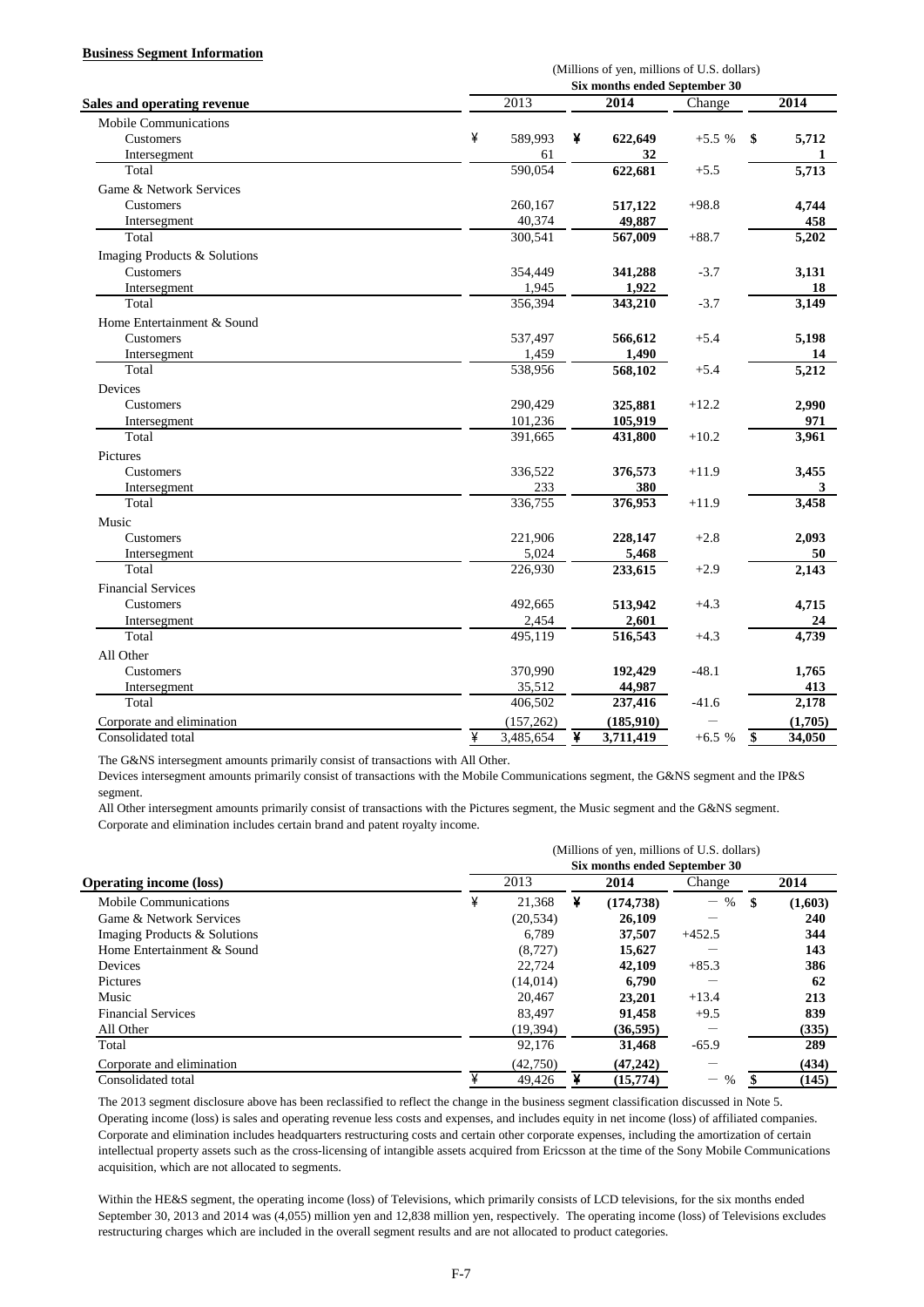#### **Sales to Customers by Product Category**

|                                                     | (Millions of yen, millions of U.S. dollars)<br>Three months ended September 30 |           |   |           |          |                 |        |  |  |  |
|-----------------------------------------------------|--------------------------------------------------------------------------------|-----------|---|-----------|----------|-----------------|--------|--|--|--|
|                                                     |                                                                                |           |   |           |          |                 |        |  |  |  |
| Sales and operating revenue (to external customers) |                                                                                | 2013      |   | 2014      | Change   |                 | 2014   |  |  |  |
| <b>Mobile Communications</b>                        | ¥                                                                              | 304,536   | ¥ | 308,339   | $+1.2 %$ | \$              | 2,829  |  |  |  |
| Game & Network Services                             |                                                                                | 145,073   |   | 285,754   | $+97.0$  |                 | 2,622  |  |  |  |
| Imaging Products & Solutions                        |                                                                                |           |   |           |          |                 |        |  |  |  |
| <b>Digital Imaging Products</b>                     |                                                                                | 105,715   |   | 109,565   | $+3.6$   |                 | 1,005  |  |  |  |
| Professional Solutions                              |                                                                                | 65,734    |   | 64,822    | $-1.4$   |                 | 595    |  |  |  |
| Other                                               |                                                                                | 3,175     |   | 2,765     | $-12.9$  |                 | 25     |  |  |  |
| Total                                               |                                                                                | 174,624   |   | 177,152   | $+1.4$   |                 | 1,625  |  |  |  |
| Home Entertainment & Sound                          |                                                                                |           |   |           |          |                 |        |  |  |  |
| Televisions                                         |                                                                                | 174,113   |   | 199,742   | $+14.7$  |                 | 1,832  |  |  |  |
| Audio and Video                                     |                                                                                | 87,567    |   | 81,717    | $-6.7$   |                 | 750    |  |  |  |
| Other                                               |                                                                                | 1,703     |   | 100       | $-94.1$  |                 | 1      |  |  |  |
| Total                                               |                                                                                | 263,383   |   | 281,559   | $+6.9$   |                 | 2,583  |  |  |  |
| Devices                                             |                                                                                |           |   |           |          |                 |        |  |  |  |
| Semiconductors                                      |                                                                                | 83,342    |   | 115,846   | $+39.0$  |                 | 1,063  |  |  |  |
| Components                                          |                                                                                | 60,768    |   | 62,330    | $+2.6$   |                 | 572    |  |  |  |
| Other                                               |                                                                                | 642       |   | 2,967     | $+362.1$ |                 | 27     |  |  |  |
| Total                                               |                                                                                | 144,752   |   | 181,143   | $+25.1$  |                 | 1,662  |  |  |  |
| Pictures                                            |                                                                                |           |   |           |          |                 |        |  |  |  |
| <b>Motion Pictures</b>                              |                                                                                | 97,556    |   | 97,339    | $-0.2$   |                 | 893    |  |  |  |
| <b>Television Productions</b>                       |                                                                                | 45,288    |   | 44,259    | $-2.3$   |                 | 406    |  |  |  |
| Media Networks                                      |                                                                                | 34,876    |   | 40,309    | $+15.6$  |                 | 370    |  |  |  |
| Total                                               |                                                                                | 177,720   |   | 181,907   | $+2.4$   |                 | 1,669  |  |  |  |
| Music                                               |                                                                                |           |   |           |          |                 |        |  |  |  |
| <b>Recorded Music</b>                               |                                                                                | 78,057    |   | 80,429    | $+3.0$   |                 | 738    |  |  |  |
| Music Publishing                                    |                                                                                | 18,273    |   | 16,366    | $-10.4$  |                 | 150    |  |  |  |
| Visual Media and Platform                           |                                                                                | 16,401    |   | 17,876    | $+9.0$   |                 | 164    |  |  |  |
| Total                                               |                                                                                | 112,731   |   | 114,671   | $+1.7$   |                 | 1,052  |  |  |  |
| <b>Financial Services</b>                           |                                                                                | 242,495   |   | 268,192   | $+10.6$  |                 | 2,460  |  |  |  |
| All Other                                           |                                                                                | 193,306   |   | 87,797    | $-54.6$  |                 | 805    |  |  |  |
| Corporate                                           |                                                                                | 15,615    |   | 14,997    | $-4.0$   |                 | 138    |  |  |  |
| Consolidated total                                  | ¥                                                                              | 1,774,235 | ¥ | 1,901,511 | $+7.2%$  | $\overline{\$}$ | 17,445 |  |  |  |

The above table includes a breakdown of sales and operating revenue to external customers for certain segments shown in the Business Segment Information on page F-6. Sony management views each segment as a single operating segment. However, Sony believes that the breakdown of sales and operating revenue to external customers for the segments in this table is useful to investors in understanding sales by product category.

Sony has realigned its product category configuration from the first quarter of the fiscal year ending March 31, 2015. In connection with the realignment, all prior period sales amounts by product category in the table above have been reclassified to conform to the current presentation.

In the IP&S segment, Digital Imaging Products includes compact digital cameras, interchangeable single-lens cameras and video cameras; Professional Solutions includes broadcast- and professional-use products. In the HE&S segment, Televisions includes LCD televisions; Audio and Video includes Blu-ray disc players and recorders, home audio, headphones, and memory-based portable audio devices. In the Devices segment, Semiconductors includes image sensors; Components includes batteries, recording media and data recording systems. In the Pictures segment, Motion Pictures includes the production, acquisition and distribution of motion pictures; Television Productions includes the production, acquisition and distribution of television programming; Media Networks includes the operation of television and digital networks. In the Music segment, Recorded Music includes the distribution of physical and digital recorded music and revenue derived from artists' live performances; Music Publishing includes the management and licensing of the words and music of songs; Visual Media and Platform includes various service offerings for music and visual products and the production and distribution of animation titles.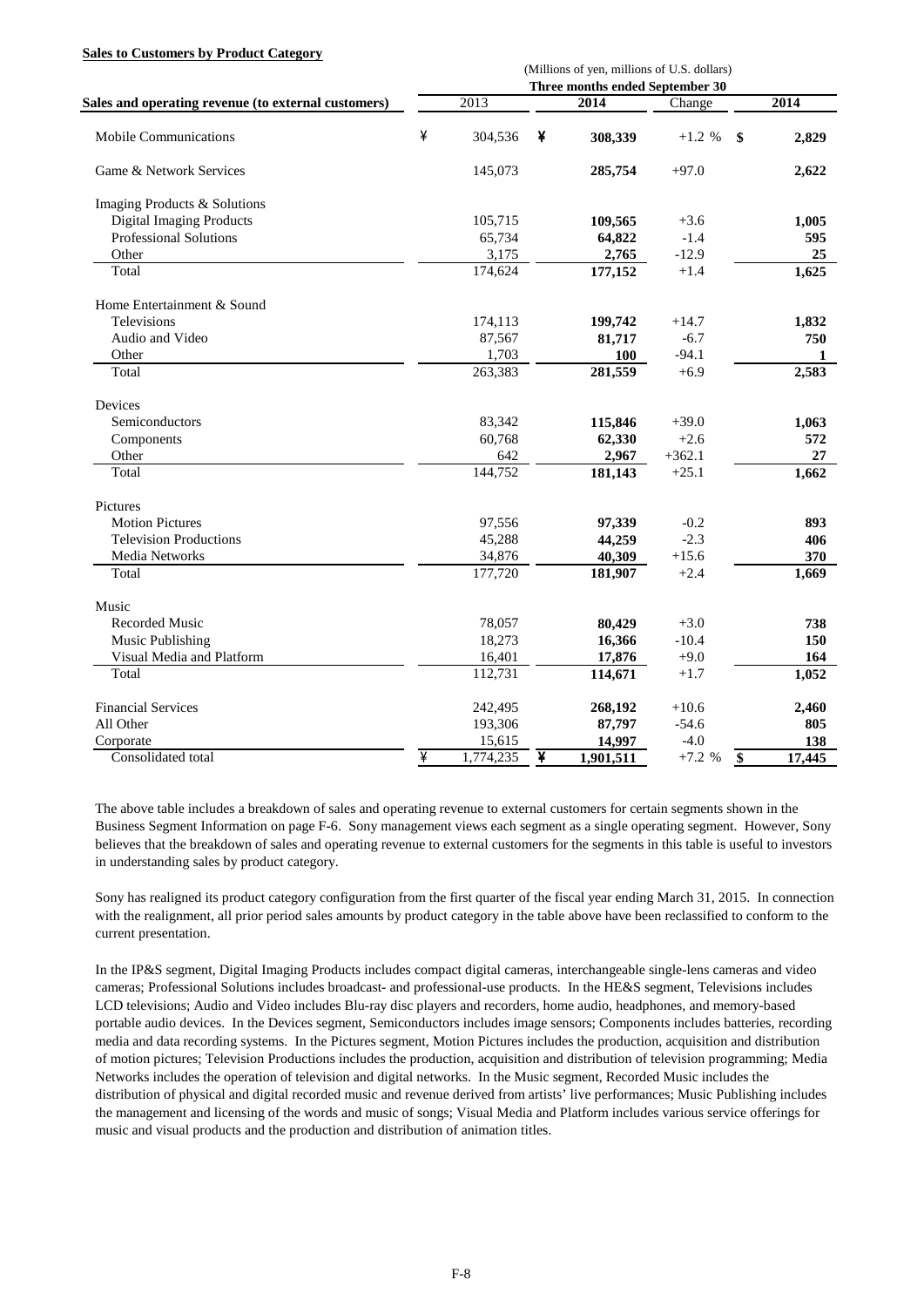#### **Sales to Customers by Product Category**

|                                                     | (Millions of yen, millions of U.S. dollars)<br>Six months ended September 30 |           |   |           |          |    |        |  |  |  |
|-----------------------------------------------------|------------------------------------------------------------------------------|-----------|---|-----------|----------|----|--------|--|--|--|
|                                                     |                                                                              |           |   |           |          |    |        |  |  |  |
| Sales and operating revenue (to external customers) |                                                                              | 2013      |   | 2014      | Change   |    | 2014   |  |  |  |
| <b>Mobile Communications</b>                        | ¥                                                                            | 589,993   | ¥ | 622,649   | $+5.5%$  | \$ | 5,712  |  |  |  |
| Game & Network Services                             |                                                                              | 260,167   |   | 517,122   | $+98.8$  |    | 4,744  |  |  |  |
| Imaging Products & Solutions                        |                                                                              |           |   |           |          |    |        |  |  |  |
| <b>Digital Imaging Products</b>                     |                                                                              | 220,135   |   | 215,700   | $-2.0$   |    | 1,979  |  |  |  |
| Professional Solutions                              |                                                                              | 127,198   |   | 120,538   | $-5.2$   |    | 1,106  |  |  |  |
| Other                                               |                                                                              | 7,116     |   | 5,050     | $-29.0$  |    | 46     |  |  |  |
| Total                                               |                                                                              | 354,449   |   | 341,288   | $-3.7$   |    | 3,131  |  |  |  |
| Home Entertainment & Sound                          |                                                                              |           |   |           |          |    |        |  |  |  |
| Televisions                                         |                                                                              | 359,692   |   | 404,731   | $+12.5$  |    | 3,713  |  |  |  |
| Audio and Video                                     |                                                                              | 174,948   |   | 161,137   | $-7.9$   |    | 1,478  |  |  |  |
| Other                                               |                                                                              | 2,857     |   | 744       | $-74.0$  |    |        |  |  |  |
| Total                                               |                                                                              | 537,497   |   | 566,612   | $+5.4$   |    | 5,198  |  |  |  |
| Devices                                             |                                                                              |           |   |           |          |    |        |  |  |  |
| Semiconductors                                      |                                                                              | 168,599   |   | 200,874   | $+19.1$  |    | 1,843  |  |  |  |
| Components                                          |                                                                              | 120,664   |   | 121,795   | $+0.9$   |    | 1,117  |  |  |  |
| Other                                               |                                                                              | 1,166     |   | 3,212     | $+175.5$ |    | 30     |  |  |  |
| Total                                               |                                                                              | 290,429   |   | 325,881   | $+12.2$  |    | 2,990  |  |  |  |
| Pictures                                            |                                                                              |           |   |           |          |    |        |  |  |  |
| <b>Motion Pictures</b>                              |                                                                              | 168,790   |   | 201,965   | $+19.7$  |    | 1,853  |  |  |  |
| <b>Television Productions</b>                       |                                                                              | 85,318    |   | 86,621    | $+1.5$   |    | 795    |  |  |  |
| Media Networks                                      |                                                                              | 82,414    |   | 87,987    | $+6.8$   |    | 807    |  |  |  |
| Total                                               |                                                                              | 336,522   |   | 376,573   | $+11.9$  |    | 3,455  |  |  |  |
| Music                                               |                                                                              |           |   |           |          |    |        |  |  |  |
| <b>Recorded Music</b>                               |                                                                              | 158,731   |   | 159,824   | $+0.7$   |    | 1,466  |  |  |  |
| Music Publishing                                    |                                                                              | 30.854    |   | 32,654    | $+5.8$   |    | 300    |  |  |  |
| Visual Media and Platform                           |                                                                              | 32,321    |   | 35,669    | $+10.4$  |    | 327    |  |  |  |
| Total                                               |                                                                              | 221,906   |   | 228,147   | $+2.8$   |    | 2,093  |  |  |  |
| <b>Financial Services</b>                           |                                                                              | 492,665   |   | 513,942   | $+4.3$   |    | 4,715  |  |  |  |
| All Other                                           |                                                                              | 370,990   |   | 192,429   | $-48.1$  |    | 1,765  |  |  |  |
| Corporate                                           |                                                                              | 31,036    |   | 26,776    | $-13.7$  |    | 247    |  |  |  |
| Consolidated total                                  | ¥                                                                            | 3,485,654 | ¥ | 3,711,419 | $+6.5%$  | \$ | 34,050 |  |  |  |

The above table includes a breakdown of sales and operating revenue to external customers for certain segments shown in the Business Segment Information on page F-7. Sony management views each segment as a single operating segment. However, Sony believes that the breakdown of sales and operating revenue to external customers for the segments in this table is useful to investors in understanding sales by product category.

Sony has realigned its product category configuration from the first quarter of the fiscal year ending March 31, 2015. In connection with the realignment, all prior period sales amounts by product category in the table above have been reclassified to conform to the current presentation.

In the IP&S segment, Digital Imaging Products includes compact digital cameras, interchangeable single-lens cameras and video cameras; Professional Solutions includes broadcast- and professional-use products. In the HE&S segment, Televisions includes LCD televisions; Audio and Video includes Blu-ray disc players and recorders, home audio, headphones, and memory-based portable audio devices. In the Devices segment, Semiconductors includes image sensors; Components includes batteries, recording media and data recording systems. In the Pictures segment, Motion Pictures includes the production, acquisition and distribution of motion pictures; Television Productions includes the production, acquisition and distribution of television programming; Media Networks includes the operation of television and digital networks. In the Music segment, Recorded Music includes the distribution of physical and digital recorded music and revenue derived from artists' live performances; Music Publishing includes the management and licensing of the words and music of songs; Visual Media and Platform includes various service offerings for music and visual products and the production and distribution of animation titles.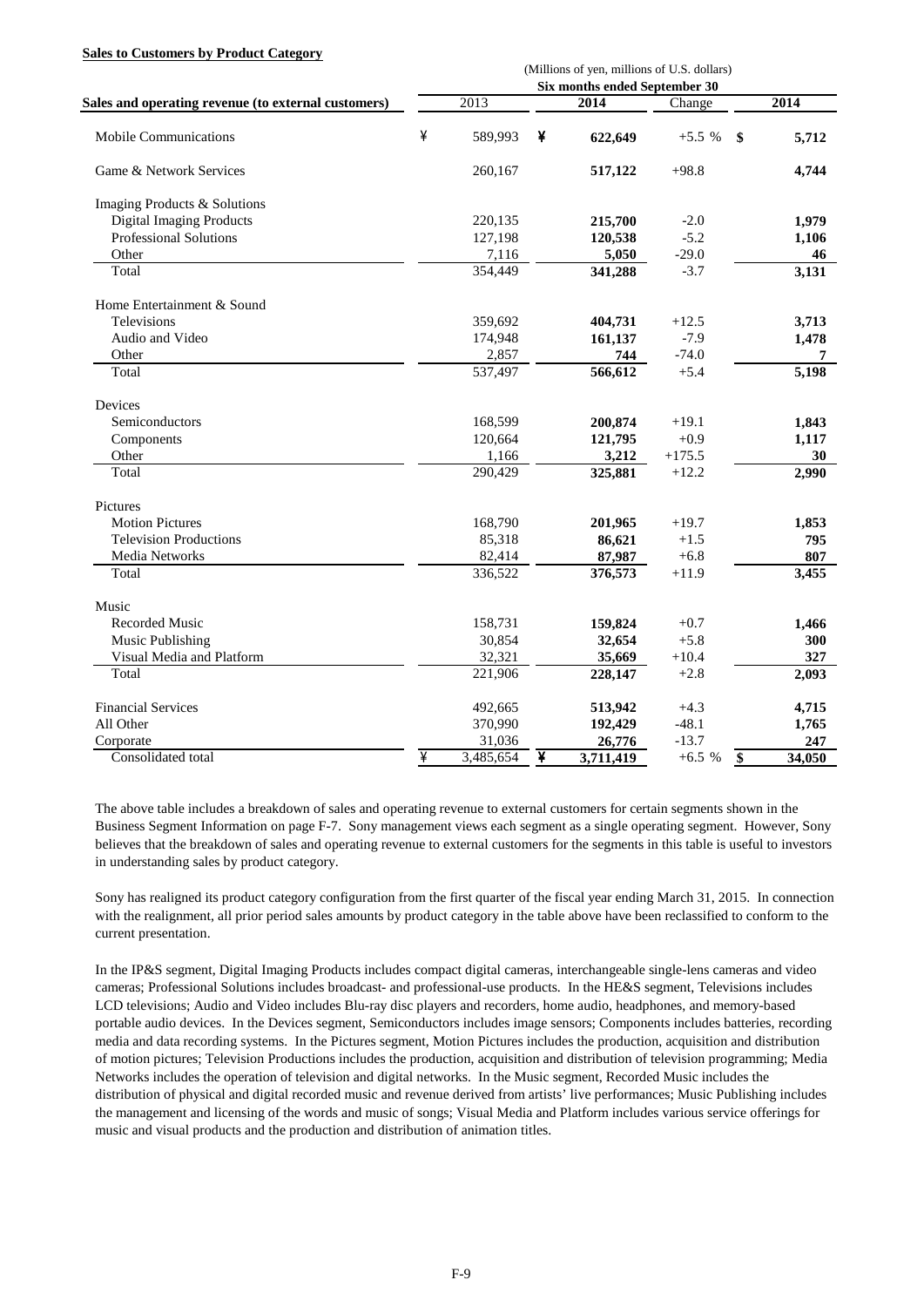### **Other Items**

(Millions of yen, millions of U.S. dollars)

|                                                                    | Three months ended September 30 |        |   |        |             |      |  |  |  |  |  |
|--------------------------------------------------------------------|---------------------------------|--------|---|--------|-------------|------|--|--|--|--|--|
| <b>Depreciation and amortization</b>                               | 2013                            |        |   | 2014   | Change      | 2014 |  |  |  |  |  |
| Mobile Communications                                              | ¥                               | 5,502  | ¥ | 4,435  | $-19.4%$ \$ | 41   |  |  |  |  |  |
| Game & Network Services                                            |                                 | 4.221  |   | 4.426  | $+4.9$      | 41   |  |  |  |  |  |
| Imaging Products & Solutions                                       |                                 | 9.472  |   | 8.293  | $-12.4$     | 76   |  |  |  |  |  |
| Home Entertainment & Sound                                         |                                 | 6.620  |   | 6,138  | $-7.3$      | 56   |  |  |  |  |  |
| <b>Devices</b>                                                     |                                 | 26.171 |   | 21,588 | $-17.5$     | 198  |  |  |  |  |  |
| <b>Pictures</b>                                                    |                                 | 4,639  |   | 4.691  | $+1.1$      | 43   |  |  |  |  |  |
| Music                                                              |                                 | 3.601  |   | 3.420  | $-5.0$      | 31   |  |  |  |  |  |
| Financial Services, including deferred insurance acquisition costs |                                 | 15,546 |   | 13.602 | $-12.5$     | 125  |  |  |  |  |  |
| All Other                                                          |                                 | 7,393  |   | 3,226  | $-56.4$     | 30   |  |  |  |  |  |
| Total                                                              |                                 | 83,165 |   | 69.819 | $-16.0$     | 641  |  |  |  |  |  |
| Corporate                                                          |                                 | 12,862 |   | 12.630 | $-1.8$      | 115  |  |  |  |  |  |
| Consolidated total                                                 |                                 | 96.027 |   | 82,449 | $-14.1%$    | 756  |  |  |  |  |  |

|                                                   | (Millions of yen, millions of U.S. dollars) |                                       |                                                           |     |   |       |  |  |  |  |
|---------------------------------------------------|---------------------------------------------|---------------------------------------|-----------------------------------------------------------|-----|---|-------|--|--|--|--|
|                                                   |                                             |                                       | Three months ended September 30, 2013                     |     |   |       |  |  |  |  |
| Restructuring charges and associated depreciation |                                             | Total net<br>restructuring<br>charges | Depreciation<br>associated with<br>restructured<br>assets |     |   | Total |  |  |  |  |
| Mobile Communications                             | ¥                                           | 2.391                                 | ¥                                                         |     | ¥ | 2,391 |  |  |  |  |
| Game & Network Services                           |                                             | 381                                   |                                                           |     |   | 381   |  |  |  |  |
| Imaging Products & Solutions                      |                                             | 1,403                                 |                                                           |     |   | 1,403 |  |  |  |  |
| Home Entertainment & Sound                        |                                             | 553                                   |                                                           |     |   | 553   |  |  |  |  |
| Devices                                           |                                             | 1,053                                 |                                                           |     |   | 1,053 |  |  |  |  |
| Pictures                                          |                                             | 456                                   |                                                           |     |   | 456   |  |  |  |  |
| Music                                             |                                             | 78                                    |                                                           |     |   | 78    |  |  |  |  |
| <b>Financial Services</b>                         |                                             |                                       |                                                           |     |   |       |  |  |  |  |
| All Other and Corporate                           |                                             | 1,381                                 |                                                           | 110 |   | 1,491 |  |  |  |  |
| Consolidated total                                | ¥                                           | 7,696                                 | ¥                                                         | 110 | ¥ | 7.806 |  |  |  |  |

|                                                   | Three months ended September 30, 2014 |                                       |                                                           |     |   |       |  |  |  |  |
|---------------------------------------------------|---------------------------------------|---------------------------------------|-----------------------------------------------------------|-----|---|-------|--|--|--|--|
| Restructuring charges and associated depreciation |                                       | Total net<br>restructuring<br>charges | Depreciation<br>associated with<br>restructured<br>assets |     |   | Total |  |  |  |  |
| Mobile Communications                             | ¥                                     | 43                                    | ¥                                                         |     | ¥ | 43    |  |  |  |  |
| Game & Network Services                           |                                       |                                       |                                                           |     |   |       |  |  |  |  |
| Imaging Products & Solutions                      |                                       | 71                                    |                                                           |     |   | 71    |  |  |  |  |
| Home Entertainment & Sound                        |                                       | 38                                    |                                                           |     |   | 38    |  |  |  |  |
| Devices                                           |                                       | 2,271                                 |                                                           | 552 |   | 2,823 |  |  |  |  |
| Pictures                                          |                                       | 16                                    |                                                           |     |   | 16    |  |  |  |  |
| Music                                             |                                       | 34                                    |                                                           |     |   | 34    |  |  |  |  |
| <b>Financial Services</b>                         |                                       |                                       |                                                           |     |   |       |  |  |  |  |
| All Other and Corporate                           |                                       | 6.278                                 |                                                           | 121 |   | 6,399 |  |  |  |  |
| Consolidated total                                | ¥                                     | 8,751                                 | ¥                                                         | 673 | ¥ | 9.424 |  |  |  |  |

Depreciation associated with restructured assets as used in the context of the disclosures regarding restructuring activities refers to the increase in depreciation expense caused by revising the useful life and the salvage value of depreciable fixed assets to coincide with the earlier end of production under an approved restructuring plan. Any impairment of the assets is recognized immediately in the period it is identified.

|                                                          | Three months ended September 30, 2014 |    |                                                           |       |    |    |  |  |  |  |
|----------------------------------------------------------|---------------------------------------|----|-----------------------------------------------------------|-------|----|----|--|--|--|--|
| <b>Restructuring charges and associated depreciation</b> | Total net<br>restructuring<br>charges |    | Depreciation<br>associated with<br>restructured<br>assets | Total |    |    |  |  |  |  |
| Mobile Communications                                    | \$                                    | 0  | \$                                                        |       | \$ | 0  |  |  |  |  |
| Game & Network Services                                  |                                       |    |                                                           |       |    |    |  |  |  |  |
| Imaging Products & Solutions                             |                                       |    |                                                           |       |    |    |  |  |  |  |
| Home Entertainment & Sound                               |                                       |    |                                                           |       |    |    |  |  |  |  |
| <b>Devices</b>                                           |                                       | 21 |                                                           | 5     |    | 26 |  |  |  |  |
| <b>Pictures</b>                                          |                                       | 0  |                                                           |       |    | 0  |  |  |  |  |
| Music                                                    |                                       |    |                                                           |       |    |    |  |  |  |  |
| <b>Financial Services</b>                                |                                       |    |                                                           |       |    |    |  |  |  |  |
| All Other and Corporate                                  |                                       | 58 |                                                           |       |    | 59 |  |  |  |  |
| Consolidated total                                       | \$                                    | 80 | \$                                                        | 6     | \$ | 86 |  |  |  |  |
|                                                          |                                       |    |                                                           |       |    |    |  |  |  |  |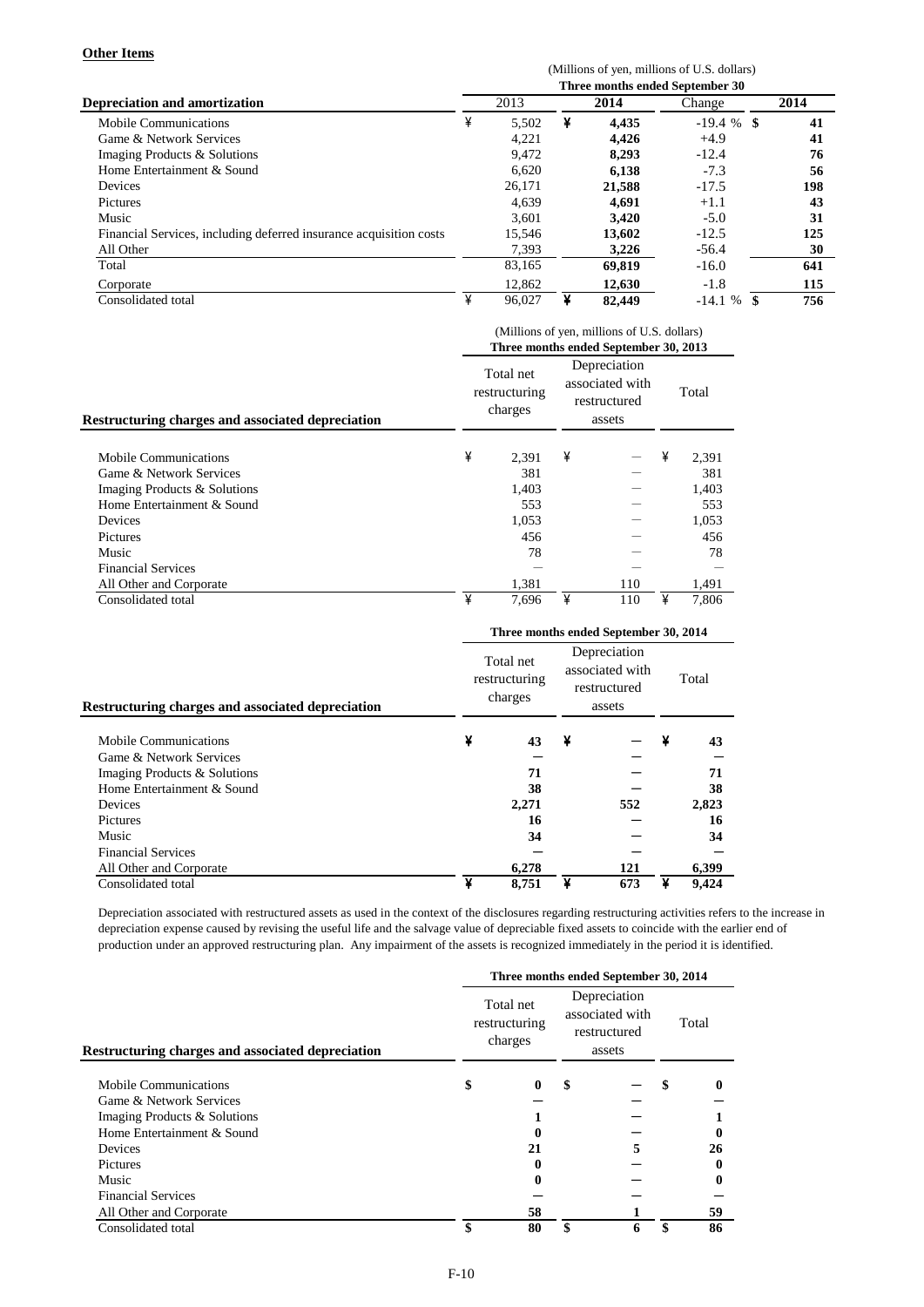### **Other Items**

(Millions of yen, millions of U.S. dollars)

|                                                                    | Six months ended September 30 |         |   |         |              |            |  |  |  |  |  |
|--------------------------------------------------------------------|-------------------------------|---------|---|---------|--------------|------------|--|--|--|--|--|
| <b>Depreciation and amortization</b>                               |                               | 2013    |   | 2014    | Change       | 2014       |  |  |  |  |  |
| Mobile Communications                                              | ¥                             | 10.921  | ¥ | 10.879  | $-0.4 \%$ \$ | <b>100</b> |  |  |  |  |  |
| Game & Network Services                                            |                               | 7.867   |   | 8.426   | $+7.1$       | 77         |  |  |  |  |  |
| Imaging Products & Solutions                                       |                               | 19.322  |   | 15,260  | $-21.0$      | 140        |  |  |  |  |  |
| Home Entertainment & Sound                                         |                               | 13.228  |   | 12,243  | $-7.4$       | 112        |  |  |  |  |  |
| Devices                                                            |                               | 51,860  |   | 42,602  | $-17.9$      | 391        |  |  |  |  |  |
| <b>Pictures</b>                                                    |                               | 8.986   |   | 9.256   | $+3.0$       | 85         |  |  |  |  |  |
| Music                                                              |                               | 7.191   |   | 6.767   | $-5.9$       | 62         |  |  |  |  |  |
| Financial Services, including deferred insurance acquisition costs |                               | 29,503  |   | 29,221  | $-1.0$       | 268        |  |  |  |  |  |
| All Other                                                          |                               | 14.576  |   | 6,692   | $-54.1$      | 62         |  |  |  |  |  |
| Total                                                              |                               | 163,454 |   | 141,346 | $-13.5$      | 1,297      |  |  |  |  |  |
| Corporate                                                          |                               | 25,502  |   | 25,401  | $-0.4$       | 233        |  |  |  |  |  |
| Consolidated total                                                 | ¥                             | 188.956 | ¥ | 166,747 | $-11.8%$     | 1,530      |  |  |  |  |  |

| <b>Restructuring charges and associated depreciation</b><br><b>Mobile Communications</b><br>Game & Network Services<br>Imaging Products & Solutions | (Millions of yen, millions of U.S. dollars)<br>Six months ended September 30, 2013 |                                       |                                                           |     |   |        |  |  |  |  |
|-----------------------------------------------------------------------------------------------------------------------------------------------------|------------------------------------------------------------------------------------|---------------------------------------|-----------------------------------------------------------|-----|---|--------|--|--|--|--|
|                                                                                                                                                     |                                                                                    | Total net<br>restructuring<br>charges | Depreciation<br>associated with<br>restructured<br>assets |     |   | Total  |  |  |  |  |
|                                                                                                                                                     | ¥                                                                                  | 3,146                                 | ¥                                                         |     | ¥ | 3,146  |  |  |  |  |
|                                                                                                                                                     |                                                                                    | 382                                   |                                                           |     |   | 382    |  |  |  |  |
|                                                                                                                                                     |                                                                                    | 2,132                                 |                                                           |     |   | 2,132  |  |  |  |  |
| Home Entertainment & Sound                                                                                                                          |                                                                                    | 713                                   |                                                           | 19  |   | 732    |  |  |  |  |
| Devices                                                                                                                                             |                                                                                    | 2.429                                 |                                                           |     |   | 2,429  |  |  |  |  |
| Pictures                                                                                                                                            |                                                                                    | 871                                   |                                                           |     |   | 871    |  |  |  |  |
| Music                                                                                                                                               |                                                                                    | 104                                   |                                                           |     |   | 104    |  |  |  |  |
| <b>Financial Services</b>                                                                                                                           |                                                                                    |                                       |                                                           |     |   |        |  |  |  |  |
| All Other and Corporate                                                                                                                             |                                                                                    | 2,320                                 |                                                           | 344 |   | 2,664  |  |  |  |  |
| Consolidated total                                                                                                                                  | ¥                                                                                  | 12.097                                | ¥                                                         | 363 | ¥ | 12.460 |  |  |  |  |

|                                                                            | Six months ended September 30, 2014 |                                       |                                                           |       |   |        |  |  |  |
|----------------------------------------------------------------------------|-------------------------------------|---------------------------------------|-----------------------------------------------------------|-------|---|--------|--|--|--|
| Restructuring charges and associated depreciation<br>Mobile Communications |                                     | Total net<br>restructuring<br>charges | Depreciation<br>associated with<br>restructured<br>assets |       |   | Total  |  |  |  |
|                                                                            | ¥                                   | 57                                    | ¥                                                         |       | ¥ | 57     |  |  |  |
| Game & Network Services                                                    |                                     | 64                                    |                                                           |       |   | 64     |  |  |  |
| Imaging Products & Solutions                                               |                                     | 199                                   |                                                           |       |   | 199    |  |  |  |
| Home Entertainment & Sound                                                 |                                     | 577                                   |                                                           |       |   | 577    |  |  |  |
| Devices                                                                    |                                     | 2,813                                 |                                                           | 552   |   | 3,365  |  |  |  |
| Pictures                                                                   |                                     | 16                                    |                                                           |       |   | 16     |  |  |  |
| Music                                                                      |                                     | 60                                    |                                                           |       |   | 60     |  |  |  |
| <b>Financial Services</b>                                                  |                                     |                                       |                                                           |       |   |        |  |  |  |
| All Other and Corporate                                                    |                                     | 19,558                                |                                                           | 790   |   | 20,348 |  |  |  |
| Consolidated total                                                         | ¥                                   | 23,344                                | ¥                                                         | 1,342 | ¥ | 24,686 |  |  |  |

Depreciation associated with restructured assets as used in the context of the disclosures regarding restructuring activities refers to the increase in depreciation expense caused by revising the useful life and the salvage value of depreciable fixed assets to coincide with the earlier end of production under an approved restructuring plan. Any impairment of the assets is recognized immediately in the period it is identified.

|                                                          | Six months ended September 30, 2014   |     |                                                           |    |       |     |  |  |  |
|----------------------------------------------------------|---------------------------------------|-----|-----------------------------------------------------------|----|-------|-----|--|--|--|
| <b>Restructuring charges and associated depreciation</b> | Total net<br>restructuring<br>charges |     | Depreciation<br>associated with<br>restructured<br>assets |    | Total |     |  |  |  |
| Mobile Communications                                    | \$                                    |     | \$                                                        |    | \$    |     |  |  |  |
| Game & Network Services                                  |                                       |     |                                                           |    |       |     |  |  |  |
| Imaging Products & Solutions                             |                                       |     |                                                           |    |       |     |  |  |  |
| Home Entertainment & Sound                               |                                       |     |                                                           |    |       |     |  |  |  |
| <b>Devices</b>                                           |                                       | 25  |                                                           | 5  |       | 30  |  |  |  |
| Pictures                                                 |                                       | 0   |                                                           |    |       | 0   |  |  |  |
| Music                                                    |                                       |     |                                                           |    |       |     |  |  |  |
| <b>Financial Services</b>                                |                                       |     |                                                           |    |       |     |  |  |  |
| All Other and Corporate                                  |                                       | 179 |                                                           |    |       | 186 |  |  |  |
| Consolidated total                                       | \$                                    | 214 | \$                                                        | 12 | \$    | 226 |  |  |  |
|                                                          |                                       |     |                                                           |    |       |     |  |  |  |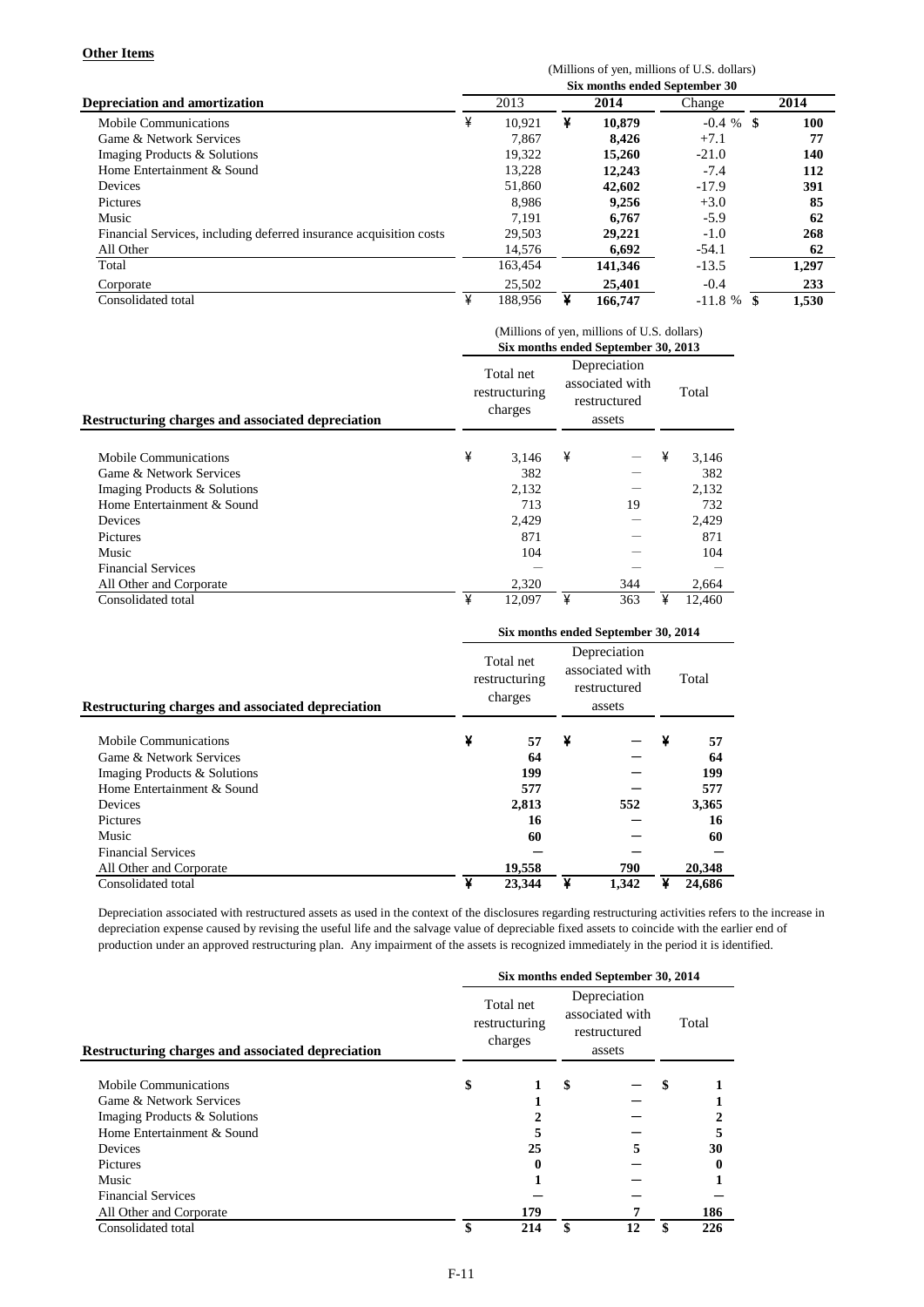### **Geographic Information**

| $500 - 100$                                         | (Millions of yen, millions of U.S. dollars)<br>Three months ended September 30 |           |   |           |           |     |        |  |  |  |
|-----------------------------------------------------|--------------------------------------------------------------------------------|-----------|---|-----------|-----------|-----|--------|--|--|--|
| Sales and operating revenue (to external customers) |                                                                                | 2013      |   | 2014      | Change    |     | 2014   |  |  |  |
| Japan                                               | ¥                                                                              | 510.837   | ¥ | 499,545   | $-2.2 \%$ | - 5 | 4,583  |  |  |  |
| <b>United States</b>                                |                                                                                | 266,872   |   | 327,838   | $+22.8$   |     | 3,008  |  |  |  |
| Europe                                              |                                                                                | 379,851   |   | 461.395   | $+21.5$   |     | 4,233  |  |  |  |
| China                                               |                                                                                | 145,883   |   | 144.540   | $-0.9$    |     | 1,326  |  |  |  |
| Asia-Pacific                                        |                                                                                | 245,377   |   | 259,396   | $+5.7$    |     | 2,380  |  |  |  |
| Other Areas                                         |                                                                                | 225,415   |   | 208,797   | $-7.4$    |     | 1,915  |  |  |  |
| Total                                               |                                                                                | 1.774.235 |   | 1.901.511 | $+7.2%$   |     | 17.445 |  |  |  |

|                                                     | Six months ended September 30 |           |  |           |         |     |        |  |  |  |
|-----------------------------------------------------|-------------------------------|-----------|--|-----------|---------|-----|--------|--|--|--|
| Sales and operating revenue (to external customers) |                               | 2013      |  | 2014      | Change  |     | 2014   |  |  |  |
| Japan                                               |                               | 1,042,587 |  | 1.010.924 | $-3.0%$ | -SS | 9.275  |  |  |  |
| <b>United States</b>                                |                               | 519,414   |  | 633.124   | $+21.9$ |     | 5,808  |  |  |  |
| Europe                                              |                               | 708,055   |  | 853,591   | $+20.6$ |     | 7,831  |  |  |  |
| China                                               |                               | 269,114   |  | 277,581   | $+3.1$  |     | 2,547  |  |  |  |
| Asia-Pacific                                        |                               | 502,787   |  | 504,269   | $+0.3$  |     | 4,626  |  |  |  |
| Other Areas                                         |                               | 443,697   |  | 431,930   | $-2.7$  |     | 3,963  |  |  |  |
| Total                                               |                               | 3.485.654 |  | 3.711.419 | $+6.5%$ |     | 34,050 |  |  |  |

Geographic Information shows sales and operating revenue recognized by location of customers.

Major areas in each geographic segment excluding Japan, United States and China are as follows:

(1) Europe: United Kingdom, France, Germany, Russia, Spain and Sweden

(2) Asia-Pacific: India, South Korea and Oceania

(3) Other Areas: The Middle East/Africa, Brazil, Mexico and Canada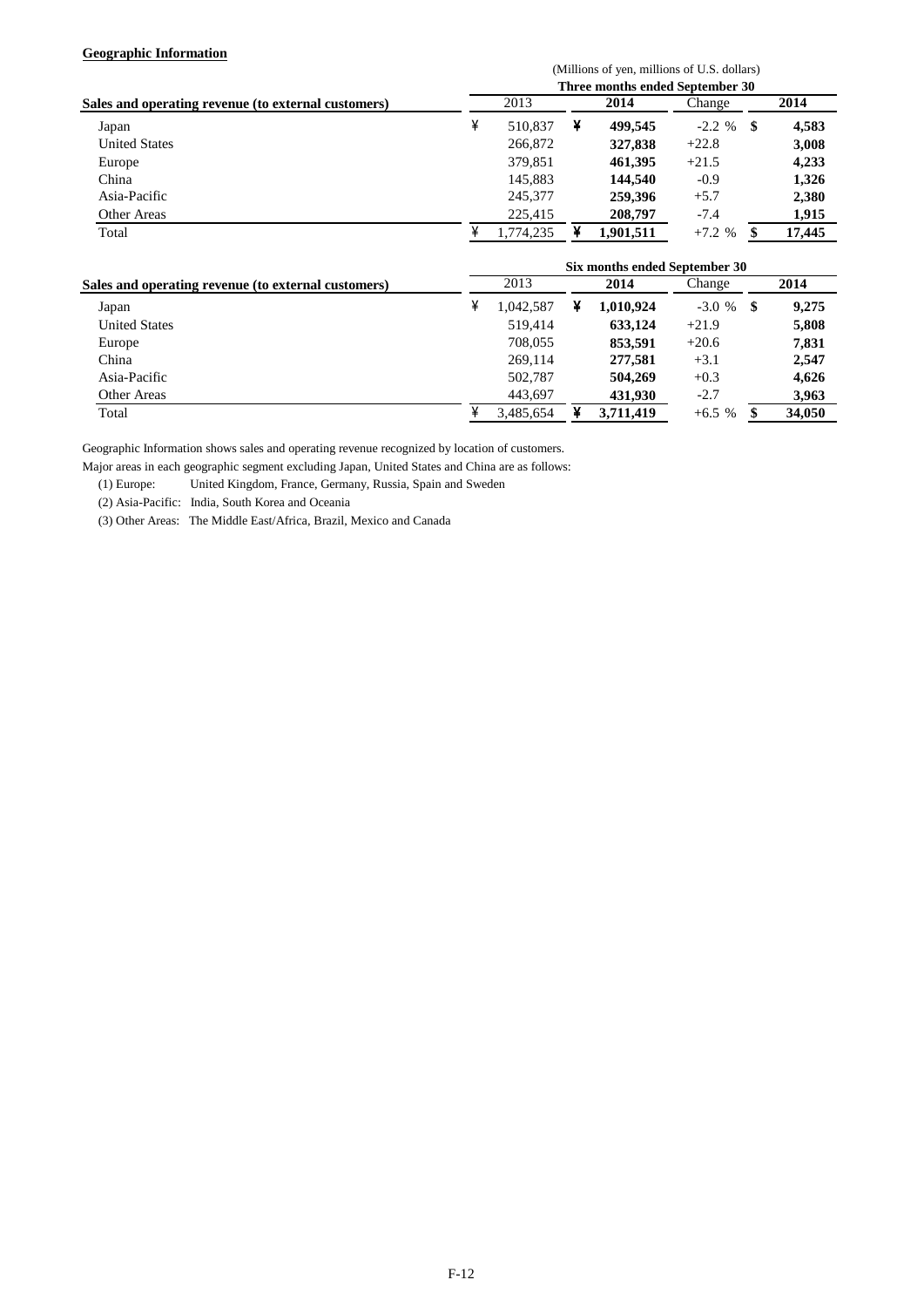#### **Condensed Financial Services Financial Statements**

The results of the Financial Services segment are included in Sony's consolidated financial statements. The following schedules show unaudited condensed financial statements for the Financial Services segment and all other segments excluding Financial Services. These presentations are not in accordance with accounting principles generally accepted in the United States of America ("U.S. GAAP"), which is used by Sony to prepare its consolidated financial statements. However, because the Financial Services segment is different in nature from Sony's other segments, Sony believes that a comparative presentation may be useful in understanding and analyzing Sony's consolidated financial statements. Transactions between the Financial Services segment and Sony without the Financial Services segment, including noncontrolling interests, are included in those respective presentations, then eliminated in the consolidated figures shown below.

#### **Condensed Balance Sheets**

|                                                       | (Millions of yen, millions of U.S. dollars) |           |   |              |    |        |  |  |  |  |
|-------------------------------------------------------|---------------------------------------------|-----------|---|--------------|----|--------|--|--|--|--|
| <b>Financial Services</b>                             |                                             | March 31  |   | September 30 |    |        |  |  |  |  |
|                                                       |                                             | 2014      |   | 2014         |    | 2014   |  |  |  |  |
| <b>ASSETS</b>                                         |                                             |           |   |              |    |        |  |  |  |  |
| Current assets:                                       |                                             |           |   |              |    |        |  |  |  |  |
| Cash and cash equivalents                             | ¥                                           | 240,332   | ¥ | 154,194      | \$ | 1,415  |  |  |  |  |
| Marketable securities                                 |                                             | 828,944   |   | 933,499      |    | 8,564  |  |  |  |  |
| Other                                                 |                                             | 147,241   |   | 144,676      |    | 1,327  |  |  |  |  |
|                                                       |                                             | 1,216,517 |   | 1,232,369    |    | 11,306 |  |  |  |  |
| Investments and advances                              |                                             | 7,567,242 |   | 7,841,610    |    | 71,941 |  |  |  |  |
| Property, plant and equipment                         |                                             | 17,057    |   | 17,133       |    | 157    |  |  |  |  |
| Other assets:                                         |                                             |           |   |              |    |        |  |  |  |  |
| Deferred insurance acquisition costs                  |                                             | 497,772   |   | 512,015      |    | 4,697  |  |  |  |  |
| Other                                                 |                                             | 49,328    |   | 47,027       |    | 433    |  |  |  |  |
|                                                       |                                             | 547,100   |   | 559,042      |    | 5,130  |  |  |  |  |
| Total assets                                          | ¥                                           | 9,347,916 | ¥ | 9,650,154    | \$ | 88,534 |  |  |  |  |
| <b>LIABILITIES AND EQUITY</b>                         |                                             |           |   |              |    |        |  |  |  |  |
| Current liabilities:                                  |                                             |           |   |              |    |        |  |  |  |  |
| Short-term borrowings                                 | ¥                                           | 6,148     | ¥ | 16,514       | \$ | 152    |  |  |  |  |
| Deposits from customers in the banking business       |                                             | 1,890,023 |   | 1,824,665    |    | 16,740 |  |  |  |  |
| Other                                                 |                                             | 175,499   |   | 197,422      |    | 1,811  |  |  |  |  |
|                                                       |                                             | 2,071,670 |   | 2,038,601    |    | 18,703 |  |  |  |  |
| Long-term debt                                        |                                             | 44,678    |   | 44,625       |    | 409    |  |  |  |  |
| Future insurance policy benefits and other            |                                             | 3,824,572 |   | 3,982,461    |    | 36,536 |  |  |  |  |
| Policyholders' account in the life insurance business |                                             | 2,023,472 |   | 2,130,408    |    | 19,545 |  |  |  |  |
| Other                                                 |                                             | 302,521   |   | 311,701      |    | 2,861  |  |  |  |  |
| <b>Total liabilities</b>                              |                                             | 8,266,913 |   | 8,507,796    |    | 78,054 |  |  |  |  |
| Equity:                                               |                                             |           |   |              |    |        |  |  |  |  |
| Stockholders' equity of Financial Services            |                                             | 1,079,740 |   | 1,141,075    |    | 10,469 |  |  |  |  |
| Noncontrolling interests                              |                                             | 1,263     |   | 1,283        |    | 11     |  |  |  |  |
| Total equity                                          |                                             | 1,081,003 |   | 1,142,358    |    | 10,480 |  |  |  |  |
| Total liabilities and equity                          | ¥                                           | 9,347,916 | ¥ | 9,650,154    | \$ | 88,534 |  |  |  |  |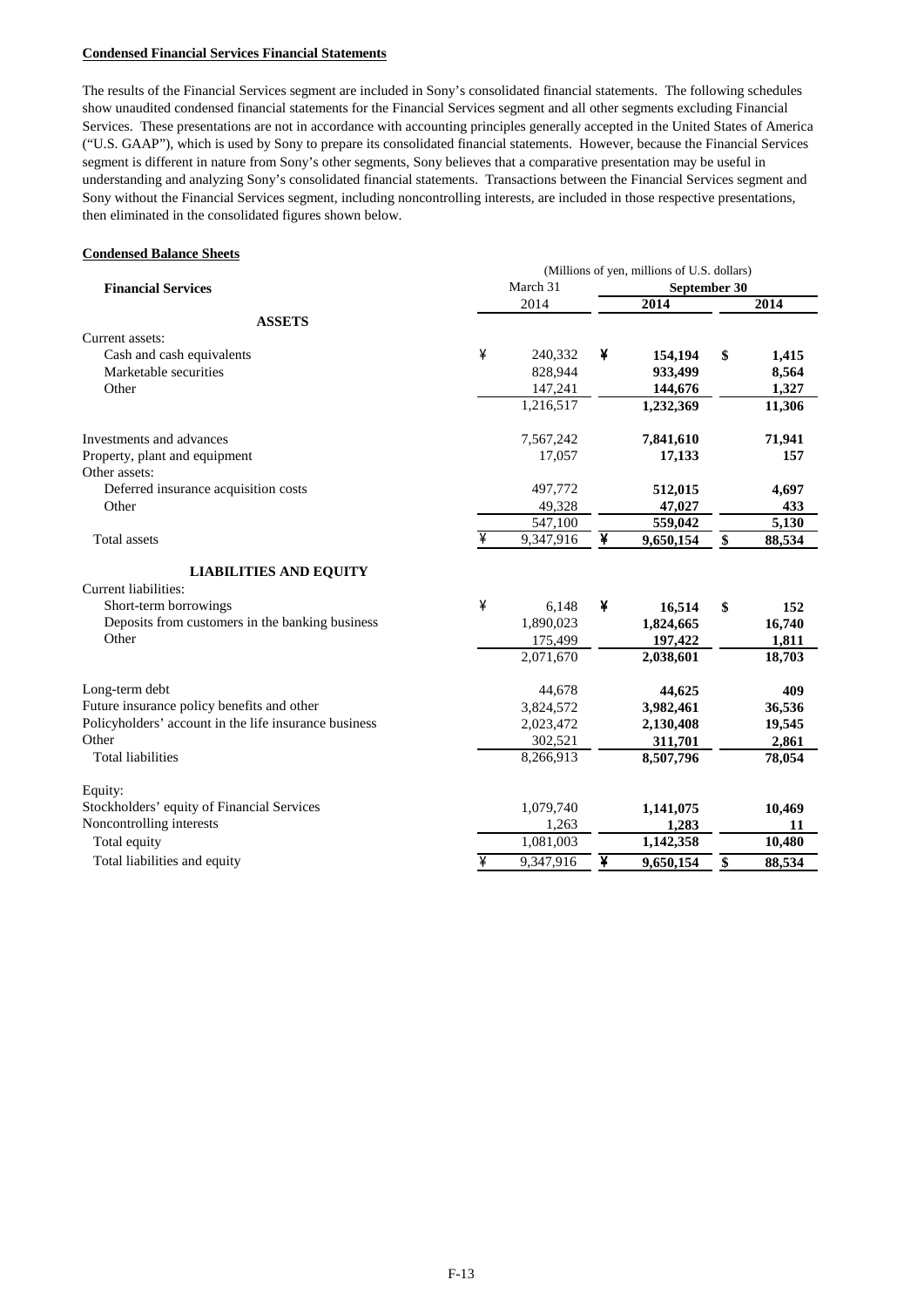|                                                           |   | (Millions of yen, millions of U.S. dollars) |   |                                             |    |                  |  |
|-----------------------------------------------------------|---|---------------------------------------------|---|---------------------------------------------|----|------------------|--|
| <b>Sony without Financial Services</b>                    |   | March 31<br>2014                            |   | September 30<br>2014                        |    | 2014             |  |
| <b>ASSETS</b>                                             |   |                                             |   |                                             |    |                  |  |
| Current assets:                                           |   |                                             |   |                                             |    |                  |  |
| Cash and cash equivalents                                 | ¥ | 806,134                                     | ¥ | 456,315                                     | \$ | 4,186            |  |
| Marketable securities                                     |   | 3,622                                       |   | 3,230                                       |    | 30               |  |
| Notes and accounts receivable, trade                      |   | 864,178                                     |   | 996.667                                     |    | 9,144            |  |
| Other                                                     |   | 1,316,653                                   |   | 1,667,614                                   |    | 15,299           |  |
|                                                           |   | 2,990,587                                   |   | 3,123,826                                   |    | 28,659           |  |
| Film costs                                                |   | 275,799                                     |   | 295,121                                     |    | 2,708            |  |
| Investments and advances                                  |   | 381,076                                     |   | 377,454                                     |    | 3,463            |  |
| Investments in Financial Services, at cost                |   | 111,476                                     |   | 111,476                                     |    | 1,023            |  |
| Property, plant and equipment                             |   | 732,953                                     |   | 732,723                                     |    | 6,722            |  |
| Other assets                                              |   | 1,640,385                                   |   | 1,476,610                                   |    | 13,546           |  |
| Total assets                                              | ¥ | 6,132,276                                   | ¥ | 6,117,210                                   | \$ | 56,121           |  |
| <b>LIABILITIES AND EQUITY</b>                             |   |                                             |   |                                             |    |                  |  |
| Current liabilities:                                      |   |                                             |   |                                             |    |                  |  |
| Short-term borrowings                                     | ¥ | 371,606                                     | ¥ | 232,180                                     | \$ | 2,130            |  |
| Notes and accounts payable, trade                         |   | 712,829                                     |   | 889,973                                     |    | 8,165            |  |
| Other                                                     |   | 1,629,728                                   |   | 1,700,013                                   |    | 15,596           |  |
|                                                           |   | 2,714,163                                   |   | 2,822,166                                   |    | 25,891           |  |
| Long-term debt                                            |   | 875,440                                     |   | 704,678                                     |    | 6,465            |  |
| Accrued pension and severance costs                       |   | 262,558                                     |   | 258,306                                     |    | 2,370            |  |
| Other                                                     |   | 462,386                                     |   | 467,970                                     |    | 4,293            |  |
| <b>Total liabilities</b>                                  |   | 4,314,547                                   |   | 4,253,120                                   |    | 39,019           |  |
| Redeemable noncontrolling interest                        |   | 4,115                                       |   | 4,277                                       |    | 39               |  |
| Equity:                                                   |   |                                             |   |                                             |    |                  |  |
| Stockholders' equity of Sony without Financial Services   |   | 1,722,743                                   |   | 1,766,089                                   |    | 16,203           |  |
| Noncontrolling interests                                  |   | 90,871                                      |   | 93,724                                      |    | 860              |  |
| Total equity                                              |   | 1,813,614                                   |   | 1,859,813                                   |    | 17,063           |  |
|                                                           | ¥ |                                             | ¥ |                                             |    |                  |  |
| Total liabilities and equity                              |   | 6,132,276                                   |   | 6,117,210                                   | \$ | 56,121           |  |
|                                                           |   |                                             |   | (Millions of yen, millions of U.S. dollars) |    |                  |  |
| <b>Consolidated</b>                                       |   | March 31                                    |   | September 30                                |    |                  |  |
|                                                           |   | 2014                                        |   | 2014                                        |    | 2014             |  |
| <b>ASSETS</b>                                             |   |                                             |   |                                             |    |                  |  |
| Current assets:                                           |   |                                             |   |                                             |    |                  |  |
| Cash and cash equivalents                                 | ¥ | 1,046,466                                   | ¥ | 610,509                                     | \$ | 5,601            |  |
| Marketable securities                                     |   | 832,566                                     |   | 936,729                                     |    | 8,594            |  |
| Notes and accounts receivable, trade                      |   | 871,040<br>1,454,814                        |   | 1,002,320<br>1,802,923                      |    | 9,196            |  |
| Other                                                     |   | 4,204,886                                   |   | 4,352,481                                   |    | 16,540<br>39,931 |  |
|                                                           |   |                                             |   |                                             |    |                  |  |
| Film costs                                                |   | 275,799                                     |   | 295,121                                     |    | 2,708<br>74,658  |  |
| Investments and advances<br>Property, plant and equipment |   |                                             |   |                                             |    |                  |  |
|                                                           |   | 7,919,011                                   |   | 8,137,712                                   |    |                  |  |
|                                                           |   | 750,010                                     |   | 751,140                                     |    | 6,891            |  |
| Other assets:                                             |   |                                             |   |                                             |    |                  |  |
| Deferred insurance acquisition costs                      |   | 497,772                                     |   | 512,015                                     |    | 4,697            |  |
| Other                                                     |   | 1,686,242                                   |   | 1,520,535                                   |    | 13,950           |  |
|                                                           |   | 2,184,014                                   |   | 2,032,550                                   |    | 18,647           |  |
| Total assets                                              | ¥ | 15,333,720                                  | ¥ | 15,569,004                                  | \$ | 142,835          |  |
| <b>LIABILITIES AND EQUITY</b>                             |   |                                             |   |                                             |    |                  |  |
| Current liabilities:                                      |   |                                             |   |                                             |    |                  |  |
| Short-term borrowings                                     | ¥ | 377,754                                     | ¥ | 248,694                                     | \$ | 2,282            |  |
| Notes and accounts payable, trade                         |   | 712,829                                     |   | 889,973                                     |    | 8,165            |  |
| Deposits from customers in the banking business           |   | 1,890,023                                   |   | 1,824,665                                   |    | 16,740           |  |
| Other                                                     |   | 1,803,008                                   |   | 1,895,767                                   |    | 17,392           |  |
|                                                           |   | 4,783,614                                   |   | 4,859,099                                   |    | 44,579           |  |
| Long-term debt                                            |   | 916,648                                     |   | 745,832                                     |    | 6,842            |  |
| Accrued pension and severance costs                       |   | 284,963                                     |   | 281,644                                     |    | 2,584            |  |
| Future insurance policy benefits and other                |   | 3,824,572                                   |   | 3,982,461                                   |    | 36,536           |  |
| Policyholders' account in the life insurance business     |   | 2,023,472                                   |   | 2,130,408                                   |    | 19,545           |  |
| Other                                                     |   | 713,195                                     |   | 726,102                                     |    | 6,662            |  |
| <b>Total liabilities</b>                                  |   | 12,546,464                                  |   | 12,725,546                                  |    | 116,748          |  |
| Redeemable noncontrolling interest                        |   | 4,115                                       |   | 4,277                                       |    | 39               |  |
| Equity:                                                   |   |                                             |   |                                             |    |                  |  |
| Sony Corporation's stockholders' equity                   |   | 2,258,137                                   |   | 2,286,769                                   |    | 20,980           |  |
| Noncontrolling interests                                  |   | 525,004                                     |   | 552,412                                     |    | 5,068            |  |
| Total equity                                              |   | 2,783,141                                   |   | 2,839,181                                   |    | 26,048           |  |
| Total liabilities and equity                              | ¥ | 15,333,720                                  | ¥ | 15,569,004                                  | \$ | 142,835          |  |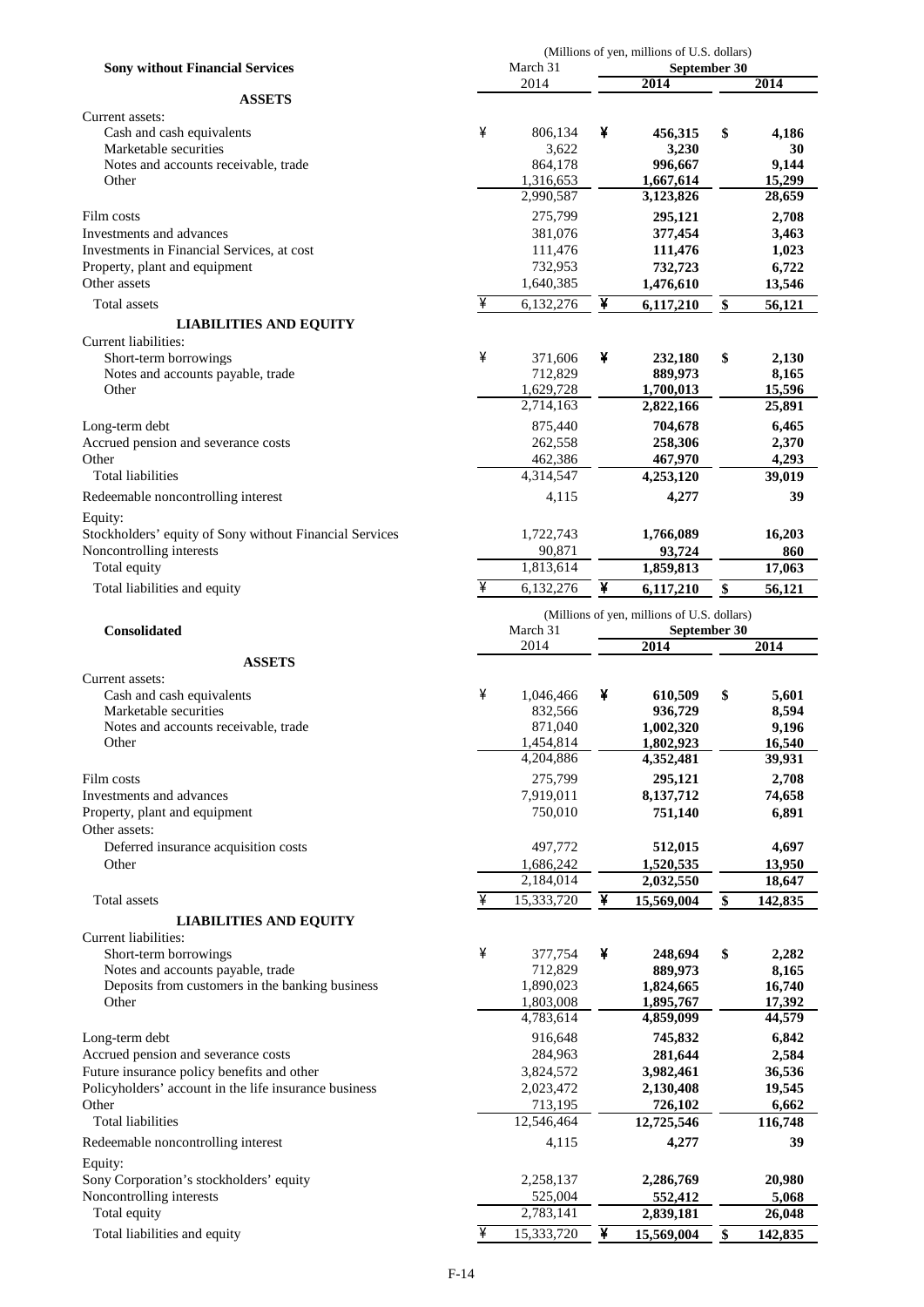## **Condensed Statements of Income**

|                                                     | (Millions of yen, millions of U.S. dollars) |                                 |   |         |               |       |  |  |  |  |
|-----------------------------------------------------|---------------------------------------------|---------------------------------|---|---------|---------------|-------|--|--|--|--|
|                                                     |                                             | Three months ended September 30 |   |         |               |       |  |  |  |  |
| <b>Financial Services</b>                           |                                             | 2013                            |   | 2014    | Change        | 2014  |  |  |  |  |
| Financial services revenue                          | ¥                                           | 243,714                         | ¥ | 269,576 | $+10.6 \%$ \$ | 2,473 |  |  |  |  |
| Financial services expenses                         |                                             | 204,823                         |   | 222,224 | $+8.5$        | 2,039 |  |  |  |  |
| Equity in net income (loss) of affiliated companies |                                             | (503)                           |   | 334     |               |       |  |  |  |  |
| <b>Operating income</b>                             |                                             | 38,388                          |   | 47,686  | $+24.2$       | 437   |  |  |  |  |
| Other income (expenses), net                        |                                             | 62                              |   |         |               |       |  |  |  |  |
| Income before income taxes                          |                                             | 38,450                          |   | 47,686  | $+24.0$       | 437   |  |  |  |  |
| Income taxes and other                              |                                             | 12,363                          |   | 14,786  | $+19.6$       | 135   |  |  |  |  |
| <b>Net income of Financial Services</b>             |                                             | 26,087                          |   | 32,900  | $+26.1%$      | 302   |  |  |  |  |

|                                                     |   |           |   | (Millions of yen, millions of U.S. dollars) |                             |        |
|-----------------------------------------------------|---|-----------|---|---------------------------------------------|-----------------------------|--------|
|                                                     |   |           |   | Three months ended September 30             |                             |        |
| <b>Sony without Financial Services</b>              |   | 2013      |   | 2014                                        | Change                      | 2014   |
| Net sales and operating revenue                     | ¥ | 1,532,614 | ¥ | 1,634,224                                   | $+6.6 \%$ \$                | 14,993 |
| Costs and expenses                                  |   | 1,556,069 |   | 1,716,280                                   | $+10.3$                     | 15,746 |
| Equity in net income (loss) of affiliated companies |   | (1,522)   |   | 295                                         |                             |        |
| <b>Operating loss</b>                               |   | (24, 977) |   | (81,761)                                    |                             | (750)  |
| Other income (expenses), net                        |   | (8,345)   |   | (4,366)                                     |                             | (40)   |
| Loss before income taxes                            |   | (33,322)  |   | (86, 127)                                   |                             | (790)  |
| Income taxes and other                              |   | 1.873     |   | 18,069                                      | $+864.7$                    | 166    |
| <b>Net loss of Sony without Financial Services</b>  |   | (35, 195) |   | (104, 196)                                  | $%$ \$<br>$\qquad \qquad -$ | (956)  |

|                                                          | (Millions of yen, millions of U.S. dollars)<br>Three months ended September 30 |           |   |           |                                        |         |  |  |  |  |
|----------------------------------------------------------|--------------------------------------------------------------------------------|-----------|---|-----------|----------------------------------------|---------|--|--|--|--|
| <b>Consolidated</b>                                      |                                                                                | 2013      |   | 2014      | Change                                 | 2014    |  |  |  |  |
| Financial services revenue                               | ¥                                                                              | 242,495   | ¥ | 268,192   | $+10.6 %$ \$                           | 2,460   |  |  |  |  |
| Net sales and operating revenue                          |                                                                                | 1,531,740 |   | 1,633,319 | $+6.6$                                 | 14,985  |  |  |  |  |
|                                                          |                                                                                | 1,774,235 |   | 1.901.511 | $+7.2$                                 | 17.445  |  |  |  |  |
| Costs and expenses                                       |                                                                                | 1,758,281 |   | 1,987,728 | $+13.0$                                | 18.236  |  |  |  |  |
| Equity in net income (loss) of affiliated companies      |                                                                                | (2,025)   |   | 629       |                                        |         |  |  |  |  |
| <b>Operating income (loss)</b>                           |                                                                                | 13.929    |   | (85,588)  |                                        | (785)   |  |  |  |  |
| Other income (expenses), net                             |                                                                                | (8,800)   |   | (4.367)   |                                        | (40)    |  |  |  |  |
| Income (loss) before income taxes                        |                                                                                | 5.129     |   | (89, 955) |                                        | (825)   |  |  |  |  |
| Income taxes and other                                   |                                                                                | 24.760    |   | 46,014    | $+85.8$                                | 422     |  |  |  |  |
| Net loss attributable to Sony Corporation's stockholders |                                                                                | (19.631)  |   | (135.969) | $\%$<br>$\qquad \qquad \longleftarrow$ | (1,247) |  |  |  |  |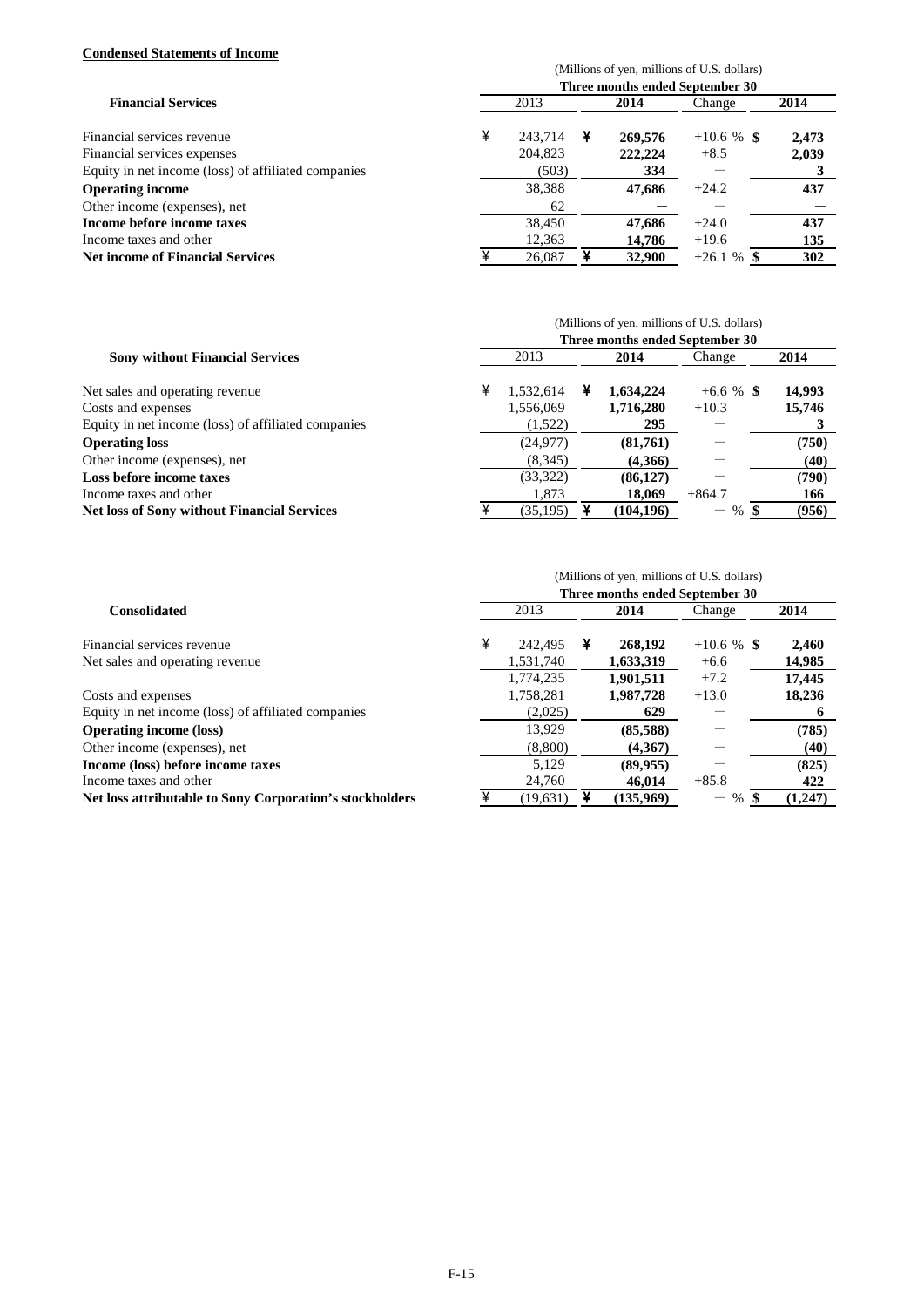## **Condensed Statements of Income**

| сонасноса глассините от тисопис                     |                                             |         |   |         |               |       |  |  |  |  |
|-----------------------------------------------------|---------------------------------------------|---------|---|---------|---------------|-------|--|--|--|--|
|                                                     | (Millions of yen, millions of U.S. dollars) |         |   |         |               |       |  |  |  |  |
| <b>Financial Services</b>                           | Six months ended September 30               |         |   |         |               |       |  |  |  |  |
|                                                     |                                             | 2013    |   | 2014    | Change        | 2014  |  |  |  |  |
| Financial services revenue                          | ¥                                           | 495,119 | ¥ | 516,543 | $+4.3 \%$ \$  | 4,739 |  |  |  |  |
| Financial services expenses                         |                                             | 410,372 |   | 425,141 | $+3.6$        | 3,901 |  |  |  |  |
| Equity in net income (loss) of affiliated companies |                                             | (1,250) |   | 56      |               |       |  |  |  |  |
| <b>Operating income</b>                             |                                             | 83,497  |   | 91.458  | $+9.5$        | 839   |  |  |  |  |
| Other income (expenses), net                        |                                             | 119     |   |         |               |       |  |  |  |  |
| Income before income taxes                          |                                             | 83.616  |   | 91.458  | $+9.4$        | 839   |  |  |  |  |
| Income taxes and other                              |                                             | 27,268  |   | 28,637  | $+5.0$        | 263   |  |  |  |  |
| <b>Net income of Financial Services</b>             |                                             | 56.348  |   | 62,821  | $+11.5 \%$ \$ | 576   |  |  |  |  |

|                                                     | (Millions of yen, millions of U.S. dollars) |           |   |           |                          |            |  |  |  |  |
|-----------------------------------------------------|---------------------------------------------|-----------|---|-----------|--------------------------|------------|--|--|--|--|
| <b>Sony without Financial Services</b>              | Six months ended September 30               |           |   |           |                          |            |  |  |  |  |
|                                                     |                                             | 2013      |   | 2014      | Change                   | 2014       |  |  |  |  |
| Net sales and operating revenue                     | ¥                                           | 2.994.168 | ¥ | 3,199,509 | $+6.9 \%$ \$             | 29,353     |  |  |  |  |
| Costs and expenses                                  |                                             | 3,028,038 |   | 3,259,003 | $+7.6$                   | 29,899     |  |  |  |  |
| Equity in net income (loss) of affiliated companies |                                             | (1,200)   |   | 3,774     |                          | 35         |  |  |  |  |
| <b>Operating loss</b>                               |                                             | (35,070)  |   | (55, 720) |                          | (511)      |  |  |  |  |
| Other income (expenses), net                        |                                             | 8.500     |   | 2.027     | $-76.2$                  | 18         |  |  |  |  |
| Loss before income taxes                            |                                             | (26, 570) |   | (53, 693) |                          | (493)      |  |  |  |  |
| Income taxes and other                              |                                             | 17.129    |   | 33,817    | $+97.4$                  | <b>310</b> |  |  |  |  |
| <b>Net loss of Sony without Financial Services</b>  |                                             | (43,699)  |   | (87,510)  | %\$<br>$\qquad \qquad -$ | (803)      |  |  |  |  |

# (Millions of yen, millions of U.S. dollars)

|                                                          | Six months ended September 30 |           |   |            |                                        |         |  |  |  |  |  |
|----------------------------------------------------------|-------------------------------|-----------|---|------------|----------------------------------------|---------|--|--|--|--|--|
| <b>Consolidated</b>                                      |                               | 2013      |   | 2014       | Change                                 | 2014    |  |  |  |  |  |
| Financial services revenue                               | ¥                             | 492.665   | ¥ | 513,942    | $+4.3 \%$ \$                           | 4,715   |  |  |  |  |  |
| Net sales and operating revenue                          |                               | 2,992,989 |   | 3,197,477  | $+6.8$                                 | 29,335  |  |  |  |  |  |
|                                                          |                               | 3,485,654 |   | 3,711,419  | $+6.5$                                 | 34,050  |  |  |  |  |  |
| Costs and expenses                                       |                               | 3,433,778 |   | 3,731,023  | $+8.7$                                 | 34,230  |  |  |  |  |  |
| Equity in net income (loss) of affiliated companies      |                               | (2,450)   |   | 3,830      |                                        | 35      |  |  |  |  |  |
| <b>Operating income (loss)</b>                           |                               | 49,426    |   | (15,774)   |                                        | (145)   |  |  |  |  |  |
| Other income (expenses), net                             |                               | 1.096     |   | (5,804)    |                                        | (53)    |  |  |  |  |  |
| Income (loss) before income taxes                        |                               | 50,522    |   | (21,578)   |                                        | (198)   |  |  |  |  |  |
| Income taxes and other                                   |                               | 67,026    |   | 87,583     | $+30.7$                                | 803     |  |  |  |  |  |
| Net loss attributable to Sony Corporation's stockholders |                               | (16, 504) |   | (109, 161) | $\%$<br>$\qquad \qquad \longleftarrow$ | (1,001) |  |  |  |  |  |
|                                                          |                               |           |   |            |                                        |         |  |  |  |  |  |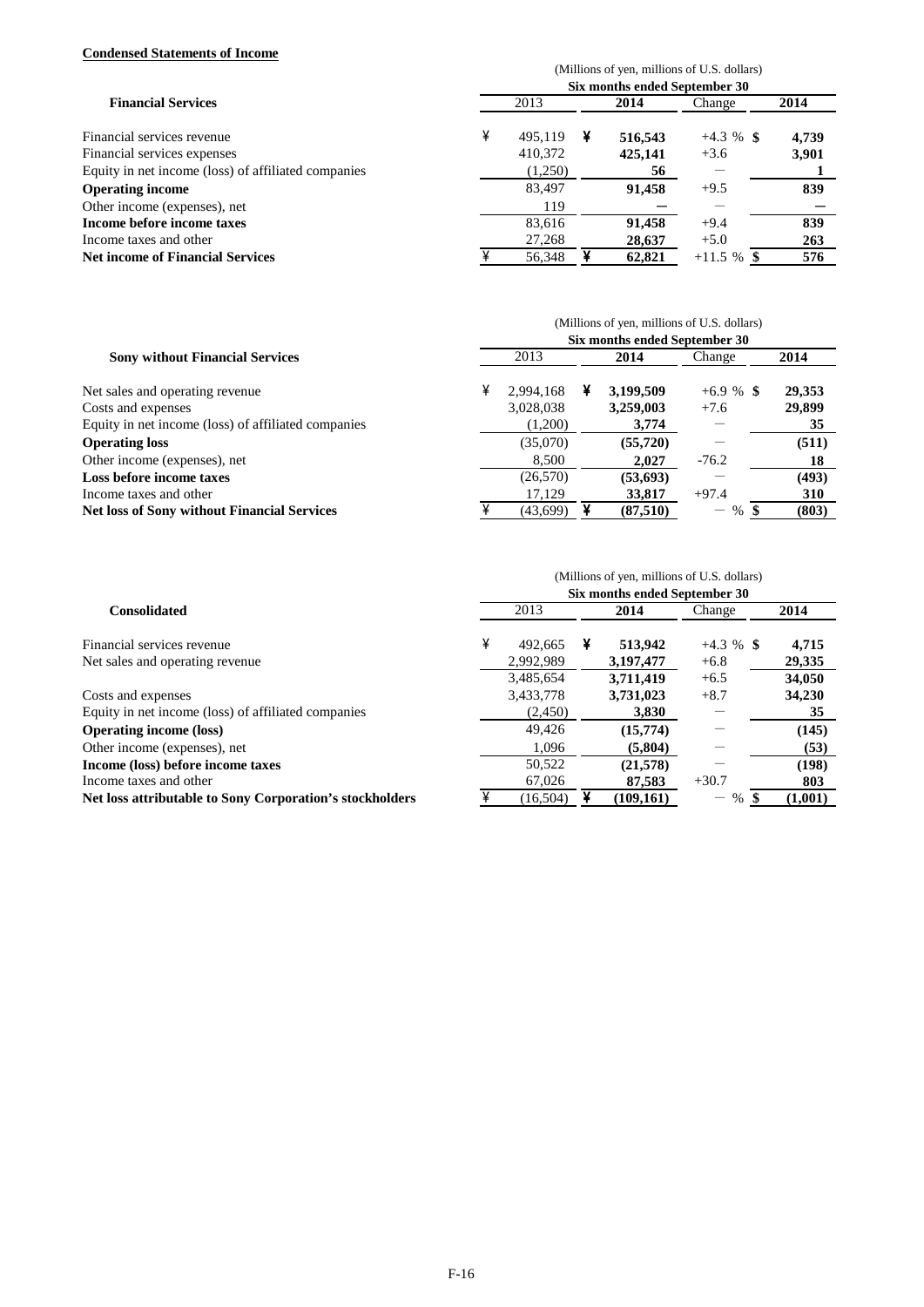## **Condensed Statements of Cash Flows**

| <b>Financial Services</b>                                 | (Millions of yen, millions of U.S. dollars)<br>Six months ended September 30 |           |      |            |      |         |  |  |
|-----------------------------------------------------------|------------------------------------------------------------------------------|-----------|------|------------|------|---------|--|--|
|                                                           | 2013                                                                         |           | 2014 |            | 2014 |         |  |  |
| Net cash provided by operating activities                 | ¥                                                                            | 208.182   |      | 222,115    |      | 2,038   |  |  |
| Net cash used in investing activities                     |                                                                              | (231,767) |      | (282, 765) |      | (2,594) |  |  |
| Net cash provided by (used in) financing activities       |                                                                              | 19,675    |      | (25, 488)  |      | (234)   |  |  |
| Net decrease in cash and cash equivalents                 |                                                                              | (3.910)   |      | (86, 138)  |      | (790)   |  |  |
| Cash and cash equivalents at beginning of the fiscal year |                                                                              | 201,550   |      | 240,332    |      | 2,205   |  |  |
| Cash and cash equivalents at end of the period            |                                                                              | 197,640   |      | 154,194    |      | 1,415   |  |  |

| <b>Sony without Financial Services</b><br>Net cash used in operating activities | (Millions of yen, millions of U.S. dollars)<br>Six months ended September 30 |               |  |            |     |          |  |  |
|---------------------------------------------------------------------------------|------------------------------------------------------------------------------|---------------|--|------------|-----|----------|--|--|
|                                                                                 | 2013                                                                         |               |  | 2014       |     | 2014     |  |  |
|                                                                                 |                                                                              | $(214,273)$ ¥ |  | (110,210)  | -SS | (1,011)  |  |  |
| Net cash provided by (used in) investing activities                             |                                                                              | 7.652         |  | (94)       |     | $\bf(1)$ |  |  |
| Net cash provided by (used in) financing activities                             |                                                                              | 84.847        |  | (255, 359) |     | (2,343)  |  |  |
| Effect of exchange rate changes on cash and cash equivalents                    |                                                                              | 24,991        |  | 15,844     |     | 145      |  |  |
| Net decrease in cash and cash equivalents                                       |                                                                              | (96, 783)     |  | (349, 819) |     | (3,210)  |  |  |
| Cash and cash equivalents at beginning of the fiscal year                       |                                                                              | 624,811       |  | 806,134    |     | 7,396    |  |  |
| Cash and cash equivalents at end of the period                                  |                                                                              | 528,028       |  | 456,315    |     | 4,186    |  |  |

| <b>Consolidated</b>                                          | (Millions of yen, millions of U.S. dollars)<br>Six months ended September 30 |            |      |            |      |         |  |  |
|--------------------------------------------------------------|------------------------------------------------------------------------------|------------|------|------------|------|---------|--|--|
|                                                              | 2013                                                                         |            | 2014 |            | 2014 |         |  |  |
| Net cash provided by (used in) operating activities          | ¥                                                                            | (12,760)   |      | 104.075    | S    | 955     |  |  |
| Net cash used in investing activities                        |                                                                              | (224, 111) |      | (282, 859) |      | (2,595) |  |  |
| Net cash provided by (used in) financing activities          |                                                                              | 111,187    |      | (273, 017) |      | (2,505) |  |  |
| Effect of exchange rate changes on cash and cash equivalents |                                                                              | 24,991     |      | 15,844     |      | 145     |  |  |
| Net decrease in cash and cash equivalents                    |                                                                              | (100, 693) |      | (435, 957) |      | (4,000) |  |  |
| Cash and cash equivalents at beginning of the fiscal year    |                                                                              | 826,361    |      | 1,046,466  |      | 9,601   |  |  |
| Cash and cash equivalents at end of the period               |                                                                              | 725,668    |      | 610,509    |      | 5,601   |  |  |

# F-17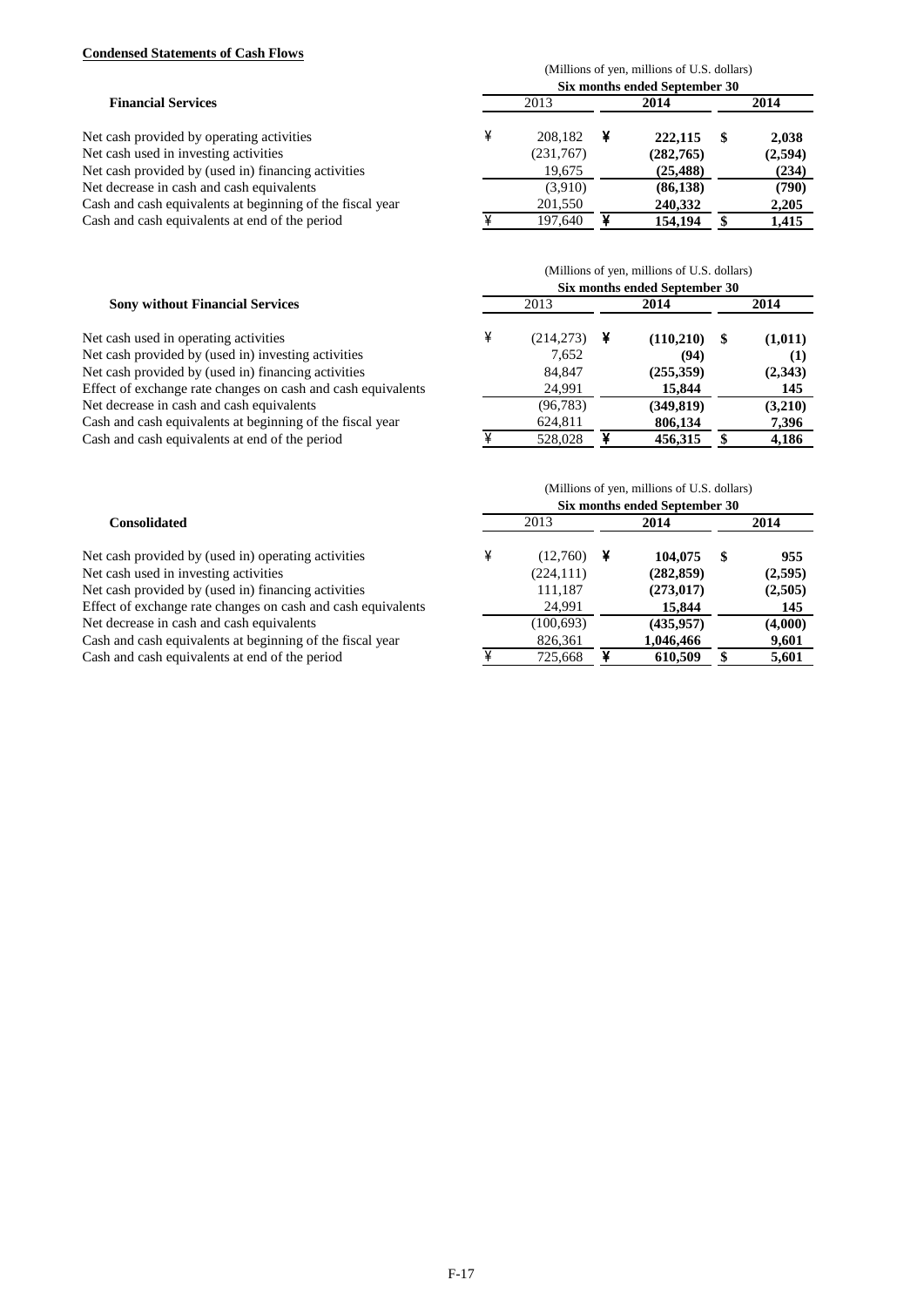#### (Notes)

- 1. U.S. dollar amounts have been translated from yen, for convenience only, at the rate of  $\frac{y}{0.9} = U.S.$  \$1, the approximate Tokyo foreign exchange market rate as of September 30, 2014.
- 2. As of September 30, 2014, Sony had 1,271 consolidated subsidiaries (including variable interest entities) and 102 affiliated companies accounted for under the equity method.
- 3. The weighted-average number of outstanding shares used for the computation of earnings per share of common stock are as follows:

| Weighted-average number of outstanding shares            | (Thousands of shares)           |           |  |
|----------------------------------------------------------|---------------------------------|-----------|--|
|                                                          | Three months ended September 30 |           |  |
| Net loss attributable to Sony Corporation's stockholders | 2013                            | 2014      |  |
| — Basic                                                  | 1,019,875                       | 1,093,725 |  |
| — Diluted                                                | 1,019,875                       | 1,093,725 |  |
| Weighted-average number of outstanding shares            | (Thousands of shares)           |           |  |
|                                                          | Six months ended September 30   |           |  |
| Net loss attributable to Sony Corporation's stockholders | 2013                            | 2014      |  |
| — Basic                                                  | 1,015,395                       | 1,068,703 |  |
| — Diluted                                                | 1,015,395                       | 1,068,703 |  |

All potential shares were excluded as anti-dilutive for the three and six months ended September 30, 2013 and 2014 due to Sony incurring a net loss attributable to Sony Corporation's stockholders for the respective periods.

#### 4. Recently adopted accounting pronouncements:

Obligations resulting from joint and several liability arrangements for which the total amount of the obligation is fixed at the reporting date

In February 2013, the Financial Accounting Standards Board ("FASB") issued new accounting guidance for obligations resulting from joint and several liability arrangements for which the total amount of the obligation is fixed at the reporting date. The guidance requires an entity to measure obligations resulting from joint and several liability arrangements for which the total amount of the obligation within the scope of this guidance is fixed at the reporting date, as the sum of the amount the reporting entity agreed to pay on the basis of its arrangement among its co-obligors, plus any additional amount the reporting entity expects to pay on behalf of its co-obligors. This guidance was effective for Sony as of April 1, 2014. The adoption of this guidance did not have a material impact on Sony's results of operations and financial position.

### Parent's accounting for the cumulative translation adjustment upon derecognition of certain subsidiaries or groups of assets within a foreign entity or of an investment in a foreign entity

In March 2013, the FASB issued new accounting guidance for the parent's accounting for the cumulative translation adjustment upon derecognition of certain subsidiaries or groups of assets within a foreign entity or of an investment in a foreign entity. The guidance resolved diversity in practice and clarifies the applicable guidance for the release of the cumulative translation adjustment when the parent sells a part or all of its investment in a foreign entity, ceases to have a controlling financial interest in a subsidiary or group of assets that is a business within a foreign entity, or obtains control in a business combination achieved in stages involving an equity method investment that is a foreign entity. After adoption of this guidance, any accumulated translation adjustments associated with a previously held equity interest, are included in earnings in a business combination achieved in stages. This guidance was effective for Sony as of April 1, 2014. The adoption of this guidance did not have a material impact on Sony's results of operations and financial position.

## Presentation of an unrecognized tax benefit when a net operating loss carryforward, a similar tax loss, or a tax credit carryforward exists

In July 2013, the FASB issued new accounting guidance for the presentation of an unrecognized tax benefit when a net operating loss carryforward, a similar tax loss, or a tax credit carryforward exists. The guidance requires an unrecognized tax benefit to be presented as a reduction to a deferred tax asset for a net operating loss, a similar tax loss, or a tax credit carryforward if certain criteria are met. This guidance was effective for Sony as of April 1, 2014. The adoption of this guidance did not have a material impact on Sony's results of operations and financial position.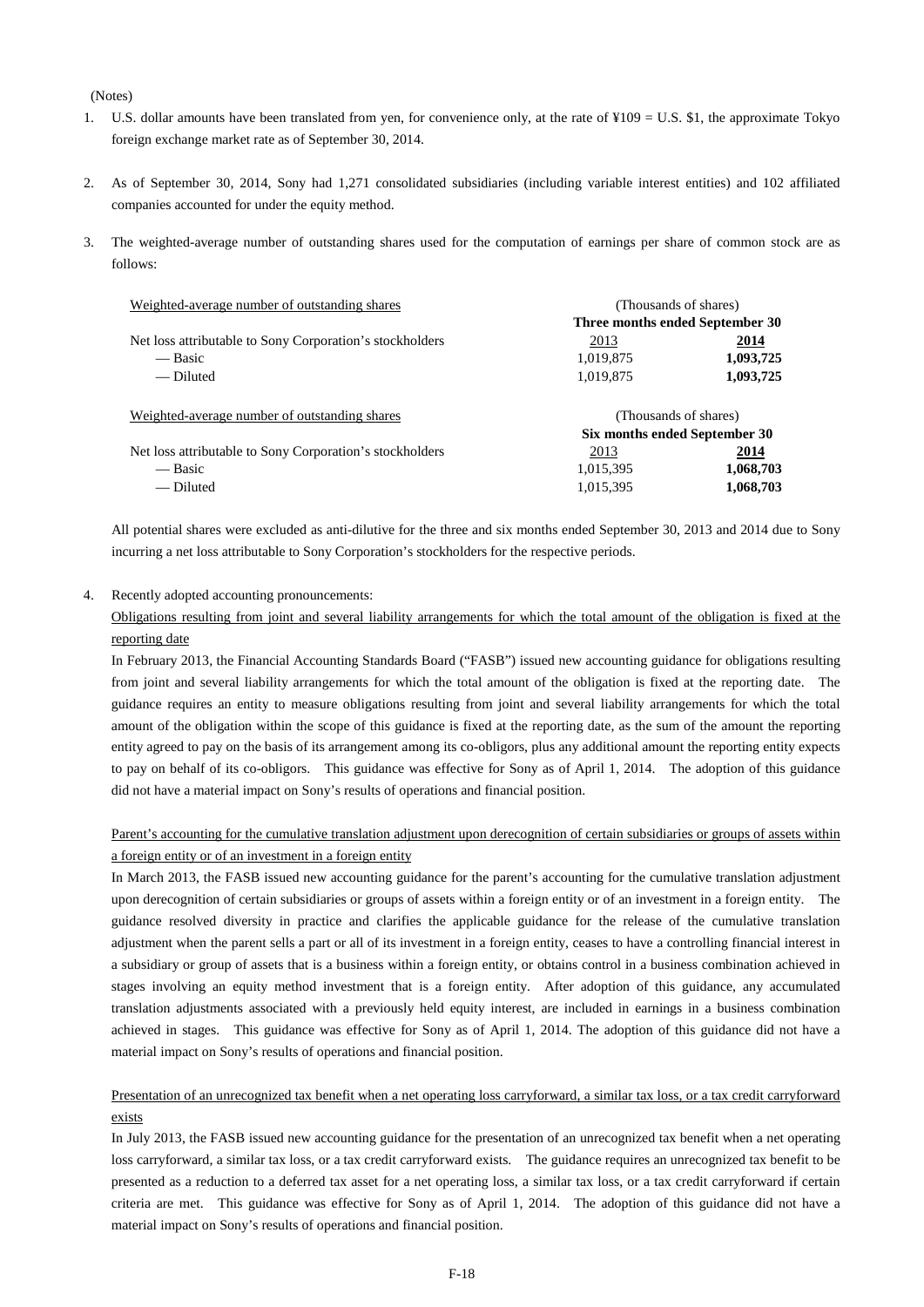- 5. Sony realigned its business segments for the first quarter of the fiscal year ending March 31, 2015 to reflect modifications to its organizational structure as of April 1, 2014, primarily repositioning the operations of the previously reported Game and Mobile Products & Communications ("MP&C") segments. In connection with this realignment, the previously-reported operations of the network business which were included in All Other are now integrated with the previously-reported Game segment and are reported as the G&NS segment. The previously reported Mobile Communications category which was included in the MP&C segment has been reclassified as the newly established Mobile Communications segment, while the other categories in the previously reported MP&C segment are now included in All Other. This includes the reclassification of the PC business into All Other. As of the first quarter of the fiscal year ending March 31, 2015, the power supply business, which was previously included in the Devices segment, has been integrated into All Other to reflect modifications Sony made to its organizational structure as of June 1, 2014. For further details of new segments and categories, see page F-8 and F-9. In connection with this realignment, the sales and operating revenue and operating income (loss) of each segment for the comparable period have been reclassified to conform to the current quarter's presentation.
- 6. Sony estimates the annual effective tax rate ("ETR") derived from a projected annual net income before taxes and calculates the interim period income tax provision based on the year-to-date income tax provision computed by applying the ETR to the year-to-date net income before taxes at the end of each interim period. The income tax provision based on the ETR reflects anticipated income tax credits and net operating loss carryforwards; however, it excludes the income tax provision related to significant unusual or extraordinary transactions. Such income tax provision is separately reported from the provision based on the ETR in the interim period in which they occur.
- 7. Certain reclassifications of the financial statements and accompanying footnotes for the three and six months ended September 30, 2013 have been made to conform to the presentation for the three and six months ended September 30, 2014. Reclassifications include changes in the presentation and disclosure related to internal-use software, effective on March 31, 2014. Due to the changes, the amortization of internal-use software was reclassified from other to depreciation and amortization, including amortization of deferred insurance acquisition costs in the cash flows from operating activities section of the consolidated statements of cash flows. Depreciation and amortization in the business segment information were also reclassified, accordingly.
- 8. During the fourth quarter of the fiscal year ended March 31, 2014, Sony revised its financial statements related to the recognition of revenue for certain of its universal life insurance contracts as disclosed in the previous fiscal year. Accordingly, certain financial information for the comparable period has been revised. The principal amounts that have been revised are indicated below.

|                                                                    |                                       | (Millions of yen)         |             |         |  |  |
|--------------------------------------------------------------------|---------------------------------------|---------------------------|-------------|---------|--|--|
|                                                                    | Three months ended September 30, 2013 |                           |             |         |  |  |
|                                                                    |                                       | As previously<br>reported | As adjusted |         |  |  |
| <b>Consolidated Statements of Income</b>                           |                                       |                           |             |         |  |  |
| Financial services revenue                                         | ¥                                     | 243,746                   | ¥           | 242,495 |  |  |
| Financial services expenses                                        |                                       | 204,012                   |             | 203,596 |  |  |
| Net loss                                                           |                                       | (5,637)                   |             | (6,210) |  |  |
| <b>Consolidated Statements of Comprehensive Income</b>             |                                       |                           |             |         |  |  |
| Unrealized gains on securities                                     |                                       | 16,807                    |             | 17,440  |  |  |
| Comprehensive loss attributable to Sony Corporation's stockholders |                                       | (6,307)                   |             | (6,271) |  |  |